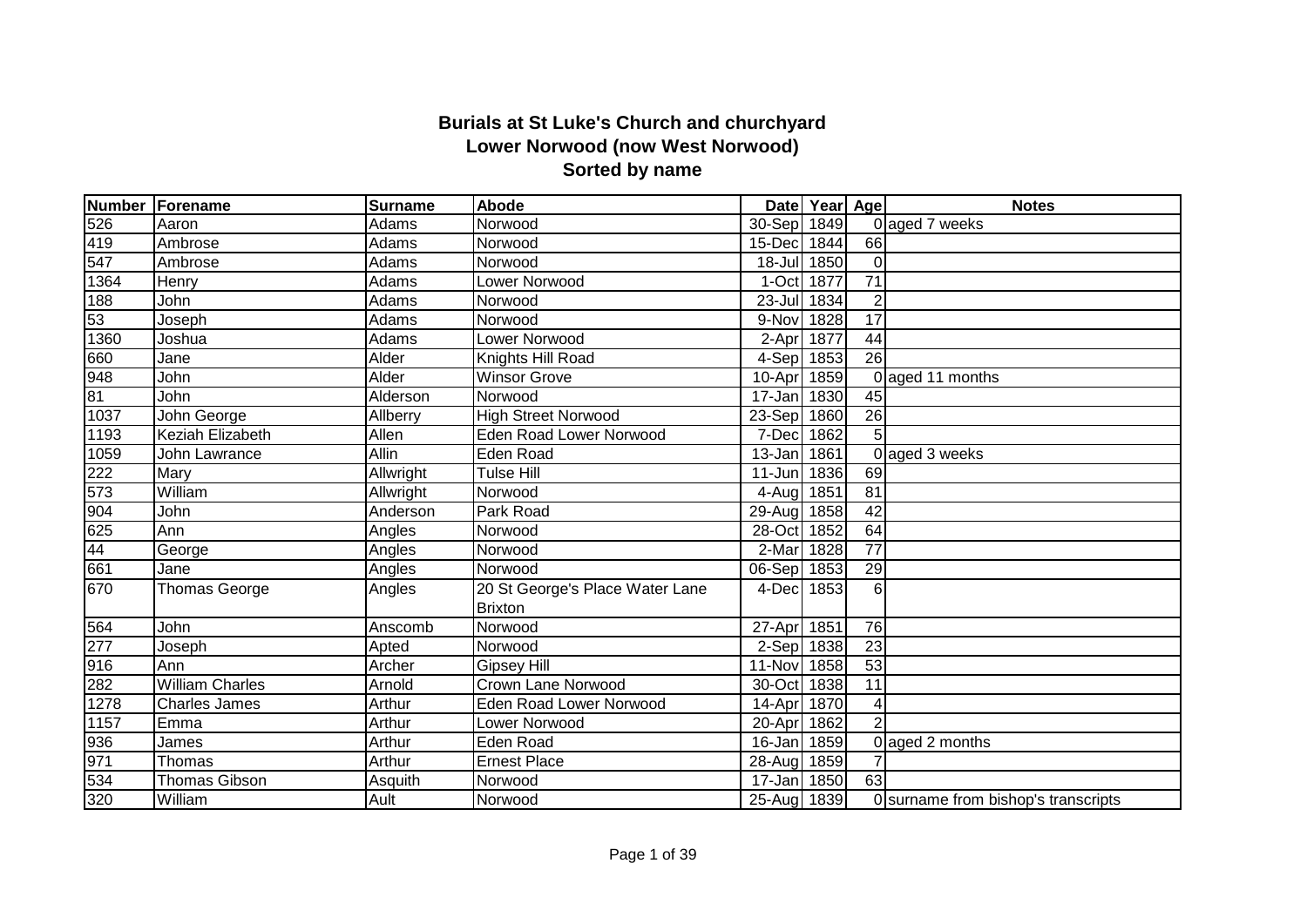| 1090              | Elizabeth             | Aurther       | <b>Hamilton Road</b>               | 6-Oct 1861  |      | 16              |                          |
|-------------------|-----------------------|---------------|------------------------------------|-------------|------|-----------------|--------------------------|
| 1089              | Fanny                 | Aurther       | <b>Hamilton Road</b>               | 6-Oct 1861  |      |                 | 0 aged 6 months          |
|                   | Ann                   | Austin        | Norwood                            | 14-Oct      | 1830 | 12              |                          |
| $\frac{94}{1164}$ | Ann                   | Austin        | Lower Norwood                      | 18-May      | 1862 | 61              |                          |
| 726               | Benjamin              | Austin        | Lower Tulse Hill Brixton           | 10-Dec      | 1854 | 3               |                          |
| $\overline{119}$  | Catherine             | Austin        | Norwood                            | 29-Sep 1831 |      | $\overline{20}$ |                          |
| 247               | Charles               | Austin        | Norwood                            | 25-Jun 1837 |      | $\mathbf 1$     |                          |
| $\frac{1}{637}$   | <b>Edward Carlton</b> | Austin        | <b>Thomas Place Norwood</b>        | 13-Mar      | 1853 | $\overline{35}$ |                          |
| 638               | Elizabeth             | Austin        | <b>Gypsy House Road Norwood</b>    | 13-Mar      | 1853 | 65              |                          |
| 453               | Emma                  | Austin        | Norwood                            | 25-Oct 1846 |      | 14              |                          |
| 1251              | George                | Austin        | Lower Norwood                      | 1-Mar 1869  |      | 80              |                          |
| 510               | Helen                 | Austin        | Providence Place Norwood           | 14-Jan 1849 |      | 76              |                          |
| 491               | James                 | Austin        | Gypsy House Road                   | 30-Jul 1848 |      | 58              |                          |
| 523               | Martha                | Austin        | Norwood                            | 2-Sep 1849  |      | 59              |                          |
| 372               | Robert                | Austin        | Norwood                            | 30-Jan 1842 |      | $\overline{72}$ |                          |
| 264               | Sarah                 | Austin        | Norwood                            | 4-Feb 1838  |      | $\mathbf 0$     |                          |
| 795               | Sarah                 | Austin        | Myrtle Cottage Back Lane Brixton   | 30-Mar      | 1856 | 39              |                          |
| 714               | William               | Austin        | <b>Gipsy House Road Norwood</b>    | 24-Sep      | 1854 | 67              |                          |
| 56                | <b>Thomas Rooks</b>   | Axtell        | Norwood                            | $28 - Jun$  | 1829 | $\mathbf{1}$    |                          |
| 525               | Ann                   | Ayres         | Norwood                            | 23-Sep 1849 |      | 41              |                          |
| $\overline{1007}$ | Sarah                 | Ayres         | Norwood                            | 16-Mar      | 1860 | 79              |                          |
| $\overline{6}$    | Sarah Ann             | Ayres         | Norwood                            | 15-Jul 1830 |      | 17              |                          |
| 1133              | William               | Ayres         | Lower Norwood                      | 2-Feb 1862  |      | 97              |                          |
| 1184              | Catherine             | Backhouse     | <b>Gipsey Road</b>                 | 2-Nov 1862  |      | 20              |                          |
| 406               | Henry                 | Bacon         | Norwood                            | 12-Mar 1844 |      | $\mathbf 0$     |                          |
| 1352              | Henry                 | Bacon         | Lower Norwood                      | 8-Nov 1876  |      | 30              |                          |
| 1293              | Lydia                 | Bacon         | 1 Ernest Place                     | 16-Jan 1871 |      |                 | 0 aged 7 weeks           |
| 632               | Martha                | Bacon         | Thornback Row Knights Hill Norwood | 21-Feb 1853 |      |                 | 1 aged 1 year 6 months   |
| 290               | Mary                  | Bacon         | Norwood                            | 26-Jan 1839 |      | 24              |                          |
| 1300              | Mary                  | Bacon         | Lower Norwood                      | 15-Jul 1871 |      |                 | 1 aged 18 months         |
| 1350              | <b>Mary Anne</b>      | Bacon         | Lower Norwood                      | 26-Sep 1876 |      | $\overline{31}$ |                          |
| 1292              | Richard               | Bacon         | 1 Ernest Place                     | 16-Jan 1871 |      |                 | 2 aged 2 years 10 months |
| 675               | Sarah                 | Bacon         | Knights Hill Road                  | 2-Feb 1854  |      | 16              |                          |
| 1291              | Sarah                 | Bacon         | 1 Ernest Place Lower Norwood       | 4-Jan 1871  |      |                 | aged 1 year 5 months     |
| 243               | Hannah                | <b>Bailey</b> | Norwood                            | 7-May 1837  |      | 43              |                          |
| 213               | Richard               | <b>Bailey</b> | Norwood                            | 6-Mar 1836  |      | $\overline{2}$  |                          |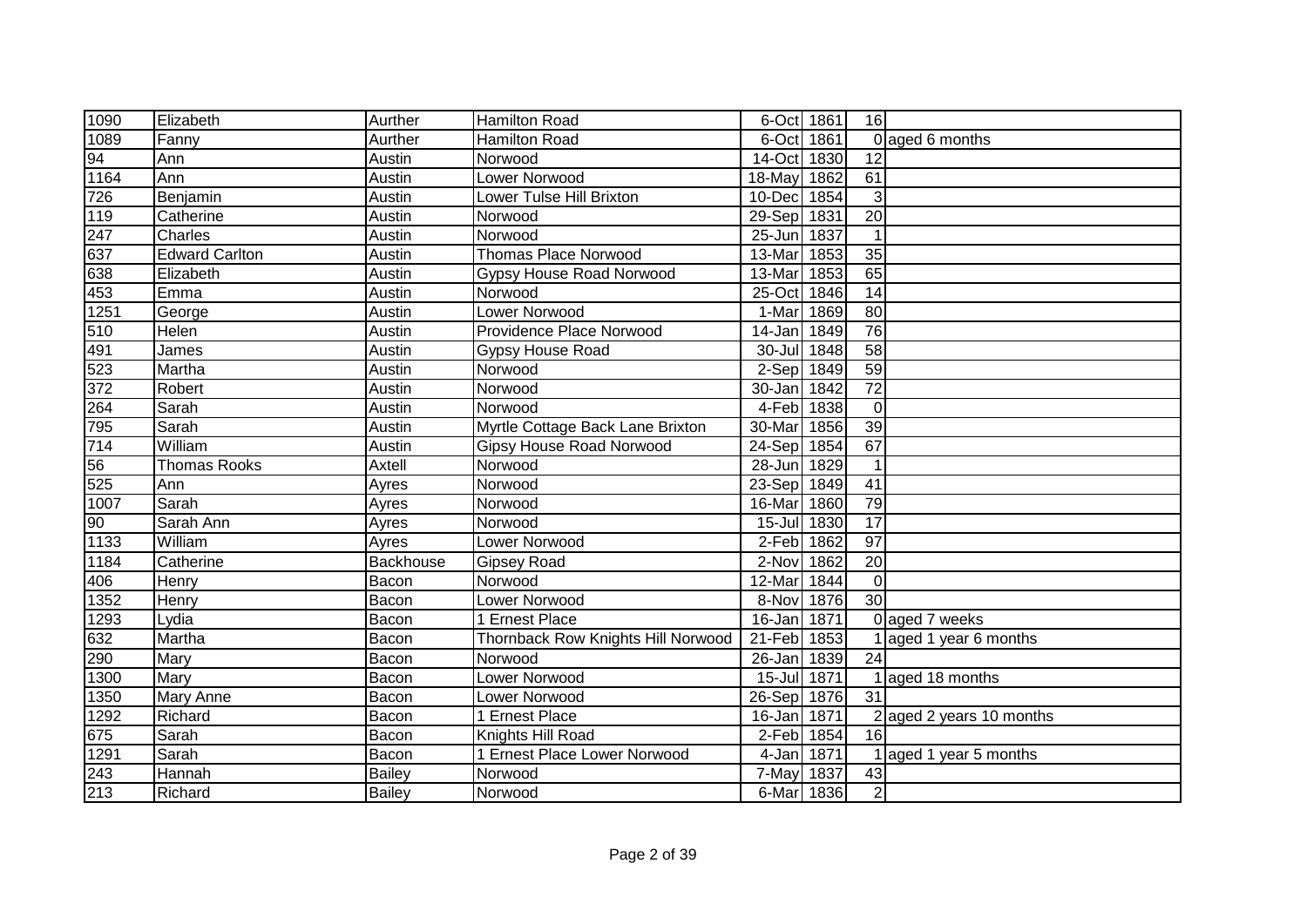| 629              | David                    | <b>Baker</b>    | <b>Dulwich Common</b>           | 30-Jan 1853 |      | 49              |                        |
|------------------|--------------------------|-----------------|---------------------------------|-------------|------|-----------------|------------------------|
| $\overline{110}$ | Mary                     | <b>Baker</b>    | Norwood                         | 16-Jun 1831 |      | $\overline{90}$ |                        |
| 647              | Mary Ann                 | <b>Baker</b>    | <b>Dulwich Common</b>           | 24-Apr      | 1853 | $\overline{42}$ |                        |
| $\overline{713}$ | Phoebe                   | <b>Baker</b>    | <b>High Street Norwood</b>      | 15-Sep 1854 |      | 5               |                        |
| 797              | Sarah Eleanor            | <b>Baker</b>    | Knights Hill Road               | $13-Apr$    | 1856 | 44              |                        |
| 708              | <b>William George</b>    | <b>Baker</b>    | <b>Thomas' Place Norwood</b>    | 25-Aug 1854 |      |                 | 0 aged 6 months        |
| 739              | <b>William George</b>    | <b>Baker</b>    | <b>Thomas Place</b>             | 21-Apr      | 1855 |                 | 0 aged 14 days         |
| 650              | Sarah                    | <b>Baldock</b>  | Soapsuds Square Norwood         | 22-May      | 1853 | $\overline{30}$ |                        |
| 1179             | <b>Edwin James</b>       | <b>Baldwin</b>  | <b>Hamilton Road</b>            | 31-Aug 1862 |      |                 | 0 aged 8 months        |
| 1012             | <b>Isabelle Emily</b>    | <b>Baldwin</b>  | <b>Hamilton Road</b>            | 4-May       | 1860 |                 | 0 aged 2 months        |
| 436              | William                  | <b>Baldwin</b>  | Norwood                         | 4-Jan 1846  |      |                 | 0 aged 3 months        |
| 292              | <b>William James</b>     | <b>Baldwin</b>  | Norwood                         | 27-Jan 1839 |      |                 |                        |
| 556              | Emily                    | Barber          | Norwood                         | 15-Dec      | 1850 | 5               |                        |
| 616              | Frances                  | <b>Barber</b>   | Norwood                         | 16-Aug      | 1852 | 1               |                        |
| 690              | <b>Mary Emily</b>        | Barber          | <b>Elder Road Norwood</b>       | 11-Jun      | 1854 | $\Omega$        | aged 7 months          |
| 124              | <b>Robert</b>            | <b>Barker</b>   | Norwood                         | 1-Nov 1831  |      |                 |                        |
| $\overline{123}$ | William Richards         | <b>Barker</b>   | Norwood                         | 1-Nov 1831  |      | 6               |                        |
| 70               | Elizabeth                | <b>Barkett</b>  | Dulwich                         | 11-Oct      | 1829 | 19              |                        |
| 190              | Henry                    | <b>Barlow</b>   | Norwood                         | 6-Aug 1834  |      | 54              |                        |
| 459              | Eleanor                  | <b>Barnes</b>   | Norwood                         | 11-Jan 1847 |      |                 | 1 aged 1 year 7 months |
| 57               | Rosetta                  | <b>Barnes</b>   | <b>Westow Hill</b>              | 10-Jul 1829 |      |                 |                        |
| 273              | Sarah Ann                | Barr            | <b>Tulse Hill Norwood</b>       | 13-Jun 1838 |      |                 |                        |
| 298              | Mary Ann                 | <b>Barrett</b>  | Norwood                         | 17-Mar      | 1839 | $\mathbf{1}$    |                        |
| 835              | Sarah Jane               | Barrow          | Hamilton Road                   | 12-Apr      | 1857 | 15              |                        |
| 1212             | Fanny                    | <b>Bartlett</b> | Knights Hill Road Lower Norwood | 16-Apr 1863 |      | 21              |                        |
| $\frac{1377}{1}$ | Florence Annie           | Barton          | Lower Norwood                   | 28-Dec 1878 |      | $\mathbf{1}$    |                        |
| 1230             | <b>Thomas Stammers</b>   | <b>Basley</b>   | Lower Norwood                   | 30-Jan 1868 |      | $\overline{45}$ |                        |
| 975              | <b>Edward Lawrence</b>   | <b>Bates</b>    | <b>Hamilton Road</b>            | 6-Sep 1859  |      |                 | 0 aged 6 weeks         |
| 1128             | <b>Frederick William</b> | <b>Bates</b>    | <b>Hamilton Road</b>            | 26-Jan 1862 |      | $\Omega$        | aged 10 months         |
| 82               | John <u>Henry</u>        | <b>Bates</b>    | Norwood                         | 21-Feb 1830 |      | 5               |                        |
| 259              | Sarah                    | <b>Bates</b>    | Norwood                         | 28-Nov      | 1837 | 47              |                        |
| 435              | <b>Awdrey Anne</b>       | <b>Batley</b>   | Norwood                         | 16-Dec 1845 |      | 52              |                        |
| 1373             | <b>Frederick James</b>   | <b>Baxter</b>   | Lower Norwood                   | 9-Nov       | 1878 | 18              |                        |
| 175              | Ann                      | Beasley         | Norwood                         | 27-Nov      | 1833 | 19              |                        |
| 886              | Clara                    | <b>Beasley</b>  | <b>Woodcote Place</b>           | 9-May       | 1858 | $\Omega$        | aged 9 months          |
| 68               | George                   | <b>Beckett</b>  | Norwood                         | 11-Oct 1829 |      | 64              |                        |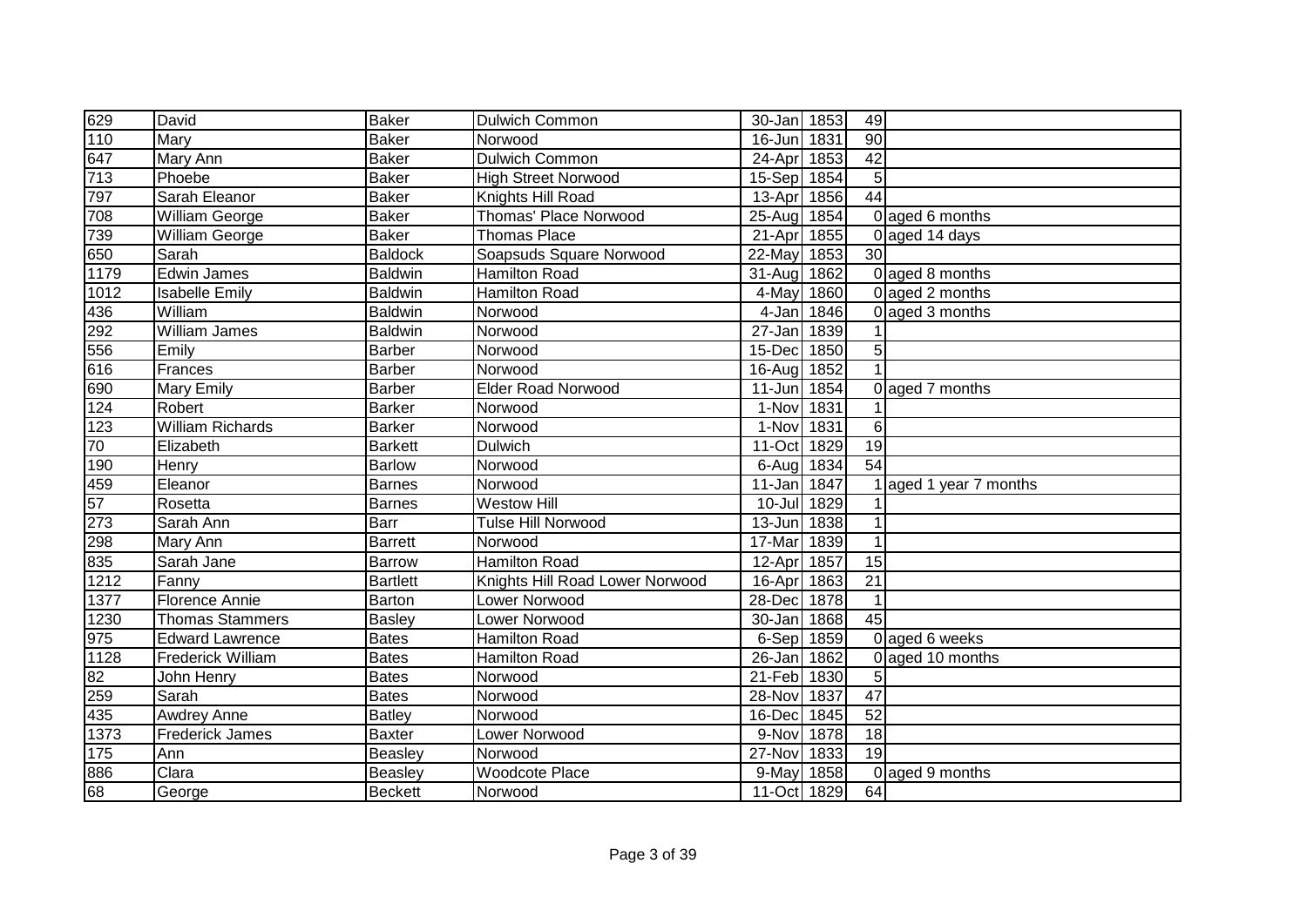| 1115                      | Mary                   | <b>Beet</b>    | <b>Gipsy Hill</b>                     | 5-Jan 1862  |      | 9 <sup>1</sup>  |                         |
|---------------------------|------------------------|----------------|---------------------------------------|-------------|------|-----------------|-------------------------|
| 677                       | Margaret Ann           | Belcher        | Knights Hill Road                     | 12-Feb 1854 |      |                 | 0 aged 11 months        |
| 1098                      | <b>Phebe Matilda</b>   | Belcher        | Lower Norwood                         | 1-Dec       | 1861 |                 |                         |
| 1215                      | Susanah                | <b>Bennett</b> | <b>Eden Road</b>                      | 19-Apr      | 1863 | 83              |                         |
| $\frac{921}{1308}$        | <b>Mary Florence</b>   | Benporath      | <b>Bentons Lane</b>                   | 27-Nov      | 1858 |                 | 0 aged 3 months 3 weeks |
|                           | <b>Harriett Emily</b>  | Benstead       | <b>Lower Norwood</b>                  | 28-Sep 1872 |      |                 | 0 aged 11 months        |
| 769                       | <b>Edward James</b>    | Benton         | Knights Hill Road                     | 7-Oct 1855  |      |                 |                         |
| 1016                      | Jane                   | Benton         | Lower Norwood                         | 20-May      | 1860 | 70              |                         |
| 1359                      | Margaret Catherine     | Benton         | Lower Norwood                         | 5-Mar       | 1877 | 18              |                         |
| 1031                      | Mary Ann               | Benton         | <b>Gipsey Road</b>                    | 11-Jul 1860 |      | 45              |                         |
| 601                       | <b>Richard Dwight</b>  | Benton         | Norwood                               | 16-May      | 1852 | $\overline{37}$ |                         |
| 631                       | <b>William Henry</b>   | Benton         | <b>High Street Norwood</b>            | 20-Feb      | 1853 |                 | 3 aged 3 years 6 months |
| $\frac{1167}{1}$          | <b>William Nollard</b> | Benton         | <b>Gipsey Road</b>                    | $15 - Jun$  | 1862 | 51              |                         |
| 1269                      | <b>William Nollard</b> | Benton         | Lower Norwood                         | 3-Jan       | 1870 | $\overline{87}$ |                         |
| 251                       | <b>William Tearoe</b>  | Benton         | Norwood                               | 6-Sep 1837  |      | $\overline{0}$  |                         |
| $\overline{77}$           | Sarah                  | <b>Best</b>    | Norwood                               | 3-Jan       | 1830 | 4               |                         |
| 899                       | Elizabeth              | <b>Betts</b>   | Knights Hill Road                     | $13-Auq$    | 1858 |                 | 1 aged 1 year 5 months  |
| 959                       | Esther                 | <b>Betts</b>   | Knights Hill Road                     | 5-Jun 1859  |      |                 |                         |
| 684                       | Rebecca                | <b>Betts</b>   | Knights Hill Road Norwood             | 7-May       | 1854 |                 | 0 aged 3 months         |
| 855                       | Esther                 | <b>Biggs</b>   | <b>Eden Road</b>                      | 3-Oct       | 1857 |                 | 0 aged 8 months         |
| $\frac{666}{623}$<br>1033 | Mary                   | Bignell        | <b>Streatham Lane Norwood</b>         | 12-Oct      | 1852 | 12              |                         |
|                           | <b>Thomas Hemsley</b>  | Bill           | <b>High Street Norwood</b>            | 22-Jul 1860 |      |                 | 0 aged 18 days          |
| 86<br>747                 | James                  | <b>Birken</b>  | Norwood                               | 1-Apr 1830  |      | 61              |                         |
|                           | Hannah Maria           | Bishop         | <b>Chapel Road</b>                    | $17 - Jun$  | 1855 |                 | 1 aged 1 year 8 months  |
| 432                       | Mary Ann               | Bishop         | Norwood                               | 9-Nov       | 1845 | 35              |                         |
| 1030                      | Robert                 | Blackwill      | <b>Chancelor Road Dulwich Norwood</b> | 8-Jul       | 1860 |                 | 0 aged 3 weeks          |
| 867                       | Mary Kate              | Blanchflower   | Eden Road                             | 30-Dec      | 1857 |                 | 0 aged 9 weeks          |
| 745                       | George                 | Blenkarn       | Newington                             | 18-May      | 1855 |                 | 0 aged 6 months         |
| 244<br>504                | John                   | Blenkarn       | Norwood                               | 13-May      | 1837 | 52              |                         |
|                           | Charles                | Blundell       | <b>Westow Hill Norwood</b>            | 15-Nov      | 1848 |                 | 0 aged 9 months         |
| 464                       | Joseph                 | Blundell       | Norwood                               | 8-Mar       | 1847 |                 | $0$ aged 3 months       |
| 462                       | Mary Ann               | Blundell       | <b>Westow Hill Norwood</b>            | $27 - Jan$  | 1847 |                 | 0 aged 2 months         |
| 551                       | Elizabeth              | Blunden        | Norwood                               | 29-Aug 1850 |      | 57              |                         |
| 878                       | Jane                   | Blunden        | Crown Hill                            | 7-Mar       | 1858 | 81              |                         |
| 1234                      | John                   | Blunden        | Woodcote Place Lower Norwood          | 10-Jun      | 1868 | 61              |                         |
| 355                       | Thomas                 | Blunden        | Norwood                               | 30-May 1841 |      | 71              |                         |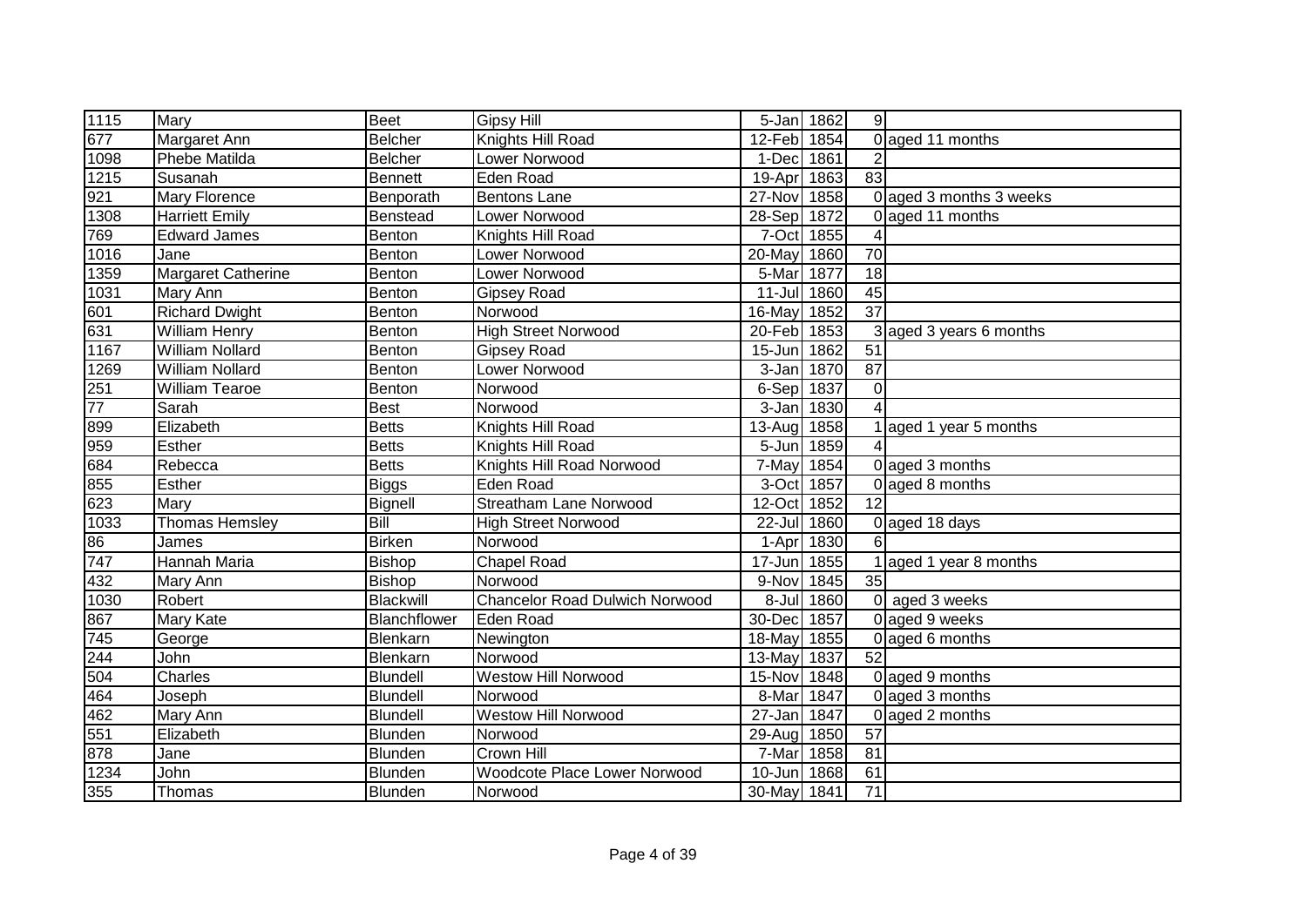| 906                | Rosena           | <b>Boldwin</b>    | <b>Hamilton Road</b>      | 13-Sep 1858 |      |                 | 0 aged 11 days                        |
|--------------------|------------------|-------------------|---------------------------|-------------|------|-----------------|---------------------------------------|
| 1301               | Frederick        | Bolingbroke       | Lower Norwood             | 19-Aug 1871 |      | $\mathbf{1}$    |                                       |
| 920                | Susan Mahala     | Boll              | <b>High Street</b>        | 26-Nov      | 1858 | 69              |                                       |
| 915                | John             | <b>Bollard</b>    | <b>Ernest Place</b>       | 31-Oct      | 1858 | $\overline{5}$  |                                       |
| 415                | Mary Ann         | Bolsey            | Norwood                   | $22-Sep$    | 1844 | 3               |                                       |
| 1112               | Henry            | Bolton            | <b>Eden Road</b>          | 28-Dec      | 1861 |                 | 0 aged 1 month                        |
| 671                | Mary             | <b>Bond</b>       | Knights Hill Road         | 4-Dec       | 1853 | $\overline{81}$ |                                       |
| 580                | William          | Bonner            | Knights Hill Road         | $20-Sep$    | 1851 | 3               |                                       |
| 439                | Julia Ann        | <b>Booker</b>     | Norwood                   | 22-Feb 1846 |      |                 | 19 surname checked in FreeBMD         |
| $\overline{1248}$  | Mary Ann         | Bosley            | Lower Norwood             | 9-Dec       | 1868 | $\overline{73}$ |                                       |
| 17                 | Sarah            | <b>Bossill</b>    | Norwood                   | $29$ -Aug   | 1826 | $\overline{57}$ |                                       |
| 1129               | Louisa Hannah    | Boughton          | <b>Thomas Place</b>       | $26 - Jan$  | 1862 | $\overline{5}$  |                                       |
| 1002               | Lucy Emma        | Boughton          | Norwood                   | 26-Feb      | 1860 |                 | 0 aged 7 months                       |
| 999                | Richard          | Boulton           | <b>Woodland Road</b>      | 24-Jan      | 1860 | 63              |                                       |
| 1000               | Richard          | Boulton           | <b>Woodland Road</b>      | 5-Feb       | 1860 | 28              |                                       |
| 983                | Eliza Jane       | Bowden            | <b>Thomas Place</b>       | 23-Oct      | 1859 | $\overline{5}$  |                                       |
| 811                | Sarah Jane       | <b>Bower</b>      | <b>Gipsey Road</b>        | 22-Aug      | 1856 | 12              |                                       |
| 40                 | James            | <b>Bowers</b>     | Norwood                   | 13-Nov      | 1827 |                 | 28 surname from bishop's transcripts  |
| 883                | Ann              | <b>Bowler</b>     | Knights Hill Road         | 22-Apr      | 1858 | 62              |                                       |
| 42                 | Martha           | <b>Bowles</b>     | Norwood                   | 16-Dec      | 1827 | 65              |                                       |
| 121                | Hannah           | Bowman            | Norwood                   | 9-Oct       | 1831 | 42              |                                       |
| 1105               | John             | Bowman            | Lower Norwood             | 15-Dec 1861 |      |                 | $2$ aged 2 years 3 months             |
| 826                | George Frederick | Bowra             | 4 Chapel Place            | 23-Dec 1856 |      |                 | 1aged 16 months                       |
| 151                | Robert           | Bowra             | Norwood                   | 29-Aug 1832 |      | 46              |                                       |
|                    | Ann              | Boyce             | <b>Elder Row</b>          | 8-Aug       | 1858 | 66              |                                       |
|                    | Ann              | Boyd              | Norwood                   | 8-Jan       | 1837 | 60              |                                       |
| 898<br>232<br>1006 | Ann              | Boyd              | Norwood                   | 7-Mar       | 1860 | $\overline{71}$ |                                       |
| 284                | Edward           | Boyd              | Norwood                   | 4-Nov       | 1838 | 66              |                                       |
| 1376               | Edward           | Boyd              | Lower Norwood             | 23-Decl     | 1878 | 65              |                                       |
| 659                | Eliza            | Boyd              | Norwood                   | $21 - Aug$  | 1853 | 34              |                                       |
| 236                | Elizabeth        | Boyd              | Norwood                   | $22$ -Jan   | 1837 | $\overline{51}$ |                                       |
| 321                | John             | Boyd              | Norwood                   | 6-Nov       | 1839 | $\overline{75}$ |                                       |
| $\overline{444}$   | Sarah            | Boyd              | Norwood                   | 18-Jun      | 1846 | $\overline{83}$ |                                       |
| 698                | Sarah            | Boyd              | Knights Hiil Road Norwood | $23 -$ Jul  | 1854 | 68              |                                       |
| 1329               | Sarah            | Boyde             | Lower Norwood             | $11-Feb$    | 1875 |                 | 85 age and surname checked in FreeBMD |
| 473                | Mary             | <b>Brackstone</b> | <b>Elder Road</b>         | 20-Jun 1847 |      | 18              |                                       |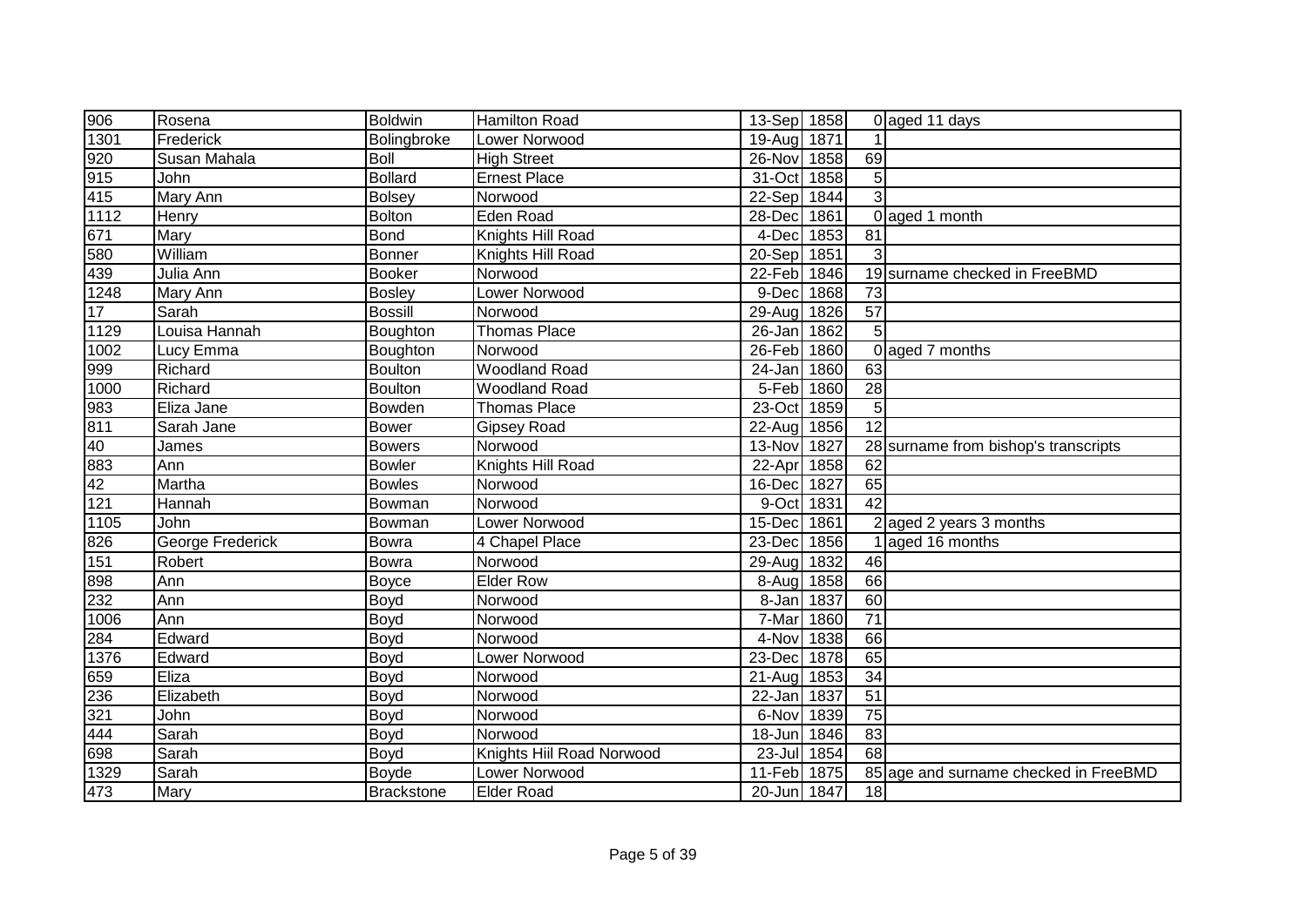| 294                            | Sarah                 | <b>Braden</b>    | Norwood                      | 3-Mar 1839  |      | 58              |                         |
|--------------------------------|-----------------------|------------------|------------------------------|-------------|------|-----------------|-------------------------|
| 1087                           | Frederick             | <b>Bradley</b>   | Chaple Road                  | 27-Sep 1861 |      | 80              |                         |
| 1071                           | <b>Edith Lucy</b>     | Bradshaw         | <b>Hamilton Road</b>         | 16-Apr 1861 |      |                 | 3 aged 3 years 7 months |
| 1362                           | William John          | <b>Branch</b>    | Lower Norwood                | 18-Apr 1877 |      |                 | 1 aged 18 months        |
| 717                            | Emily                 | Brandhour        | <b>Eden Road</b>             | 1-Oct 1854  |      |                 | 2 aged 2 years 6 months |
| $\frac{11}{539}$<br>84<br>1106 | John Frederick        | Brandrum         | <b>York Crescent Norwood</b> | 17-Mar      | 1850 | $\Omega$        |                         |
|                                | Sarah                 | <b>Brasher</b>   | Norwood                      | 19-Mar      | 1830 | 4               |                         |
|                                | Alice                 | <b>Brett</b>     | Lower Norwood                | 22-Dec      | 1861 | $\overline{3}$  |                         |
| 1196                           | William               | <b>Brooks</b>    | <b>Hamilton Road</b>         | $15 - Jan$  | 1863 | 33              |                         |
| 575                            | James William         | <b>Broughton</b> | Norwood                      | $15 - Aug$  | 1851 | $\Omega$        |                         |
| 1116                           | Alice Phebe           | Brown            | <b>Hamilton Road</b>         | 5-Jan       | 1862 |                 | 3 aged 3 years 7 months |
| $\overline{1051}$              | Eliza                 | <b>Brown</b>     | <b>Gipsy Road</b>            | 25-Nov      | 1860 |                 | 0 aged 3 weeks          |
| 263                            | John Sidney           | Brown            | Norwood                      | 13-Jan      | 1838 | $\overline{38}$ |                         |
| $\frac{12}{23}$                | Mary                  | Brown            | Norwood                      | 7-Nov       | 1826 | 89              |                         |
|                                | Susannah              | Brown            | Norwood                      | 12-Oct      | 1851 | 8 <sup>1</sup>  |                         |
| 35                             | Frederick             | <b>Bryant</b>    | Norwood                      | $16 -$ Jul  | 1827 | 1               |                         |
| 997                            | Herbert               | <b>Buch</b>      | <b>Woodcot Place</b>         | 8-Jan 1860  |      | $\overline{2}$  |                         |
| 362                            | George                | <b>Buck</b>      | Norwood                      | 14-Oct 1841 |      | 57              |                         |
| 727                            | Sarah                 | <b>Buck</b>      | Knights Hill Road Norwood    | 10-Dec      | 1854 | 59              |                         |
| 150                            | William               | <b>Buck</b>      | Norwood                      | 5-Aug       | 1832 | $\overline{77}$ |                         |
| 791                            | Elizabeth             | <b>Bugbird</b>   | Providence Place             | 12-Mar      | 1856 |                 | 0 aged 17 days          |
| $\frac{181}{570}$<br>1205      | Elizabeth Caroline    | <b>Bugbird</b>   | Norwood                      | $29$ -Jun   | 1851 | $\Omega$        |                         |
|                                | Emma Sarah            | <b>Bugbird</b>   | <b>Hamilton Road</b>         | 8-Mar       | 1863 | $\mathcal{P}$   |                         |
| 1146                           | Thomas                | <b>Bugbird</b>   | Hamilton Road                | 9-Mar       | 1862 |                 | 2 aged 2 years 9 months |
| 11                             | Martha                | <b>Bullock</b>   | Norwood                      | $10 - Jun$  | 1826 | 46              |                         |
| 940                            | Alice                 | <b>Bunker</b>    | Park Road                    | 13-Feb      | 1859 |                 | 0 aged 10 months        |
| 1303                           | Jonathan              | <b>Bunker</b>    | Lower Norwood                | 16-Dec      | 1871 |                 | 76 aged 75 in FreeBMD   |
| 1375                           | <b>William Alfred</b> | <b>Bunker</b>    | Lower Norwood                | 21-Dec      | 1878 |                 | 1 aged 13 months        |
| 767                            | Agnes                 | <b>Burck</b>     | Park Terrace                 | 7-Oct       | 1855 | 88              |                         |
| 942                            | William               | Burfoot          | <b>Chapel Road</b>           | 27-Feb      | 1859 | 73              |                         |
| 821                            | John                  | <b>Burr</b>      | <b>High Street</b>           | 30-Nov      | 1856 | 39              |                         |
| 653                            | <b>Robert Richard</b> | <b>Burr</b>      | <b>High Street Norwood</b>   | 10-Jul      | 1853 |                 | 0 aged 9 months         |
| 314                            | George                | <b>Butcher</b>   | Norwood                      | 11-Jul 1839 |      | 3 <sup>1</sup>  |                         |
| 315                            | James                 | <b>Butcher</b>   | Norwood                      | 11-Jul 1839 |      | 5 <sup>1</sup>  |                         |
| 981                            | Mary                  | <b>Butler</b>    | <b>High Street Norwood</b>   | 9-Oct       | 1859 | 24              |                         |
| 976                            | Mary Ann              | <b>Butler</b>    | <b>High Street</b>           | 7-Sep 1859  |      |                 | 0 aged 1 week           |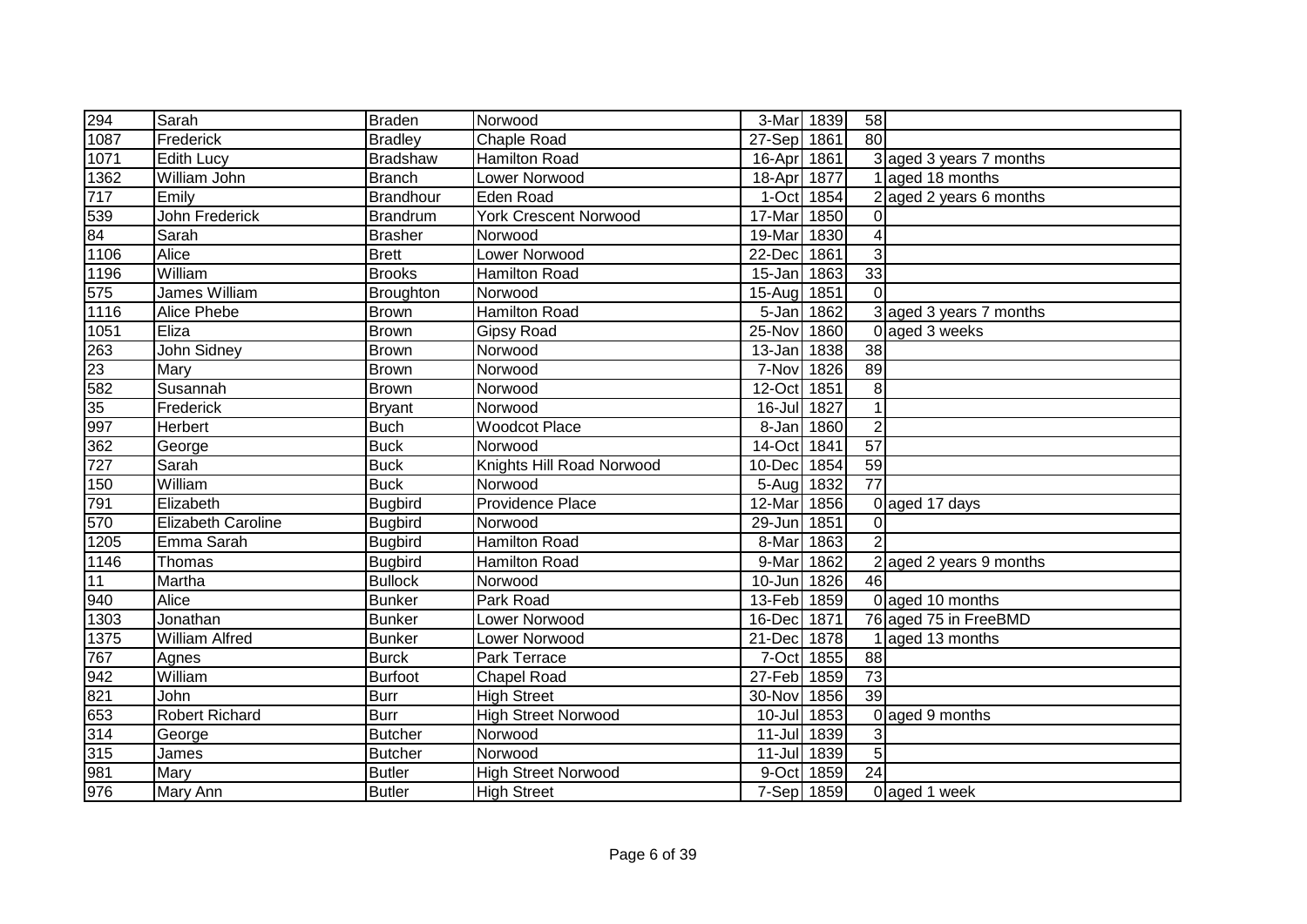| 394  | William                  | <b>Butterfield</b> | Norwood                            | 30-Jul 1843 |            | 78              |                             |
|------|--------------------------|--------------------|------------------------------------|-------------|------------|-----------------|-----------------------------|
| 215  | Henry                    | <b>Button</b>      | Norwood                            | 27-Mar      | 1836       | 29              |                             |
| 1348 | Maria                    | <b>Button</b>      | Lower Norwood                      | 9-Jun       | 1876       | $\overline{80}$ |                             |
| 1274 | Elizabeth                | Cabl               | <b>Eden Road Lower Norwood</b>     | 14-Feb 1870 |            | $\overline{75}$ |                             |
| 1261 | Amelia                   | Cable              | Eden Road Lower Norwood            | 10-Aug      | 1869       | 17              |                             |
| 1236 | Charlotte                | Cable              | Eden Road Lower Norwood            | 15-Jul 1868 |            | $\overline{22}$ |                             |
| 820  | George Henry             | Cable              | Wotley's Buildings                 | 20-Nov      | 1856       | $\Omega$        | aged 6 months               |
| 895  | William                  | Cable              | <b>Eden Road</b>                   | 22-Jul      | 1858       | $\overline{88}$ |                             |
| 1253 | William                  | Cable              | Eden Road Lower Norwood            | 27-Mar      | 1869       | 76              |                             |
| 828  | William Thurston         | Cable              | <b>Chapel Road</b>                 | 14-Jan 1857 |            |                 | name checked with FreeBMD   |
| 696  | Selina Sarah             | Callam             | Gibson Hill Norwood                | 20-Jul 1854 |            | 27              |                             |
| 1265 | Mary                     | Cannon             | 31 in the Ovil Hackney Road        | 17-Nov      | 1869       | 42              | spelling of surname unclear |
| 354  | Mary                     | Cantrell           | Kennington                         | 26-May      | 1841       | 40              |                             |
| 879  | Emma Jane                | Carpenter          | <b>High Street</b>                 | 10-Mar      | 1858       |                 | 0 aged 3 months             |
| 39   | Anna                     | Carrington         | Norwood                            | 30-Aug      | 1827       |                 |                             |
| 681  | <b>Charlotte Emily</b>   | Carter             | Victoria Road Norwood              | 2-Apr       | 1854       |                 | 0 aged 8 months             |
| 1176 | James                    | Catchpole          | <b>Chapel Place Norwood</b>        | 5-Aug 1862  |            | 68              |                             |
| 1101 | Elizabeth                | Chalkwright        | <b>Hamilton Road</b>               | 15-Dec      | 1861       | 69              |                             |
| 1282 | <b>Harry</b>             | Chamberlain        | Curnicks Lane Norwood              |             | 2-Jul 1870 |                 | 2 aged 2 and a half         |
| 402  | Samuel                   | Chambers           | St Johns Wood                      | 10-Feb 1844 |            | 57              |                             |
| 901  | Sarah                    | Chambers           | 11 New Finchley Road               | 16-Aug 1858 |            | $\overline{72}$ |                             |
| 578  | <b>Francis Howard</b>    | Chandler           | <b>Crown Hill</b>                  | 9-Sep 1851  |            | $\mathbf 1$     |                             |
| 203  | John                     | Chaplin            | Norwood                            | 7-Jun       | 1835       | 46              |                             |
| 967  | <b>Charles Henry</b>     | Chapman            | <b>East Street</b>                 | 14-Aug      | 1859       |                 | 0 aged 2 months             |
| 1035 | Mark                     | Chapman            | <b>Gipsey House Road Norwood</b>   | 26-Aug      | 1860       | 25              |                             |
| 877  | <b>William Richard</b>   | Charles            | <b>Gypsey House Road</b>           | 3-Mar       | 1858       |                 | aged 15 months              |
| 62   | Mary Ann                 | Charnley           | Norwood                            | 28-Aug 1829 |            |                 |                             |
| 60   | Thomas                   | Charnley           | Norwood                            | $21-Auq$    | 1829       | $\overline{2}$  |                             |
| 1315 | Sarah                    | Cheeseman          | <b>Ernest Street Lower Norwood</b> | 16-Aug      | 1873       | $\overline{58}$ |                             |
| 197  | <b>Hester Elizabeth</b>  | Child              | Norwood                            | 1-Feb 1835  |            | $\overline{1}$  |                             |
| 30   | Charles                  | Chilman            | Norwood                            | 8-Apr       | 1827       | 53              |                             |
| 966  | <b>Charles Alfred</b>    | Chuck              | <b>Gipsey Hill</b>                 | 7-Aug       | 1859       | $\Omega$        | aged 3 months               |
| 978  | Maria                    | Chuck              | Gipsy Hill Norwood                 | 25-Sep      | 1859       | 25              |                             |
| 882  | John                     | Cionch             | <b>Chapel Road Norwood</b>         | 18-Apr      | 1858       | 33              |                             |
| 211  | Abraham John             | Clark              | Norwood                            | 26-Feb      | 1836       | 8               |                             |
| 1029 | <b>Frederick William</b> | Clark              | <b>Windsor Road Lower Norwood</b>  |             | 8-Jul 1860 |                 | 0 aged 11 months            |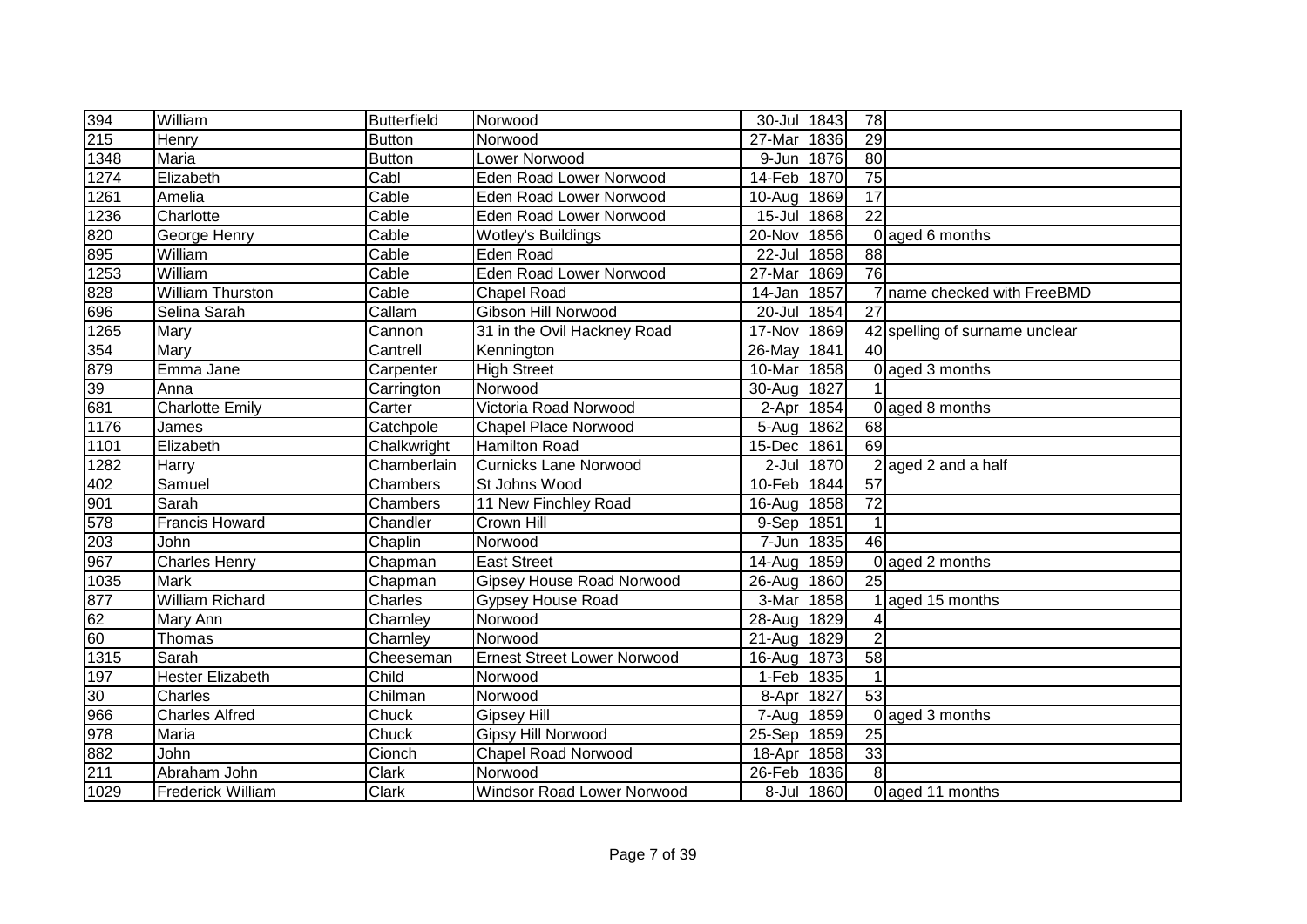| 228            | George                | <b>Clark</b>  | Norwood                            | 9-Oct 1836  |      | 4               |                                   |
|----------------|-----------------------|---------------|------------------------------------|-------------|------|-----------------|-----------------------------------|
| 1147           | Henretta Eliza        | Clark         | <b>Gipsey Hill</b>                 | 9-Mar       | 1862 |                 | 0 aged 1 month                    |
| 642            | Henry                 | Clark         | Gypsy Road                         | 27-Mar      | 1853 | $\Omega$        |                                   |
| 922            | John                  | <b>Clark</b>  | <b>High Street</b>                 | 1-Dec       | 1858 | $\overline{55}$ |                                   |
| 1172           | Sarah                 | <b>Clark</b>  | <b>Gipsey Hill</b>                 | 6-Jul       | 1862 | 40              |                                   |
| 1336           | John                  | Clarke        | <b>Brixton</b>                     | 24-Jul      | 1875 | 44              |                                   |
| 422            | James                 | Clement       | Norwood                            | 23-Mar      | 1845 | $\overline{26}$ |                                   |
| $\overline{6}$ | Mary                  | Clement       | Norwood                            | 31-Jan      | 1826 | 50              |                                   |
| 1039           | Ann                   | Clements      | Providence Place Lower Norwood     | 7-Oct       | 1860 | $\overline{40}$ |                                   |
| 458            | Elizabeth             | <b>Cliffe</b> | Norwood                            | 4-Jan       | 1847 | $\overline{81}$ |                                   |
| 798            | Ellen Sarah           | Coates        | <b>High Street</b>                 | 20-Apr      | 1856 |                 | aged 1 and a half                 |
| 802            | <b>Walter James</b>   | Coates        | <b>High Street</b>                 | 18-May      | 1856 |                 | 5 surname checked in FreeBMD      |
| 481            | <b>William Thomas</b> | Coates        | Norwood                            | 23-Jan      | 1848 |                 | 0 aged 3 days                     |
| 911            | Elizabeth             | Cobley        | <b>Emma's Cottages</b>             | $17$ -Oct   | 1858 |                 | 0 aged 3 months                   |
| 1055           | George                | Coft          | <b>Hamilton Road</b>               | 9-Dec       | 1860 |                 | 0 aged 4 months                   |
| 274            | Robert                | Coggins       | <b>Chapel Place Norwood</b>        | 24-Jun      | 1838 |                 |                                   |
| 200            | William               | Coggins       | Norwood                            | 10-May      | 1835 |                 |                                   |
| 396            | Ann                   | Cole          | Norwood                            | 10-Aug      | 1843 | $\Omega$        |                                   |
| 356            | <b>Esther</b>         | Cole          | Norwood                            | 30-Jun      | 1841 |                 | 85 date from bishop's transcripts |
| 869            | <b>Esther</b>         | Cole          | Knights Hill Road                  | 17-Jan 1858 |      | 69              |                                   |
| 615            | Mary Ann              | Collins       | Norwood                            | 8-Aug 1852  |      |                 |                                   |
| 773            | William               | Collis        | <b>Change Alley</b>                | 21-Oct      | 1855 | 45              |                                   |
| 1190           | <b>Henry George</b>   | Compton       | Lower Norwood                      | 23-Nov      | 1862 |                 | 0 aged 11 months                  |
| 1024           | Richard               | Cook          | Norwood                            | 13-Jun      | 1860 | 37              |                                   |
| 500            | Elizabeth             | Cooper        | Norwood                            | 5-Sep 1848  |      | 78              |                                   |
| 741            | Flora                 | Cooper        | <b>Gipsey Hill</b>                 | 4-May       | 1855 | 64              |                                   |
| 793            | Samuel                | Cooper        | George Hill                        | 16-Mar      | 1856 | 62              |                                   |
| 161            | John William          | Copling       | <b>Upper Tulse Hill</b>            | 10-Jan      | 1833 |                 |                                   |
| 63             | Margaret              | Copling       | <b>Tulse Hill</b>                  | $8-Sep$     | 1829 | 63              |                                   |
| 155            | Thomas                | Copling       | <b>Tulse Hill Brixton</b>          | 23-Oct      | 1832 | $\overline{27}$ |                                   |
| 1145           | Elizabeth             | Coppard       | Hamilton Road                      | 7-Mar       | 1862 | $\overline{74}$ |                                   |
| 819            | Fanny                 | Coppin        | <b>Woodland Terrace Gipsy Hill</b> | 30-Oct      | 1856 |                 | 0 aged 7 months                   |
| 118            | Greenway              | Corner        | Norwood                            | 29-Aug      | 1831 |                 |                                   |
| 759            | Henrietta             | Corner        | <b>High Street</b>                 | $2-Sep$     | 1855 | 5 <sup>1</sup>  |                                   |
| 746            | James                 | Corner        | <b>High Street</b>                 | 25-May      | 1855 | 3               |                                   |
| 718            | Louisa                | Corner        | <b>High Street Norwood</b>         | 8-Oct       | 1854 |                 | 0 aged 7 months                   |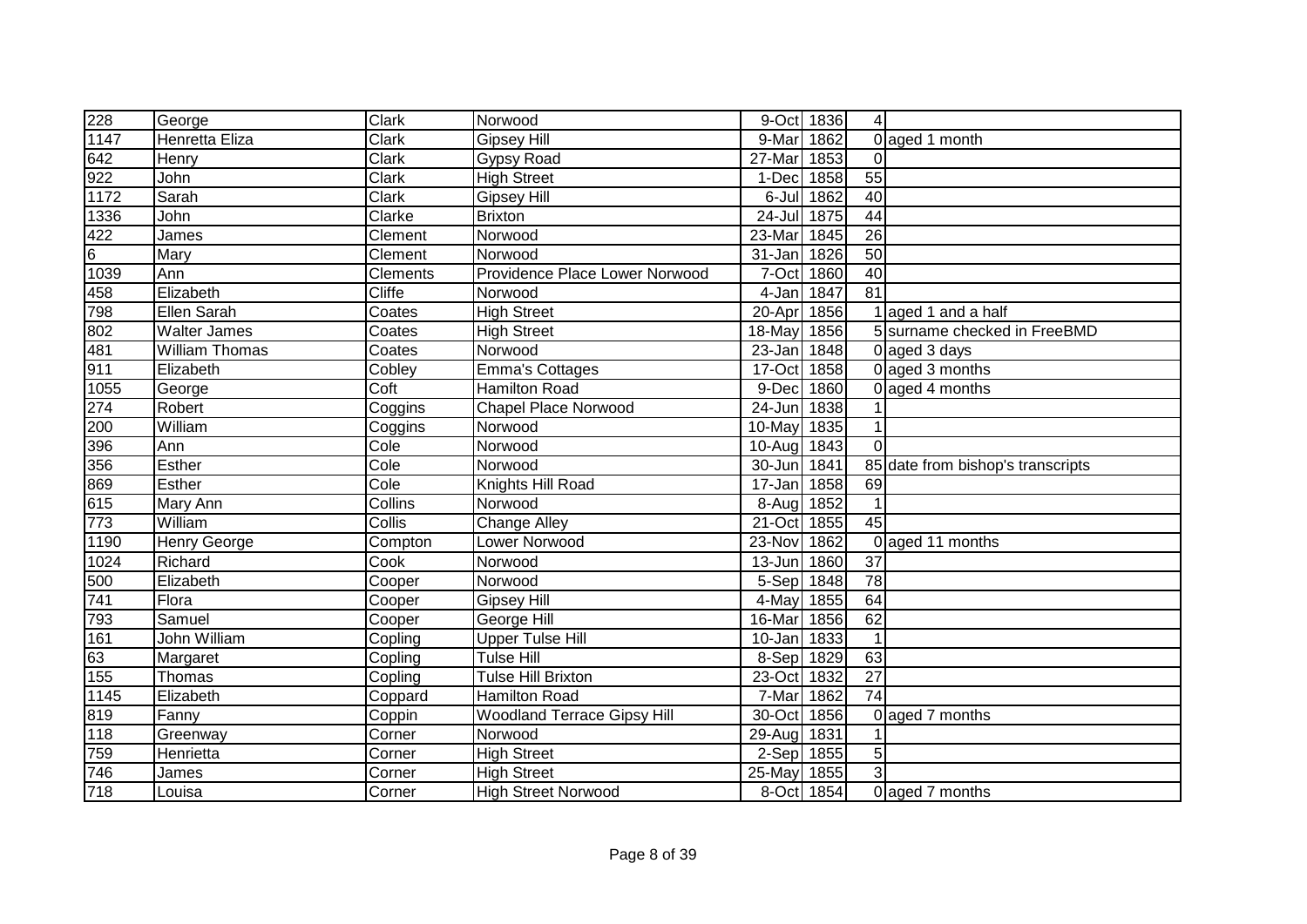| 1077              | Elizabeth                  | Cox      | <b>Gipsey Hill</b>                | 13-May 1861 |      | 17              |                               |
|-------------------|----------------------------|----------|-----------------------------------|-------------|------|-----------------|-------------------------------|
| 1150              | James                      | Cox      | <b>Gipsey Hill</b>                | 6-Apr       | 1862 |                 | 1 aged 15 months              |
| 657               | Thomas                     | Coxed    | Gypsy House Road                  | 31-Jul 1853 |      | 41              |                               |
| 686<br>278<br>777 | Winnifred                  | Crampton | <b>High Street</b>                | $21-Mav$    | 1854 |                 | 1 aged 1 year 9 months        |
|                   | Catherine                  | Crawley  | Norwood                           | 16-Sep 1838 |      | $\overline{2}$  |                               |
|                   | Mary                       | Creswell | <b>George Street</b>              | 9-Dec       | 1855 | $\overline{75}$ |                               |
| 454               | Mary Ann                   | Crew     | Norwood                           | 20-Dec      | 1846 |                 | aged 17 months                |
| 1081              | Ann                        | Crisp    | Compdan Hill Kensington           | 19-Jul      | 1861 | $\overline{35}$ |                               |
| 14                | Clara                      | Crisp    | Norwood                           | 14-Aug      | 1826 |                 | 0 aged 3 weeks                |
| 1201              | Charlotte Isabella         | Cullum   | <b>High Street Lower Norwood</b>  | 8-Feb 1863  |      |                 | aged 1 year 10 months         |
| 809               | <b>Francis William</b>     | Cullum   | 32 Aldred Road Kennington Park    | ??-Jul 1856 |      | 3               |                               |
| 810               | Henry                      | Cullum   | 32 Aldred Road Kennington Park    | 17-Aug      | 1856 |                 | 0 aged 6 months               |
| 468               | Edward                     | Curnick  | Norwood                           | 15-Apr      | 1847 | $\overline{25}$ |                               |
| 405               | George                     | Curnick  | Knights Hill Norwood              | 11-Mar      | 1844 | 46              |                               |
| 71                | Hester                     | Curnick  | Norwood                           | 17-Oct      | 1829 | 72              |                               |
| 91                | James                      | Curnick  | Norwood                           | $10 -$ Jul  | 1830 | 79              |                               |
| 218               | <b>Alfred William</b>      | Curnow   | Norwood                           | 15-May      | 1836 | 5               |                               |
| 269               | Hannah Cornelia            | Curnow   | Norwood                           | 22-Apr      | 1838 | $\overline{9}$  |                               |
| 267               | Henry                      | Curnow   | Norwood                           | 18-Mar      | 1838 | 46              |                               |
| 984               | Frederick                  | Curtin   | Crown Hill Norwood                | 1-Nov 1859  |      |                 | 0 aged 11 months              |
| 1020              | <b>William Henry</b>       | Curtin   | Norwood New Town Norwood          | 30-May 1860 |      |                 | 0 aged 6 weeks                |
| 603               | John                       | Curtis   | Norwood                           | 11-May 1852 |      | 23              |                               |
| 588               | William                    | Curtis   | Norwood                           | 4-Jan 1852  |      | 63              |                               |
| 80                | Thomas                     | Cuss     | Norwood                           | 17-Jan 1830 |      | 24              |                               |
| 1366              | Susannah                   | Cutter   | Lower Norwood                     | 23-Feb 1878 |      | 92              |                               |
| 755               | Jane                       | Dalby    | <b>Chapel Road</b>                | 9-Aug 1855  |      |                 | 55 surname checked in FreeBMD |
| 753               | Frances                    | Dalley   | <b>Hamilton Road</b>              | 15-Jul 1855 |      | $\overline{73}$ |                               |
| 801               | Rebecca                    | Dalton   | <b>Hamilton Road</b>              | 11-May      | 1856 | 5               |                               |
| 827               | Thomas                     | Dalton   | <b>Gipsey Hill</b>                | 28-Dec      | 1856 | $\overline{86}$ |                               |
| 201               | Michael James              | Daly     | Norwood                           | 10-May 1835 |      | $\overline{47}$ |                               |
| 894               | William                    | Daniels  | <b>Gipsy Hill</b>                 | 21-Jul 1858 |      | $\overline{41}$ |                               |
| $\overline{8}$    | Charles                    | Dant     | Norwood                           | 24-Feb 1826 |      | 61              |                               |
| $\sqrt{1277}$     | Mary Ann                   | Dash     | Wandsworth                        | 4-Apr       | 1870 | 56              |                               |
| 18                | Catherine Elizabeth Wilson | David    | Norwood                           | 12-Sep 1826 |      | 29              |                               |
| 964               | Fanny Elizabeth            | Davies   | Carlton Place Brixton Road        | 2-Aug       | 1859 | 9               |                               |
| 896               | Douglas James              | Davis    | <b>Carlton Place Brixton Road</b> | 26-Jul 1858 |      |                 | 3 surname checked in FreeBMD  |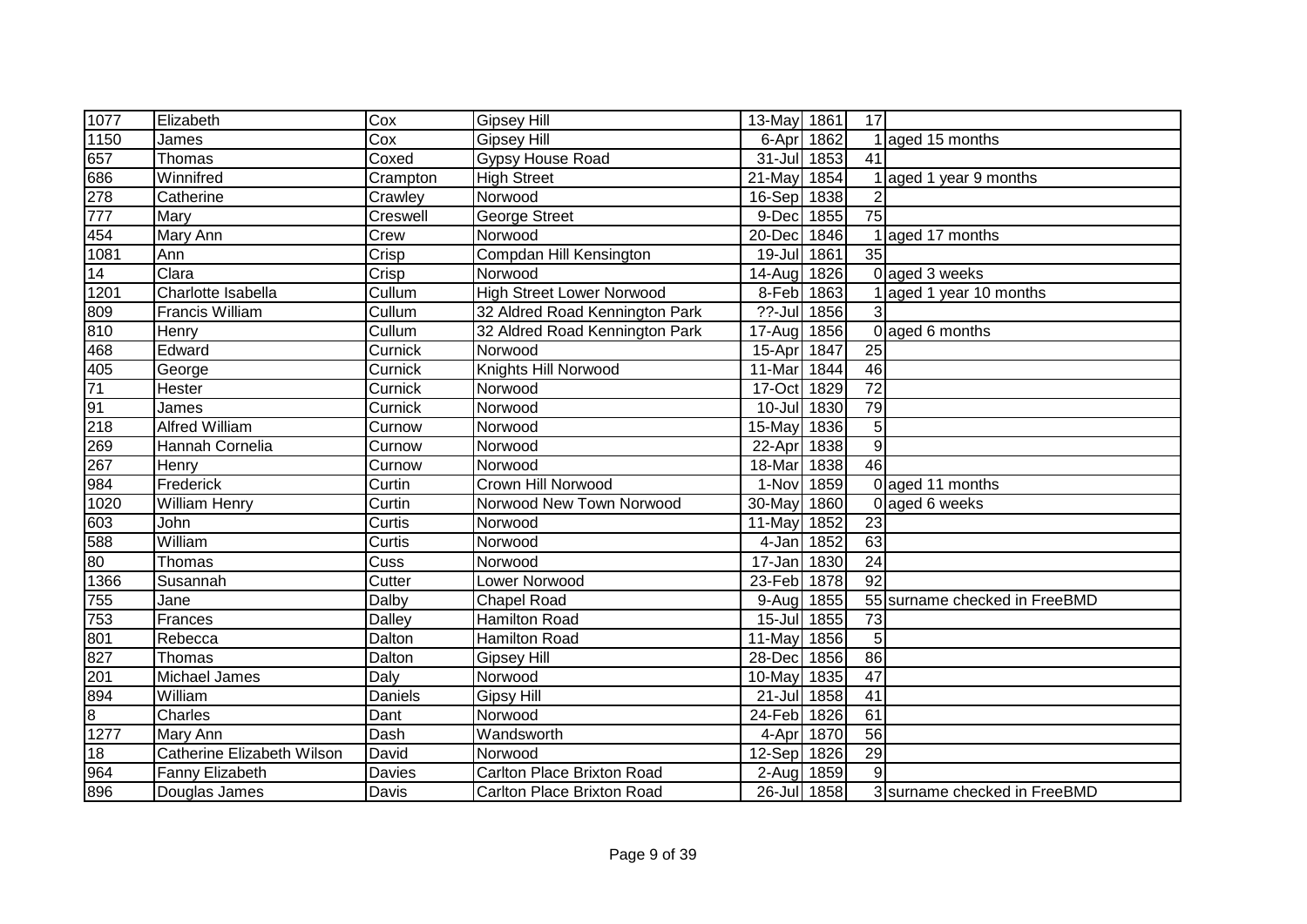| 479             | Elizabeth                     | Davis            | Knights Hill Road                | 30-Dec 1847          |      | 52              |                        |
|-----------------|-------------------------------|------------------|----------------------------------|----------------------|------|-----------------|------------------------|
| 524             | <b>Florence Maria</b>         | Davis            | Norwood                          | $2-Sep$              | 1849 | $\mathbf 0$     |                        |
| 168             | George                        | <b>Davis</b>     | Norwood                          | 5-May                | 1833 |                 |                        |
| 386             | Maria Elizabeth               | Davis            | Norwood                          | 15-Dec               | 1842 | 24              |                        |
| 399             | <b>Richard James Thompson</b> | <b>Davis</b>     | <b>Horns Tavern Norwood</b>      | 29-Aug               | 1843 | 46              |                        |
| 560             | Isabella                      | Dawson           | Norwood                          | 7-Mar                | 1851 | 61              |                        |
| 667             | Abel                          | Day              | Islington                        | 12-Nov               | 1853 |                 | 0 aged 4 months        |
| $\overline{96}$ | Eliza                         | Day              | Norwood                          | 21-Nov               | 1830 | 18              |                        |
| 383             | Elizabeth                     | Day              | Norwood                          | 19-Oct               | 1842 | 39              |                        |
| 403             | Elizabeth                     | Day              | Norwood                          | 14-Feb               | 1844 | 73              |                        |
| 842             | <b>Elizabeth Furness</b>      | Day              | Clapham                          | 22-Jun               | 1857 | 49              |                        |
| 620             | George Borrows                | Day              | Sydenham Grove                   | 2-Oct                | 1852 | $\mathbf{1}$    |                        |
| 346             | Henry                         | Day              | Norwood                          | 17-Feb               | 1841 | 67              |                        |
| 619             | Henry                         | $\overline{Day}$ | Sydenham Grove                   | 2-Oct                | 1852 | 1               |                        |
| 497             | John                          | Day              | Crown Hill Norwood               | 18-Aug               | 1848 | 6               |                        |
| 409             | Richard                       | Day              | Norwood                          | 16-Apr               | 1844 | $\overline{0}$  |                        |
| 549             | Thomas                        | Day              | Norwood                          | $15 - Aug$           | 1850 | 48              |                        |
| 67              | <b>Thomas Henry</b>           | Day              | Norwood                          | 11-Oct               | 1829 | 3               |                        |
| 257             | <b>Thomas Henry</b>           | Day              | Norwood                          | 5-Nov                | 1837 | $\mathbf 1$     |                        |
| 847             | William                       | Day              | <b>Elder Road</b>                | 2-Aug 1857           |      | 28              |                        |
| 45              | Julia Maria                   | De Revnels       | Norwood                          | 27-Mar               | 1828 | 45              |                        |
| 1276            | Sarah                         | Denne            | <b>Chapel Road Lower Norwood</b> | 21-Mar               | 1870 | $\overline{53}$ |                        |
| 1333            | Sarah                         | Denne            | 1 Curnicks Lane Lower Norwood    | $3 - Jun$            | 1875 | $\overline{87}$ |                        |
| 58              | Ralph George                  | Dennet           | Norwood                          | 3-Aug                | 1829 | 4               |                        |
| 991             | <b>Horace Neil</b>            | Dennison         | Hammilton Road                   | 20-Nov               | 1859 | $\overline{7}$  |                        |
| 1127            | Mary Jane                     | Dennison         | Lower Norwood                    | $\overline{2}0$ -Jan | 1862 |                 | 0 aged 6 months        |
| 954             | Emily Ann                     | Digby            | <b>Clifford Place</b>            | 15-May               | 1859 |                 | 0 aged 9 months        |
| 138             | Elizabeth                     | Dobson           | Norwood                          | 4-Mar                | 1832 |                 |                        |
| 134             | George                        | Dobson           | <b>Dulwich</b>                   | 10-Feb               | 1832 | $\overline{4}$  |                        |
| 131             | Henry                         | Dobson           | <b>Dulwich</b>                   | 6-Jan                | 1832 | 1               |                        |
| 144             | Ann                           | Docket           | Norwood                          | 17-Jun               | 1832 | 66              |                        |
| 109             | Robert                        | <b>Docket</b>    | Norwood                          | $12$ -Jun            | 1831 | $\overline{86}$ |                        |
| 1043            | Maria                         | Doubleday        | Lower Norwood                    | 28-Oct               | 1860 |                 | 1 aged 1 year 9 months |
| 1135            | <b>Charity Emma</b>           | Dowsing          | Lower Norwood                    | 9-Feb                | 1862 | 5               |                        |
| 1369            | William                       | Dowsing          | Lower Norwood                    | 8-Apr                | 1878 | 65              |                        |
| 1084            | Sarah                         | Doyle            | Roupell Street Lambeth           | 12-Aug 1861          |      | 64              |                        |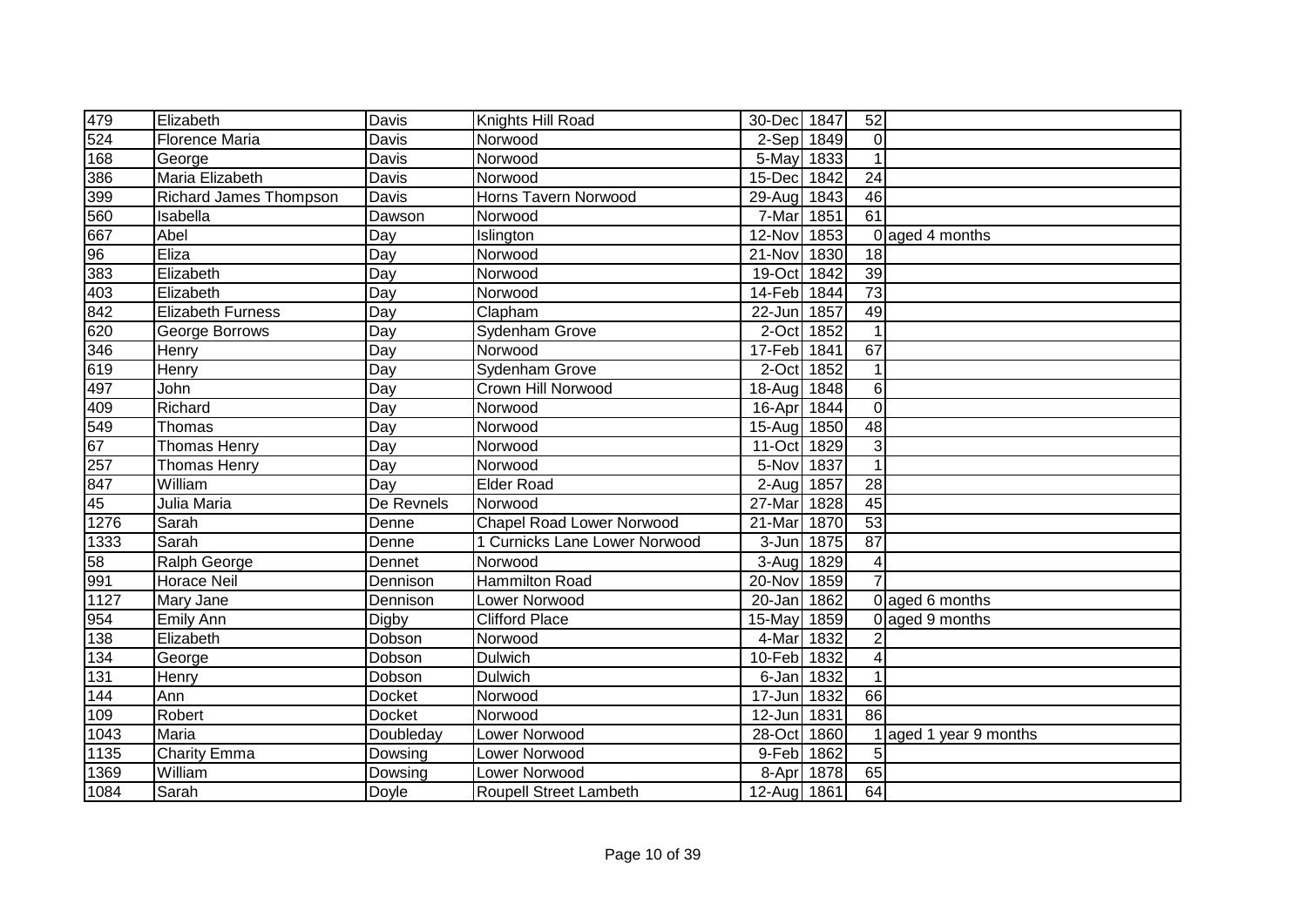| 125  | Emily                 | <b>Drewett</b> | Norwood                          | 27-Nov 1831 |      | $\vert$         |                        |
|------|-----------------------|----------------|----------------------------------|-------------|------|-----------------|------------------------|
| 917  | Eliza Maria           | Drudge         | Knights Hill                     | 14-Nov 1858 |      | 19              |                        |
| 1358 | Frederick J           | Drudge         | Lower Norwood                    | 30-Jan 1877 |      | $\overline{33}$ |                        |
| 1259 | Louisa                | Drudge         | Elm Grove Lower Norwood          | 19-Jul 1869 |      | 28              |                        |
| 1386 | Maria                 | Drudge         | 17 High Street West Norwood      | 7-Sep 1894  |      | $\overline{88}$ |                        |
| 918  | Martha Clara          | <b>Dudley</b>  | <b>Fairview Place Tulse Hill</b> | 14-Nov 1858 |      |                 | 1 aged 1 year 9 months |
| 1153 | Ann                   | <b>Dwight</b>  | Peckham New Town                 | 12-Apr 1862 |      | 65              |                        |
| 803  | <b>James Cluff</b>    | Dwight         | Gipsy Road                       | 18-May      | 1856 | 64              |                        |
| 572  | Jane                  | Dyer           | Norwood                          | 13-Jul 1851 |      | 45              |                        |
| 862  | George                | <b>Dyke</b>    | <b>Thomas Place</b>              | 9-Dec       | 1857 | 32              |                        |
| 1140 | Henry                 | <b>Dyke</b>    | <b>Thomas Place</b>              | 16-Feb      | 1862 |                 |                        |
| 1099 | Edward                | <b>Dyler</b>   | <b>Hamilton Road</b>             | 4-Dec       | 1861 |                 | aged 12 months         |
| 305  | Matilda               | <b>Dyler</b>   | Norwood                          | 1-May       | 1839 |                 |                        |
| 544  | Ann Austin            | <b>Dymock</b>  | Norwood                          | 25-Apr      | 1850 | 17              |                        |
| 1295 | George                | Dymock         | Lower Norwood                    | 25-Mar 1871 |      | 47              |                        |
| 1119 | Harriet               | Dymock         | Knights Hill                     | 5-Jan 1862  |      | $\overline{2}$  |                        |
| 167  | Henry                 | <b>Dymock</b>  | Norwood                          | 14-Apr 1833 |      |                 |                        |
| 1034 | John                  | Dymock         | Mitcham                          | 3-Aug 1860  |      | 38              |                        |
| 1130 | John                  | <b>Dymock</b>  | Lower Norwood                    | 26-Jan 1862 |      | $\overline{72}$ |                        |
| 437  | Robert James          | <b>Dymock</b>  | <b>Powell Row Norwood</b>        | $11 - Jan$  | 1846 | $\overline{7}$  |                        |
| 833  | Ruth                  | <b>Dymock</b>  | Knights Hill Road                | 22-Mar      | 1857 | 64              |                        |
| 325  | Sarah                 | Dymock         | Norwood                          | 13-Dec 1839 |      | $\overline{2}$  |                        |
| 704  | Thomas                | Dymock         | <b>Powells Row</b>               | 15-Aug 1854 |      | $\overline{56}$ |                        |
| 108  | <b>William Austin</b> | Dymock         | Norwood                          | 24-Apr 1831 |      | 13              |                        |
| 1067 | William John          | Ede            | East Street High Street Norwood  | 17-Mar 1861 |      | $\overline{21}$ |                        |
| 929  | <b>Mary</b>           | Edmonds        | <b>Change Alley</b>              | 26-Dec 1858 |      | 58              |                        |
| 645  | Francis               | Edmunds        | <b>Elder Road Norwood</b>        | 10-Apr 1853 |      | $\overline{82}$ |                        |
| 529  | Alice                 | Edson          | George Street                    | 9-Dec       | 1849 | 47              |                        |
| 1155 | <b>Arthur King</b>    | Edwards        | Oak Terrace Lower Norwood        | 20-Apr      | 1862 | 3 <sup>1</sup>  |                        |
| 743  | Henry John            | Edwards        | Gipsy Road                       | 8-May       | 1855 | 4               |                        |
| 848  | Robert                | <b>Ellis</b>   | <b>Thurlow Park</b>              | 13-Aug 1857 |      | 34              |                        |
| 1171 | Elizabeth             | Emery          | <b>Hamilton Road</b>             | $2$ -Jul    | 1862 | 4               |                        |
| 309  | Ann                   | Ensworth       | Norwood                          | 19-May      | 1839 |                 |                        |
| 307  | Elizabeth             | Ensworth       | Norwood                          | 10-May 1839 |      | 5 <sup>1</sup>  |                        |
| 1367 | Richard               | Ensworth       | Camberwell                       | 7-Mar       | 1878 | 74              |                        |
| 1379 | Richard               | Ensworth       | Camberwell                       | 17-Feb 1879 |      | 49              |                        |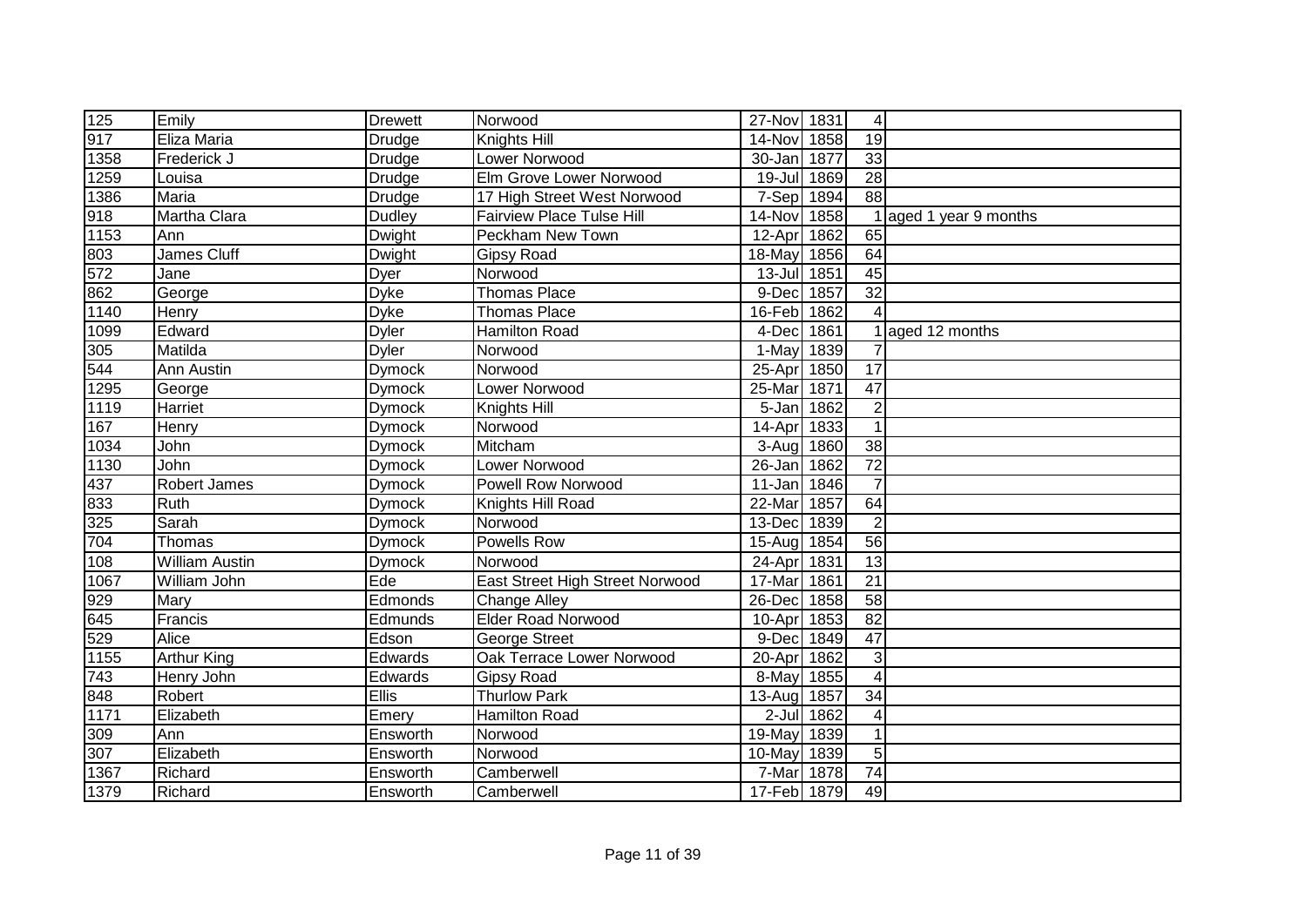| 163              | Mary                    | Evans         | Norwood                          | 21-Jan 1833 |      | 39              |                                            |
|------------------|-------------------------|---------------|----------------------------------|-------------|------|-----------------|--------------------------------------------|
| 179              | Susan                   | Evans         | Norwood                          | 23-Mar      | 1834 | $\overline{88}$ |                                            |
| $\overline{27}$  | Elizabeth               | Evemy         | Norwood                          | 28-Jan      | 1827 |                 |                                            |
| $\overline{26}$  | Mary Ann                | Evemy         | Norwood                          | 16-Dec      | 1826 |                 |                                            |
| 1168             | Mary                    | Evershed      | Lower Norwood                    | 19-Jun      | 1862 | 3               |                                            |
| 1173             | Phebe                   | Evershed      | Lower Norwood                    | $13 -$ Jul  | 1862 |                 | aged 14 months                             |
| 185              | Mary Ann                | Evimy         | Norwood                          | 11-May      | 1834 | 31              |                                            |
| 184              | Thomas                  | Evimy         | Norwood                          | 11-May      | 1834 | $\overline{37}$ |                                            |
| 722              | Maria                   | Farquharson   | <b>High Street Norwood</b>       | 5-Nov       | 1854 | $\overline{25}$ |                                            |
| 293              | Henry John              | Farrer        | Elder Road                       | 16-Feb 1839 |      |                 |                                            |
| 101              | Eliza                   | Fearon        | Norwood                          | 28-Jan 1831 |      | 34              |                                            |
| 15               | Henry                   | Feaucillon    | Norwood                          | 16-Aug      | 1826 | $\overline{22}$ |                                            |
| 885              | John                    | Fellows       | <b>Chapel Place Norwood</b>      | 4-May       | 1858 | 66              |                                            |
| 1074             | Mary                    | Fellows       | <b>Eden Road</b>                 | 30-Apr      | 1861 | 67              |                                            |
| 451              | Georgiana               | Fenning       | <b>Thurlow Place Norwood</b>     | 2-Oct       | 1846 |                 | 0 aged 6 weeks                             |
| 884              | <b>Gustavus Richard</b> | Fenwick       | Sydenham Place Lower Norwood     | 1-May       | 1858 | 33              |                                            |
| 841              | James                   | Ferguson      | <b>East Street</b>               | 20-May      | 1857 | 49              |                                            |
| 875              | Jane                    | Ferguson      | ? Gt Bolton St Kennington        | 14-Feb      | 1858 |                 | 59 surname checked in FreeBMD              |
| 191              | James                   | Feves         | Norwood                          | 24-Aug      | 1834 |                 |                                            |
| 509              | William                 | Field         | Norwood                          | 11-Jan 1849 |      | 50              |                                            |
| 780              | Joseph                  | Fineham       | Woodcote Place                   | 1-Jan 1856  |      | 36              |                                            |
| 1169             | Sarah Ann               | Finley        | <b>High Street Lower Norwood</b> | 21-Jun      | 1862 | 24              |                                            |
| 627              | Edward                  | Flatman       | Norwood                          | 1-Jan       | 1853 | 19              |                                            |
| 1009             | Harriet                 | Fletcher      | <b>Elder Road</b>                | 19-Apr      | 1860 | 14              |                                            |
| $\overline{423}$ | Frances                 | Flint         | Norwood                          | 7-Apr       | 1845 | 62              |                                            |
| 460              | Thomas                  | Flint         | <b>Stone Bridge Dorking</b>      | 16-Jan      | 1847 | 64              |                                            |
| 1134             | Anne Smith              | Foan          | <b>Hamilton Road</b>             | 2-Feb 1862  |      | $\overline{11}$ |                                            |
| 913              | Caroline                | Foley         | <b>Change Alley</b>              | 17-Oct      | 1858 | 17              |                                            |
| 558              | William John            | <b>Folkes</b> | Norwood                          | 16-Feb      | 1851 | $\Omega$        |                                            |
| 772              | Jane Elizabeth          | Foote         | <b>Gipsy Hill</b>                | 17-Oct      | 1855 |                 | 0 aged 2 months                            |
| 212              | Susannah                | Forester      | Norwood                          | 4-Mar       | 1836 | 49              |                                            |
| 754              | Joseph                  | Foster        | <b>Gipsy Hill</b>                | $18 -$ Jul  | 1855 | $\overline{16}$ |                                            |
| 1113             | Henry                   | Fowler        | Lower Norwood                    | 29-Dec      | 1861 | 16              |                                            |
| 1191             | Jane                    | Fowler        | Lower Norwood                    | 23-Nov      | 1862 |                 | 0 aged 6 weeks                             |
| 843              | Henry                   | Foyester      | <b>Woodcut Place</b>             | 30-Jun      | 1857 |                 | 56 only first 2 letters of surname certain |
| 1337             | Susan                   | Foyster       | Woodcote Place Lower Norwood     | 7-Sep 1875  |      | 64              |                                            |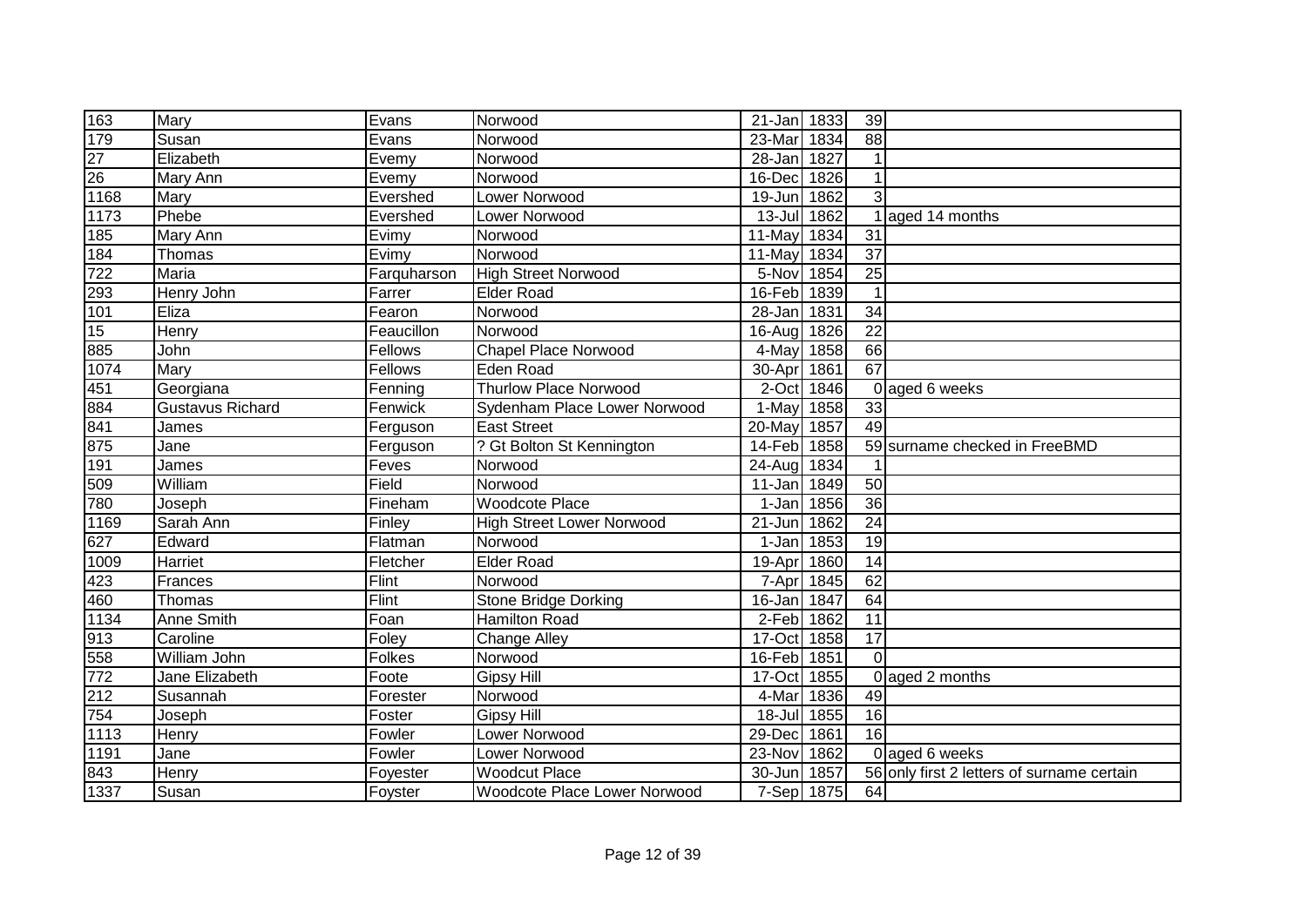| 494                | Elizabeth Florence    | Freeman  | Norwood                         | 11-Aug 1848          |            |                 | 1 aged 1 year 9 months  |
|--------------------|-----------------------|----------|---------------------------------|----------------------|------------|-----------------|-------------------------|
| 910                | Charlotte             | French   | Sydenham Mews Sydenham Grove    | $15$ -Oct            | 1858       | 26              |                         |
| 496                | Sarah                 | Frith    | Norwood                         | 16-Aug               | 1848       | 60              |                         |
| 581                | Charles               | Frost    | <b>Chapel Road Norwood</b>      | 28-Sep               | 1851       |                 |                         |
| 617                | <b>Charles James</b>  | Frost    | <b>Chapel Place Norwood</b>     | $\overline{1}$ 7-Aug | 1852       |                 | 0 aged 6 months         |
| 488                | James                 | Frost    | Norwood                         | 31-May               | 1848       | 10              |                         |
| 1122               | Lucy                  | Frost    | <b>Gipsey Road</b>              | $12$ -Jan            | 1862       | 25              | "and her infant child"  |
| 1125               | <b>William Henry</b>  | Frost    | Lower Norwood                   | 19-Jan               | 1862       | 3               |                         |
| 72                 | Elizabeth             | Furnell  | Norwood                         | 8-Nov 1829           |            |                 |                         |
| 376                | George Robert         | Furnell  | Norwood                         | 22-Apr               | 1842       | $\overline{9}$  |                         |
| 214                | Mary Ann              | Furnell  | Norwood                         | 24-Mar               | 1836       | 45              |                         |
| $111$              | Sophia                | Furnell  | Norwood                         | $10 -$ Jul           | 1831       | 5 <sup>1</sup>  |                         |
| 752                | Cecilia Dwight        | Furner   | <b>Baltic Space Rotherhithe</b> | $15 -$ Jul           | 1855       | $\overline{29}$ |                         |
| 764                | John                  | Gale     | Knights Hill Road               | 23-Sep               | 1855       |                 | 0 aged 6 months         |
| $\frac{1052}{100}$ | Henry                 | Gallop   | Pimlico Victoria Station        | 2-Dec                | 1860       | 28              |                         |
| 350                | Matilda               | Gamble   | Hamilton Place Kennington       | 30-Mar               | 1841       | $\overline{27}$ |                         |
| 253                | Jane                  | Gardiner | Norwood                         | 6-Sep                | 1837       | 22              |                         |
| 281                | John                  | Gardiner | Norwood                         | 21-Oct               | 1838       | $\Omega$        |                         |
| 1246               | Ann                   | Gardner  | Lower Norwood                   | 11-Nov               | 1868       | 66              |                         |
| 446                | Charles               | Gardner  | Norwood                         | 22-Jul               | 1846       |                 |                         |
| 401                | Francis               | Gardner  | Norwood                         | 17-Dec               | 1843       | 85              |                         |
| 447<br>455         | Frederick             | Gardner  | Norwood                         | $27 -$ Jul           | 1846       | $\overline{3}$  |                         |
|                    | John                  | Gardner  | Norwood                         | 23-Dec               | 1846       |                 | 0 aged 6 months         |
| 676                | John                  | Gardner  | Crown Lane                      | 12-Feb 1854          |            | 49              |                         |
| 487                | Richard               | Gardner  | <b>Thurlow Arms Norwood</b>     | 31-May               | 1848       | 49              |                         |
| 853                | Richard               | Gardner  | Lower Norwood                   | 8-Sep                | 1857       | 29              |                         |
| 477                | Sarah                 | Gardner  | <b>Thurlow Arms Norwood</b>     | 25-Nov               | 1847       | 12              |                         |
| 605                | Sophia                | Gardner  | Woodcote Place Norwood          | 14-Jun               | 1852       |                 | 2 aged 2 years 6 months |
| 838                | <b>William Edward</b> | Gardner  | Lower Norwood                   | 1-May                | 1857       | 26              |                         |
| 1078               | Annie                 | Garner   | <b>Hamilton Road</b>            | 9-Jun                | 1861       |                 | 0 aged 1 month          |
| 710                | Edwin                 | Gent     | <b>Elder Road Norwood</b>       | 3-Sep                | 1854       |                 | 0 aged 10 months        |
| 711                | Harriet               | Gent     | <b>Elder Road Norwood</b>       | 3-Sep                | 1854       |                 | 2 aged 2 years 6 months |
| 1152               | Samuel Alfred         | Gessey   | Hamilton Road                   | 6-Apr 1862           |            | 3               |                         |
| 12                 | Ann                   | Gibb     | Norwood                         | 2-Aug 1826           |            | $\overline{7}$  |                         |
| 493                | Margaret              | Gibb     | Norwood                         | 4-Aug                | 1848       | 63              |                         |
| 998                | John                  | Gibberd  | Sydenham Grove                  |                      | 8-Jan 1860 |                 | 0 aged 2 weeks          |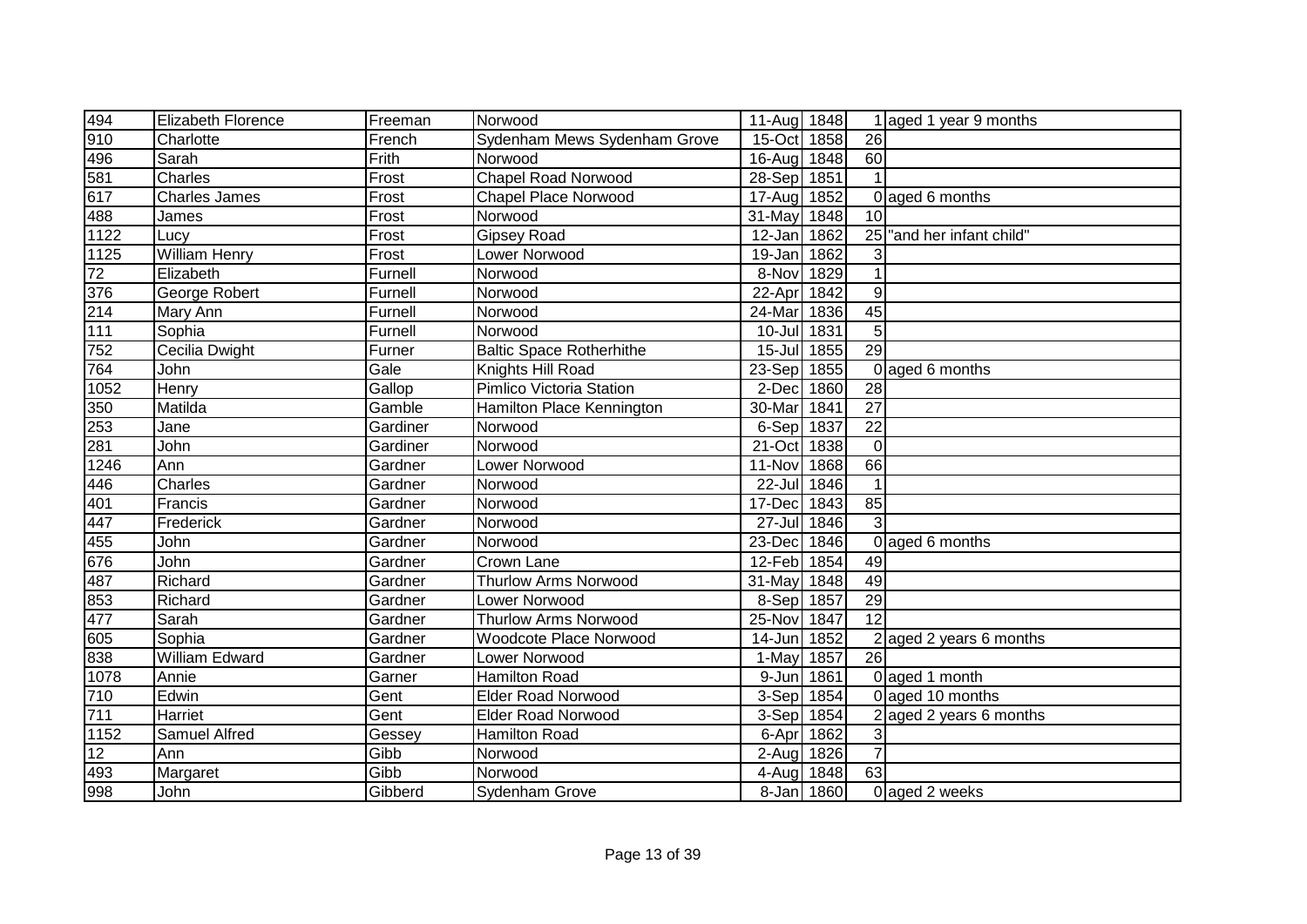| 187               | Elizabeth              | Gibbs     | Kennington Oval                     | 6-Jun 1834           |            | 29              |                              |
|-------------------|------------------------|-----------|-------------------------------------|----------------------|------------|-----------------|------------------------------|
| 196               | Hannah                 | Gibbs     | Kennington Oval                     | 26-Jan               | 1835       | 3               |                              |
| 428               | Hannah                 | Gibbs     | Devonshire St. Portland Place       | $24 - Jun$           | 1845       | 57              |                              |
|                   |                        |           | Marylebone                          |                      |            |                 |                              |
| 145               | Kezia                  | Gibbs     | Camberwell                          | 19-Jun               | 1832       | $\overline{73}$ |                              |
|                   | Thomas                 | Gibbs     | Norwood                             | 10-Nov               | 1826       | 68              |                              |
| $\frac{24}{288}$  | Thomas                 | Gibbs     | Kennington Oval                     | 21-Nov               | 1838       | $\overline{54}$ |                              |
| 1124              | John Joseph            | Gilbert   | 24 Abingdon Westminster             | 19-Jan               | 1862       | $\overline{2}$  |                              |
| $\overline{120}$  | Humphrey               | Gillbee   | Norwood                             | 30-Sep               | 1831       | $\overline{42}$ |                              |
| 794               | Maria Elizabeth        | Gillett   | York Crescent, Norwood              | 26-Mar               | 1856       | $\Omega$        | aged ??months                |
| 1299              | Ada Elizabeth          | Gleed     | <b>Woodcote Place Lower Norwood</b> |                      | 8-Jul 1871 | $\overline{2}$  |                              |
| 20                | Charlotte              | Glover    | Norwood                             | 23-Sep               | 1826       | $\mathbf 1$     |                              |
| 817               | Fanny Penelope         | Glynne    | <b>Woodcote Place</b>               | 22-Oct               | 1856       | $\overline{19}$ |                              |
| 291               | George                 | Goddard   | Norwood                             | $\overline{27}$ -Jan | 1839       | $\overline{3}$  |                              |
| 363               | Jane                   | Golding   | Norwood                             | 28-Nov               | 1841       | $\overline{37}$ |                              |
| 785               | James                  | Goldsmith | Hamilton Road                       | 17-Feb               | 1856       | $\overline{70}$ |                              |
| 127               | William                | Goodall   | Norwood                             | 12-Dec               | 1831       | 73              |                              |
| 368               | Eleanor                | Gooderham | Norwood                             | 9-Jan                | 1842       | 61              |                              |
| 748               | John                   | Gooderham | <b>Princes Road Lambeth</b>         | 27-Jun               | 1855       | 73              |                              |
| 756               | Alfred                 | Gould     | Knights Hill Road                   | 19-Aug 1855          |            | 4               |                              |
| 1042              | Matilda                | Gould     | Lower Norwood                       | 28-Oct 1860          |            | 3               |                              |
| 511               | <b>Emily Sarah</b>     | Gower     | Norwood                             | 4-Mar                | 1849       | $\mathbf 0$     |                              |
| 152               | Mary Ann               | Gower     | Norwood                             | 16-Sep               | 1832       | $\overline{25}$ |                              |
| 800               | <b>Charles James</b>   | Gowers    | Knights Hill Road                   | 27-Apr               | 1856       |                 | 3 surname checked in FreeBMD |
| $\overline{1005}$ | Jane Fenton            | Gowers    | Norwood                             | 4-Mar                | 1860       |                 | aged 2 years 3 months        |
| 1001              | Sarah Catherine        | Gowers    | Norwood                             | 12-Feb 1860          |            | 5               |                              |
|                   | <b>Robert Ernest</b>   | Graham    | <b>Hamilton Road</b>                | 15-Aug 1857          |            |                 |                              |
| 849<br>781        | George Robert          | Gray      | George Street                       | 20-Jan               | 1856       |                 | 0 aged 10 months             |
| 960               | <b>Walter Thomas</b>   | Grayling  | Pilgrim Hill                        | 20-Jun               | 1859       |                 | 0 aged 6 months              |
| 1085              | Caroline Jane          | Grayson   | <b>Eden Road</b>                    | 8-Sep 1861           |            | $\overline{2}$  |                              |
|                   | George                 | Grayson   | Norwood                             | 11-Oct 1829          |            | 78              |                              |
| $\frac{69}{142}$  | Mary                   | Grayson   | Norwood                             | 24-May               | 1832       | $\overline{27}$ |                              |
| 1275              | Dinah                  | Green     | Lower Norwood                       | 17-Feb               | 1870       | 67              |                              |
| 1304              | Ellen                  | Green     | Lower Norwood                       | 18-Dec               | 1871       |                 | aged 1 year 9 months         |
| 1357              | Florence               | Green     | Lower Norwood                       | 24-Jan               | 1877       |                 |                              |
| 36                | <b>Frances Whiffin</b> | Green     | Norwood                             | 26-Jul 1827          |            | $\mathbf 1$     |                              |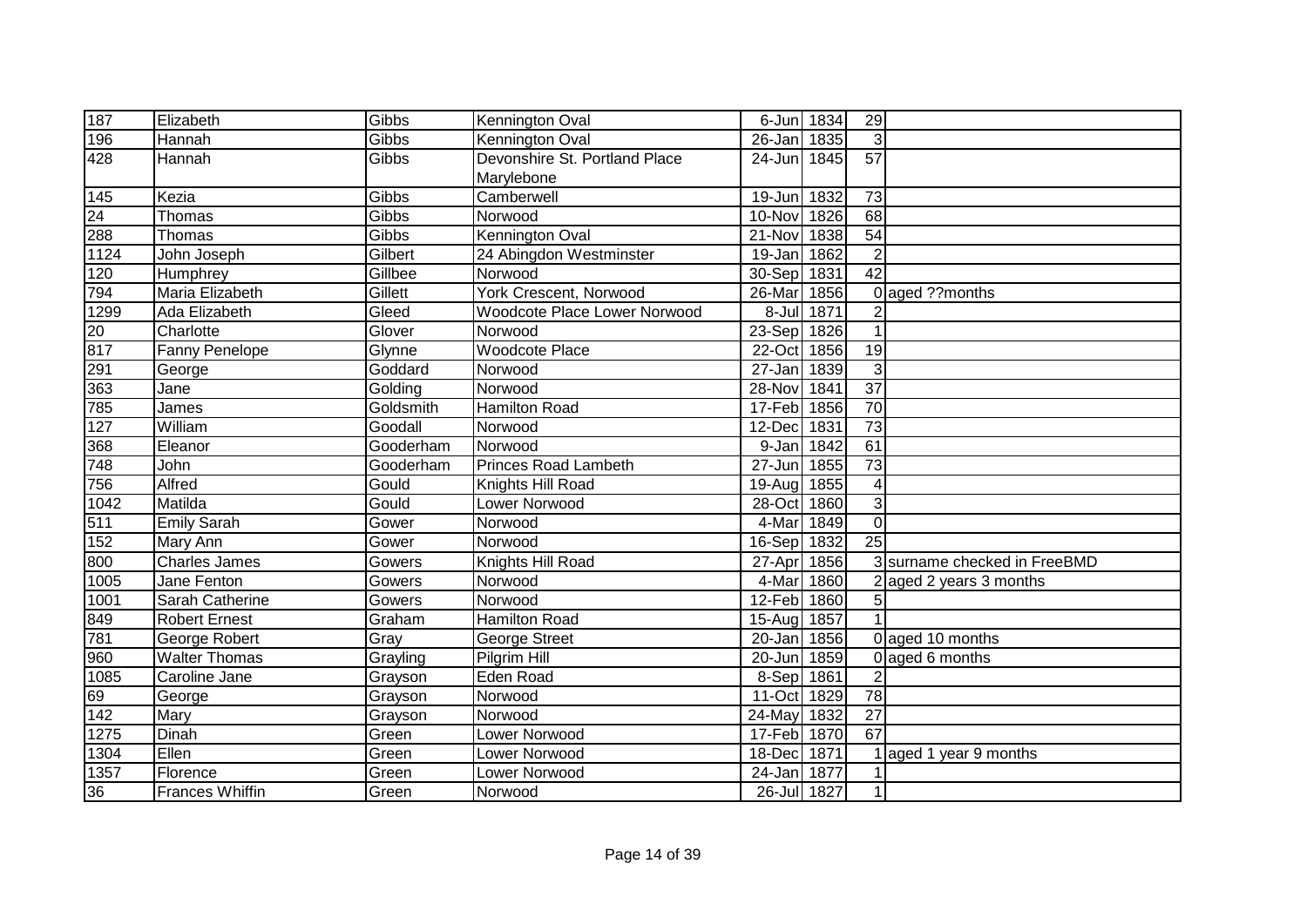| 306              | Frederick             | Green    | Norwood                    | 5-May 1839  |            | $\overline{0}$          |                      |
|------------------|-----------------------|----------|----------------------------|-------------|------------|-------------------------|----------------------|
| 1363             | George                | Green    | Lower Norwood              | 1-May 1877  |            | 55                      |                      |
| 311              | Harriett              | Green    | Norwood                    | 26-May 1839 |            | $\overline{\mathbf{A}}$ |                      |
| 1227             | Henry                 | Green    | Lower Norwood              | 21-Dec      | 1863       |                         | aged 1 year 9 months |
| 749              | James                 | Green    | Knights Hill Road          |             | 1-Jul 1855 | 89                      |                      |
| 1232             | James                 | Green    | Lower Norwood              | 6-Apr       | 1868       | 25                      |                      |
| 1254             | James                 | Green    | Lower Norwood              | 2-Apr       | 1869       | 67                      |                      |
| 463              | Jane                  | Green    | Norwood                    | 14-Feb 1847 |            | $\mathbf{1}$            |                      |
| 687              | John                  | Green    | <b>Gipsy House Road</b>    | 28-May 1854 |            | $\overline{31}$         |                      |
| 1032             | Louisa                | Green    | <b>Elder Road</b>          | $14 -$ Jul  | 1860       | 64                      |                      |
| 1353             | Margaret              | Green    | Lower Norwood              | 6-Dec       | 1876       | 57                      |                      |
| 735              | Mary Ann              | Green    | Norwood                    | 18-Mar      | 1855       | 19                      |                      |
| 208              | Mary Hannah           | Green    | Norwood                    | 22-Nov      | 1835       | 8 <sup>1</sup>          |                      |
| 1181             | Robert                | Green    | Lower Norwood              | 14-Sep      | 1862       | 23                      |                      |
| 1226             | Rosa Caroline         | Green    | Lower Norwood              | 14-Dec 1863 |            |                         | 0 aged 9 months      |
| 861              | Thomas                | Green    | Knights Hill Road Norwood  | 6-Dec       | 1857       |                         | 0 aged 6 months      |
| 1062             | Thomas                | Green    | Oak Terrace Hamilton Road  | 10-Feb 1861 |            |                         | 0 aged 10 days       |
| 691              | Eliza Jane            | Grewcock | <b>Elder Road Norwood</b>  | $28 - Jun$  | 1854       |                         | aged 16 months       |
| $\overline{7}$   | Jane                  | Gribbs   | <b>Brixton</b>             | 7-Feb 1826  |            | 10 <sup>1</sup>         |                      |
| 844              | Anne                  | Griffin  | <b>Hamilton Road</b>       | $12$ -Jul   | 1857       |                         | 0 aged 5 weeks       |
| 944              | James                 | Griffith | <b>Gipsey Road</b>         | 6-Mar 1859  |            | 29                      |                      |
| 391              | Jemima Sarah          | Griffith | Hill House Norwood         | 20-May      | 1843       | 35                      |                      |
| 683              | Ellen                 | Grigg    | Norwood                    | 7-May       | 1854       | $\overline{3}$          |                      |
| 1004             | Alfred                | Grimshaw | Norwood                    | 2-Mar       | 1860       |                         | aged 15 months       |
| 1103             | James                 | Groom    | <b>High Street Norwood</b> | 15-Dec      | 1861       | 3                       |                      |
| 541              | Mary Ann              | Groom    | Norwood                    | 29-Mar      | 1850       | 24                      |                      |
| 1249             | Harriett Jane         | Grove    | <b>Woodcot Place</b>       | 11-Feb      | 1869       | 55                      |                      |
| 408              | Sarah Harriett Penton | Grove    | All Saints Croydon         | 31-Mar      | 1844       | $\overline{28}$         |                      |
| 858              | Ann Elizabeth         | Groves   | Gypsey Hill Norwood        | 15-Nov      | 1857       |                         | 0 aged 7 months      |
| 1280             | Frederick             | Groves   | <b>Woodcote Place</b>      | 23-May      | 1870       | 71                      |                      |
| 692              | George                | Groves   | Woodcote Place Norwood     |             | 9-Jul 1854 |                         | 0 aged 10 months     |
| 890              | Henrietta             | Grubb    | <b>Change Alley</b>        | 30-May      | 1858       | $\overline{2}$          |                      |
| 949              | <b>Henry Charles</b>  | Grubb    | <b>Change Alley</b>        | 10-Apr      | 1859       | $\overline{6}$          |                      |
| 824              | Thomas                | Hackwell | <b>Elder Road</b>          | 12-Dec 1856 |            | 24                      |                      |
| $\overline{538}$ | Abraham               | Haggett  | Norwood                    | 4-Feb 1850  |            | $\mathbf 0$             |                      |
| 732              | James                 | Hagon    | Pilgrim Hill Norwood       | 2-Feb 1855  |            |                         | 0 aged 5 months      |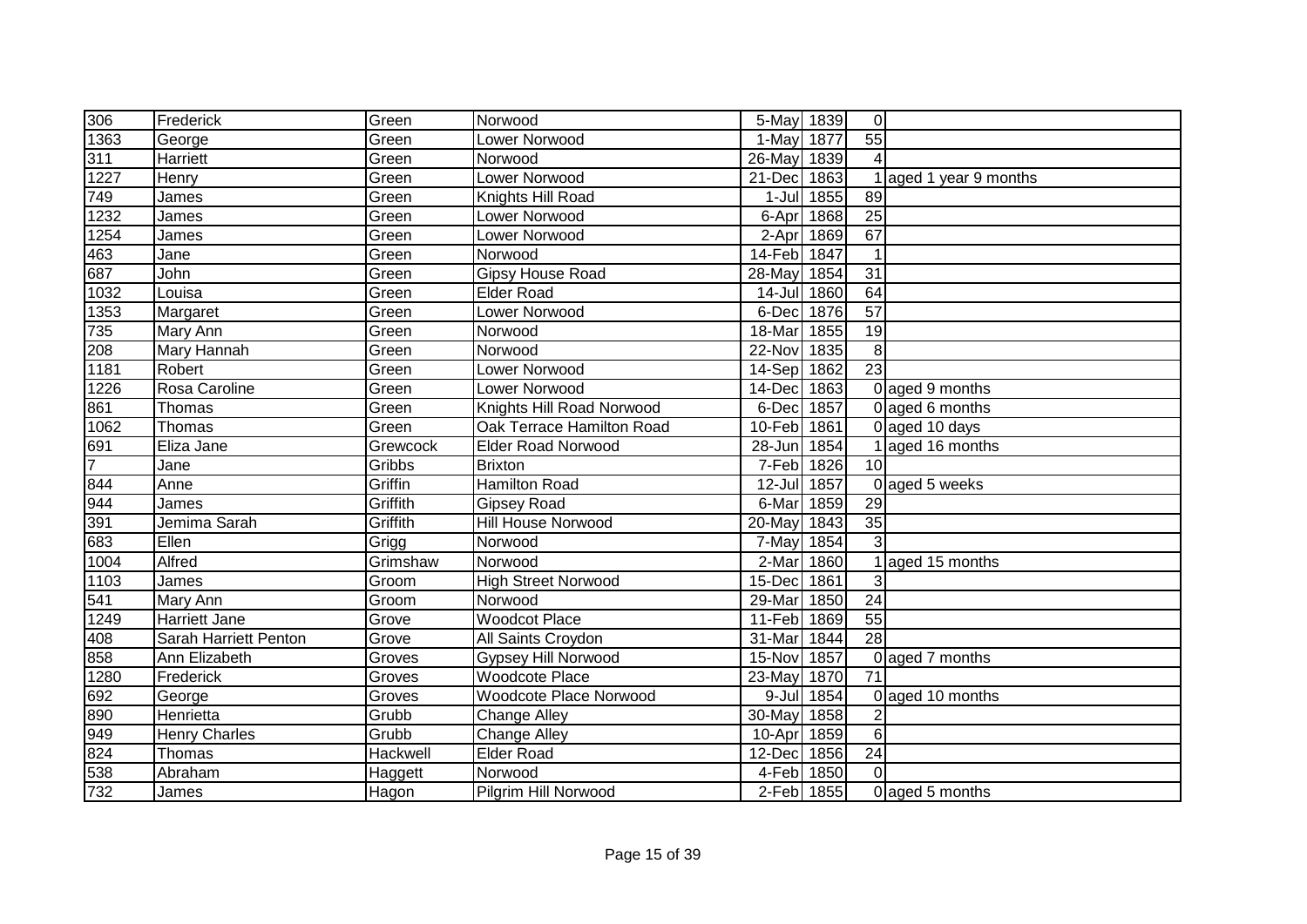| 1058                   | Eugune Augusta          | Hain           | Hamilton Road               | 8-Jan 1861  |            |                 | 0 aged 6 months              |
|------------------------|-------------------------|----------------|-----------------------------|-------------|------------|-----------------|------------------------------|
| 93                     | Thomas                  | Hains          | Norwood                     | 6-Oct 1830  |            |                 |                              |
| 639                    | Mary                    | Hales          | <b>Elder Road Norwood</b>   | 20-Mar      | 1853       | 28              |                              |
| 1279                   | Ann Maria               | Halford        | Hamilton Road Lower Norwood | 14-May      | 1870       |                 | 5 aged 5 and a half          |
| 1334                   | Mary Ann                | <b>Halford</b> | Hamilton Road               | 15-Jun 1875 |            |                 | 0 aged 2 months              |
|                        | Mary Ann                | Hall           | Woodcote Place Norwood      | 23-Apr      | 1852       | 6               |                              |
| 599<br>249             | <b>Henry Robert</b>     | <b>Hallows</b> | Norwood                     | 24-Jul 1837 |            |                 |                              |
| 958                    | <b>Frederick Walter</b> | Hammond        | Eden Road                   | 29-May      | 1859       |                 | 0 aged 10 months             |
| 1380                   | Mary Ann                | Hammond        | Lower Norwood               | 10-Apr      | 1879       | 91              |                              |
| 840                    | Richard                 | Hammond        | Thornback's Row             | 17-May 1857 |            | 79              |                              |
| 486                    | William                 | Hammond        | Norwood                     | 4-May 1848  |            | 34              |                              |
| 258                    | Georgiana Elizabeth     | Hanbury        | <b>Tulse Hill Norwood</b>   | 7-Nov 1837  |            |                 | 3 aged 3 and a half          |
| 395                    | John Osgood             | Hanbury        | <b>Tulse Hill</b>           | 1-Aug 1843  |            |                 | 11 aged 11 years 6 months    |
| 766                    | John Osgood             | Hanbury        | St John's Paddington        | 27-Sep      | 1855       |                 | 0 aged 4 months              |
| 316                    | Harriet                 | Hancock        | Norwood                     | $14$ -Jul   | 1839       | 3               |                              |
| 357                    | Harriet                 | Hancock        | Norwood                     |             | 1-Jul 1841 |                 | 0 infant                     |
| 343                    | James                   | Hancock        | Norwood                     | 20-Sep 1840 |            | $\mathbf 0$     |                              |
| 829                    | James Philip            | Hancock        | Woodland Road Beaulieu Hill | 25-Jan      | 1857       | $\overline{55}$ |                              |
| $\overline{724}$       | Mary Ann                | Handley        | Gipsy Hill Norwood          | 3-Dec       | 1854       |                 | 1 aged 14 months             |
| 1154                   | Theadore                | Harding        | Gipsey Hill                 | 16-Apr      | 1862       |                 | 0 aged 10 months             |
| 1093                   | <b>Henry Summers</b>    | Hardstaff      | Lower Norwood               | 17-Nov 1861 |            | $\overline{7}$  |                              |
| 831                    | Ann                     | Hardy          | Notting Hill Kensington     | 26-Feb 1857 |            |                 | 56 or maybe 27 Feb           |
| $\frac{634}{99}$<br>74 | Sarah Ann               | Hardy          | Thomas Place Norwood        | 27-Feb 1853 |            |                 | 0 aged 7 months              |
|                        | Elizabeth               | Harknett       | Norwood                     | 22-Dec 1830 |            | 14              |                              |
|                        | James                   | Harknett       | Norwood                     | 29-Nov 1829 |            |                 |                              |
| 1378                   | John                    | Harknett       | <b>Brixton</b>              | 18-Jan 1879 |            | 68              |                              |
| 771                    | Mary                    | Harknett       | Knights Hill Road           | 14-Oct 1855 |            | 67              |                              |
| 116                    | Susan                   | Harknett       | Norwood                     | 27-Aug 1831 |            | $\mathbf 1$     |                              |
| 1286                   | William                 | Harknett       | Thomas's Terrace            | 17-Nov      | 1870       | 85              |                              |
| 1381                   | Susan                   | Harland        | Lower Norwood               | 17-Apr      | 1879       | 69              |                              |
| 597                    | Eliza                   | <b>Harper</b>  | <b>Gipsey Hill Norwood</b>  | 1-Apr       | 1852       |                 | 2 surname checked in FreeBMD |
| 689                    | Catherine               | Hart           | Knights Hill Road Norwood   | 11-Jun 1854 |            | 38              |                              |
| 1142                   | George Alfred           | Haseman        | Hamilton Road               | 2-Mar       | 1862       | 4               |                              |
| 1131                   | <b>Harriet Maria</b>    | Hasler         | Lower Norwood               | 2-Feb 1862  |            |                 | aged 2 years 7 months        |
| 448                    | John George             | Hatcher        | Norwood                     | 27-Aug 1846 |            |                 |                              |
| 199                    | Hannah                  | Hathway        | Queenhithe London           | 9-May 1835  |            | 66              |                              |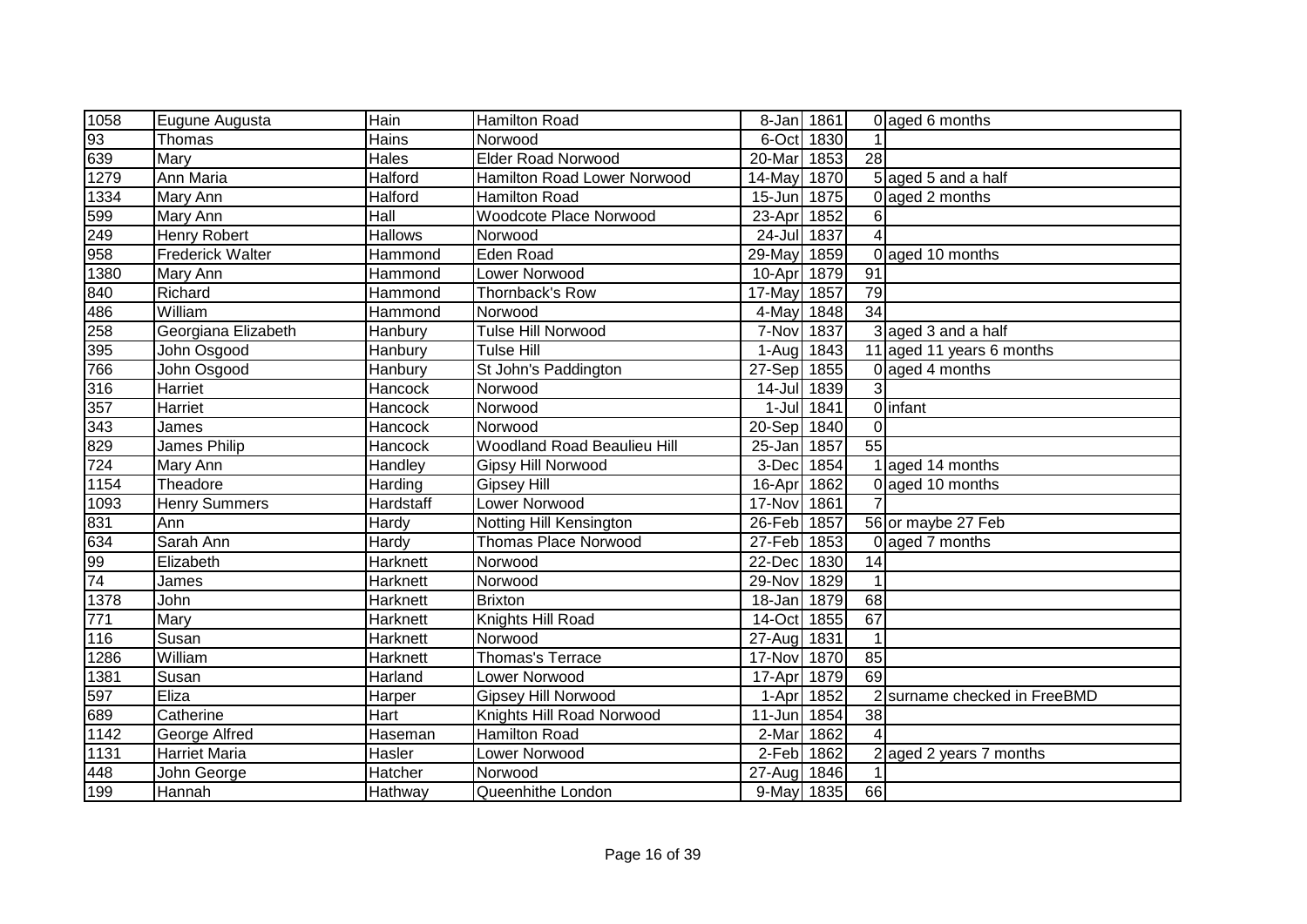| 100                | Thomas                       | Hathway                       | Queenhithe, London              | 27-Dec 1830 |      | 74              |                        |
|--------------------|------------------------------|-------------------------------|---------------------------------|-------------|------|-----------------|------------------------|
| 424                | Thomas                       | Hathway                       | Albany Road                     | 14-Apr      | 1845 | 49              |                        |
| $\frac{1}{1088}$   | Fanny                        | <b>Hawkins</b>                | <b>Hamilton Road</b>            | 6-Oct 1861  |      |                 | 1 aged 1 year 5 months |
| 700                | Margaret                     | Hawley                        | <b>High Street Norwood</b>      | 6-Aug 1854  |      |                 | 0 aged 11 months       |
| 1095               | Michal                       | Hawley                        | <b>Elder Road</b>               | 24-Nov      | 1861 |                 | 0 aged 7 weeks         |
| 957<br>270         | William                      | Hayhow                        | 5 St Marks Road Kennington      | 28-May      | 1859 | 43              |                        |
|                    | Happy                        | Haynes                        | Norwood                         | 10-May      | 1838 | 42              |                        |
| 946                | <b>William Thomas Archer</b> | Haynes                        | <b>Elder Road</b>               | 18-Mar      | 1859 | 5               |                        |
| 825                | Frederic Alexander Harwood   | Haysman                       | <b>Hamilton Terrace</b>         | 14-Dec      | 1856 |                 | aged 15 months         |
| 237                | Emery                        | Haywood                       | Norwood                         | 12-Feb      | 1837 | 25              |                        |
| 606                | Emma Jane                    | Heath                         | Norwood                         | 27-Jun 1852 |      | $\mathbf{3}$    |                        |
| 474                | <b>Henry David</b>           | Heath                         | <b>Curnick's Buildings</b>      | 11-Jul 1847 |      | 28              |                        |
| 1220               | Rosa                         | Heath                         | Lower Norwood                   | 31-May      | 1863 | 3               |                        |
| 1010               | Job                          | Heath                         | <b>Elder Road</b>               | 22-Apr      | 1860 | 82              |                        |
| 912                | Alexander Danier             | Heather                       | Knights Hill Road               | 17-Oct      | 1858 | 80              |                        |
| 806                | Ellen                        | <b>Hebblethwaite</b> The Oaks |                                 | 10-Jun      | 1856 |                 | <b>O</b> linfant       |
| 159                | Thomas                       | Hedger                        | Norwood                         | 9-Dec       | 1832 | 34              |                        |
| 1011               | Emma                         |                               | Heppelthwaite Gipsey House Road | 2-May       | 1860 | $\overline{7}$  |                        |
| 195                | Charles                      | Hewlett                       | Norwood                         | 4-Jan 1835  |      | 3               |                        |
| $\frac{117}{117}$  | Elizabeth                    | Hewlett                       | Norwood                         | 28-Aug 1831 |      |                 |                        |
| 75                 | Hannah                       | Hewlett                       | Norwood                         | 3-Jan 1830  |      | 1               |                        |
| 387                | Benjamin Harrison            | Hickling                      | Norwood                         | 11-Feb 1843 |      | 14              |                        |
| 153                | Alexander                    | <b>Hicks</b>                  | Norwood                         | 5-Oct       | 1832 | 57              |                        |
| 1229               | James                        | <b>Hicks</b>                  | Lower Norwood                   | 4-Jan       | 1868 | 53              |                        |
| 227<br>995<br>1331 | Sarah                        | <b>Hicks</b>                  | Norwood                         | 2-Oct 1836  |      | 25              |                        |
|                    | <b>William James</b>         | <b>Hicks</b>                  | <b>High Street Norwood</b>      | 28-Dec 1859 |      | $\overline{75}$ |                        |
|                    | William James                | $\overline{Hicks}$            | 6 Change Alley Lower Norwood    | 24-Feb 1875 |      | 63              |                        |
| 385                | Abraham                      | Higlett                       | Norwood                         | 2-Dec       | 1842 | 52              |                        |
| 1305               | Elizabeth                    | Hill                          | Queens Road Crown Hill Lower    | 24-Feb      | 1872 | $\overline{84}$ |                        |
|                    |                              |                               | Norwood                         |             |      |                 |                        |
| 148                | Lucy                         | Hill                          | <b>Westow Hill</b>              | 26-Jul 1832 |      | 42              |                        |
| 283                | Mary                         | $\overline{H}$                | Norwood                         | 2-Nov 1838  |      | 65              |                        |
| 499                | Robert                       | Hill                          | Norwood                         | 27-Aug      | 1848 | 75              |                        |
| 891                | Susanna                      | Hill                          | <b>Canterbury Grove</b>         | $3 - Jun$   | 1858 | 71              |                        |
| 76                 | Elizabeth                    | Hillier                       | Norwood                         | $3 - Jan$   | 1830 | $\mathbf 1$     |                        |
| 331                | George                       | Hillier                       | Norwood                         | 1-Mar       | 1840 | 13              |                        |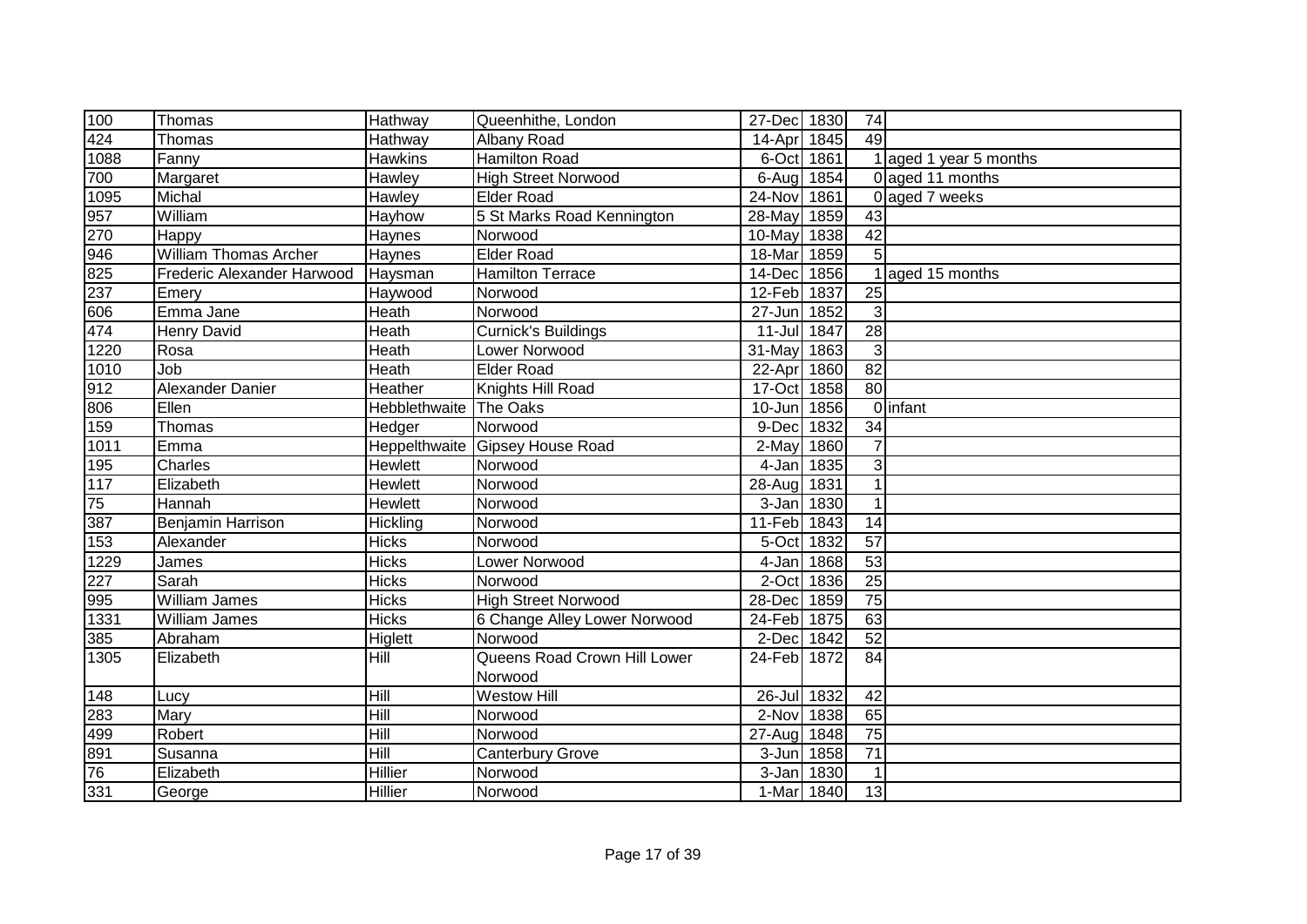| 380  | George               | Hilman           | Norwood                          | 28-Aug 1842 |      | 60              |                                    |
|------|----------------------|------------------|----------------------------------|-------------|------|-----------------|------------------------------------|
| 550  | James                | Hilton           | Norwood                          | 18-Aug      | 1850 | $\Omega$        |                                    |
| 688  | Sarah Ann            | <b>Hilton</b>    | Park Place Norwood               | 6-Jun       | 1854 |                 | 1 aged 18 months                   |
| 1186 | John                 | Hinge            | Lower Norwood                    | 9-Nov       | 1862 | 57              |                                    |
| 673  | Catherine            | <b>Hitchcock</b> | Knights Hill Road                | $1-Jan$     | 1854 |                 |                                    |
| 668  | Charles              | Hitchcock        | Knights Hill Road                | 13-Nov      | 1853 | 3               |                                    |
| 164  | <b>Thurzah Maria</b> | Hobart           | Norwood                          | 22-Jan      | 1833 |                 |                                    |
| 335  | George               | Hobbs            | Norwood                          | 29-Mar      | 1840 | 66              |                                    |
| 807  | Robert               | Hobbs            | Lambeth                          | 29-Jun      | 1856 | $\overline{36}$ |                                    |
| 1356 | William              | <b>Hobbs</b>     | Lower Norwood                    | 20-Jan      | 1877 | 42              |                                    |
| 555  | Ann                  | Hodgson          | Finchley Road St John's Wood     | 3-Dec       | 1850 | $\overline{73}$ |                                    |
| 339  | James                | Hodson           | Norwood                          | $21 -$ Jul  | 1840 |                 |                                    |
| 697  | Elizabeth Jane       | Hogg             | <b>Dulwich Road Norwood</b>      | $23 -$ Jul  | 1854 | $\overline{17}$ |                                    |
| 1202 | Emily                | Holdaway         | Lower Norwood                    | 8-Feb 1863  |      | 8               |                                    |
| 934  | Jane                 | Holdaway         | 8 Eden Road                      | 13-Jan      | 1859 | 25              |                                    |
| 986  | Sophia               | Holdsworth       | <b>Parkers Terris Bermondsey</b> | 8-Nov       | 1859 | $\overline{61}$ |                                    |
| 1330 | <b>Emily Susan</b>   | Holford          | Lower Norwood                    | 13-Feb 1875 |      |                 | 1 age from FreeBMD as PR illegible |
| 207  | Susan                | Hollige          | Norwood                          | 18-Oct      | 1835 | 6               |                                    |
| 192  | Mary                 | <b>Hollis</b>    | Norwood                          | 7-Sep 1834  |      | 80              |                                    |
| 295  | Elizabeth            | Holloway         | Norwood                          | 13-Mar      | 1839 | 3               |                                    |
| 1374 | James Charles        | Holman           | Lower Norwood                    | 12-Nov 1878 |      | 17              |                                    |
| 1017 | Ann                  | <b>Holmes</b>    | <b>Gipsey Road</b>               | 23-May 1860 |      | $\overline{52}$ |                                    |
| 1018 | Henry                | Homewood         | Hamilton Road                    | 27-May      | 1860 | $\overline{23}$ |                                    |
| 1290 | Henry                | Hooton           | <b>Canterbury Grove</b>          | 22-Dec      | 1870 | 6               |                                    |
| 1252 | Thomas               | Hooton           | Lower Norwood                    | 19-Mar      | 1869 | 48              |                                    |
| 1008 | Hannah               | Hopkins          | Norwood                          | 29-Mar      | 1860 | 43              |                                    |
| 1355 | Harriet              | Hopkins          | Lower Norwood                    | 10-Jan      | 1877 | 3               |                                    |
| 513  | John                 | Horner           | Sydenham Grove Norwood           | 4-May       | 1849 | 69              |                                    |
| 1189 | Ester                | Horton           | Lower Norwood                    | 22-Nov      | 1862 | $\overline{18}$ |                                    |
| 919  | Mary Ann             | Howard           | Queens Crescent Ferdinand St.    | 18-Nov      | 1858 | $\overline{37}$ |                                    |
|      |                      |                  | Camden Town                      |             |      |                 |                                    |
| 467  | Ann                  | Howell           | Norwood                          | 28-Mar      | 1847 | 74              |                                    |
| 790  | George               | Howes            | 6 Jager Terrace Brixton          | 12-Mar      | 1856 | 35              |                                    |
| 1383 | George               | Howes            | Queen Street Hammersmith         | 23-Apr      | 1881 | 87              |                                    |
| 1384 | Sarah                | Howes            | Hammersmith                      | 27-Jan      | 1887 | 98              |                                    |
| 873  | Judith Ann           | Hubon            | <b>Hamilton Terrace</b>          | 31-Jan 1858 |      |                 | 59 "interred without service"      |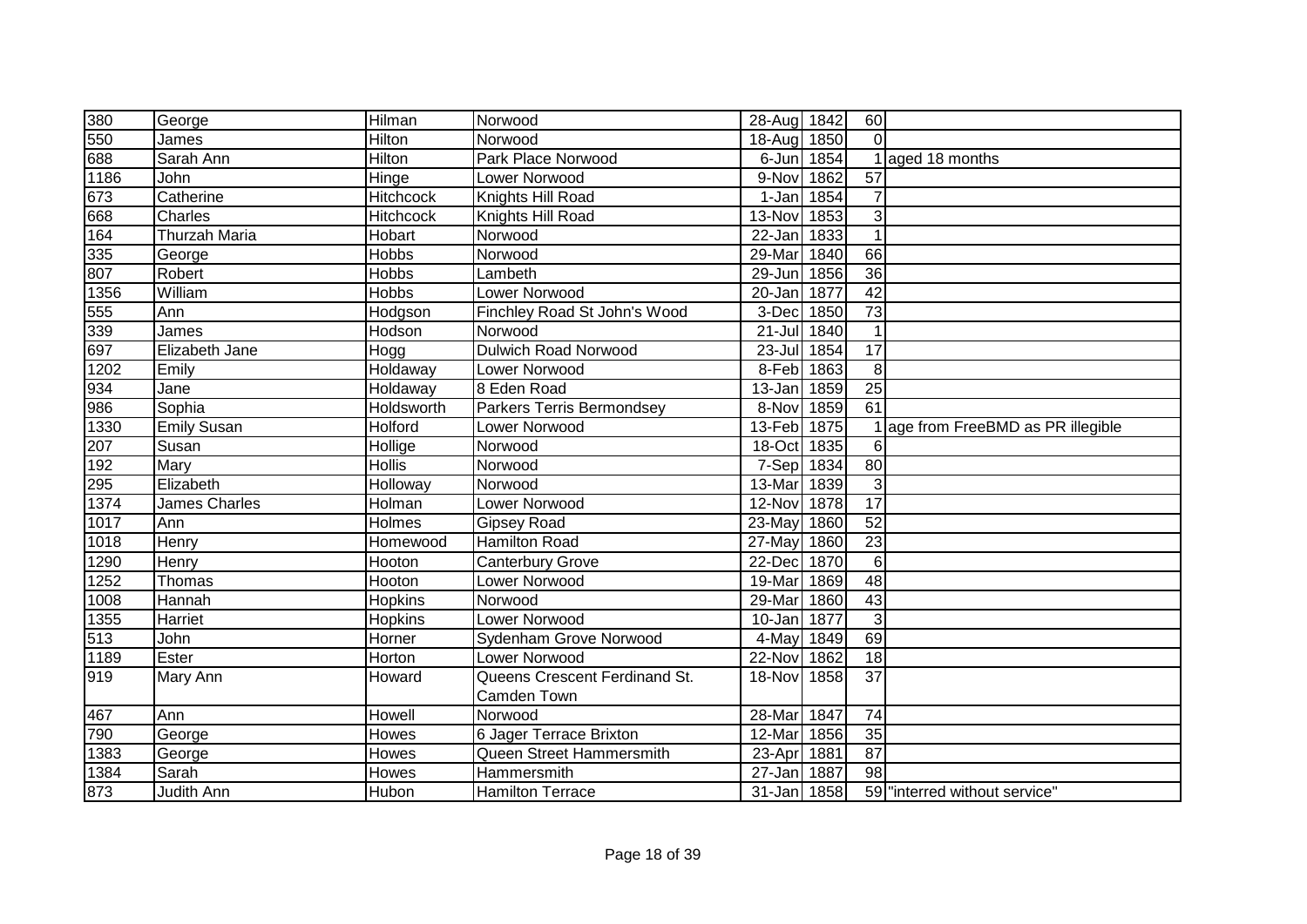| 466              | Abraham                 | Hugget           | Norwood                          | 22-Mar 1847               |            |                 | 0 aged 2 months               |
|------------------|-------------------------|------------------|----------------------------------|---------------------------|------------|-----------------|-------------------------------|
| 937              | Jane                    | Huggett          | <b>Chapel Place</b>              | 30-Jan                    | 1859       | $\overline{55}$ |                               |
| 262              | Mary                    | Hughes           | Norwood                          | 24-Dec                    | 1837       | 90              |                               |
| 576              | James                   | <b>Hulks</b>     | Norwood                          | 22-Aug 1851               |            |                 | surname checked in FreeBMD    |
| 482              | Elizabeth               | Hunt             | Norwood                          | 13-Feb 1848               |            | $\overline{16}$ |                               |
| 655              | <b>Emily Louisa</b>     | Hunt             | Gipsy Hill Norwood               | 24-Jul 1853               |            |                 | 0 aged 7 weeks                |
| 664              | Mary Ann                | Hunt             | <b>Gipsy Hill</b>                | $\overline{20}$ -Sep 1853 |            |                 | 0 aged 2 months               |
| 102              | William                 | Hunt             | Norwood                          | 6-Mar 1831                |            | 20              |                               |
| 856              | William                 | Hurst            | Woodbine Cottage Gipsy Road      | 25-Oct 1857               |            | $\overline{23}$ |                               |
| 1114             | Sopia                   | <b>Hutchings</b> | 16 Fenchurch Street City         | 29-Dec                    | 1861       | 61              |                               |
| 470              | John                    | Hutchinson       | Norwood                          | 18-Apr 1847               |            | 41              |                               |
| 962              | <b>Elizabeth Esther</b> | Ibbs             | Pilgrim Hill                     |                           | 6-Jul 1859 | $\overline{75}$ |                               |
| $\overline{465}$ | Edward                  | Ingham           | Norwood                          | 16-Mar                    | 1847       | $\overline{73}$ |                               |
| 498              | Ellen                   | Ingham           | Workhouse Lambeth                | 23-Aug                    | 1848       | $\overline{76}$ |                               |
| 889              | John                    | James            | <b>Woodcott Place</b>            | 23-May                    | 1858       | $\Omega$        | aged 8 months                 |
| 128              | Sarah Harriett          | Janatt           | Norwood                          | 18-Dec 1831               |            | $\overline{35}$ |                               |
| 1218             | Elizabeth               | Jarvest          | Crown Hill Norwood               | 24-May                    | 1863       |                 | 1 aged 19 months              |
| 420              | Edwin                   | Jeater           | Norwood                          | 26-Dec                    | 1844       |                 | 9 surname checked in FreeBMD  |
| 900              | <b>Mary Caroline</b>    | <b>Jefferies</b> | Park Road                        | 13-Aug 1858               |            |                 | 46 surname checked in FreeBMD |
| 103              | Charles                 | Jelf             | Norwood                          | 16-Mar 1831               |            | 78              |                               |
| 189              | Sarah                   | Jelf             | Norwood                          | 1-Aug 1834                |            | $\overline{72}$ |                               |
| 480              | William                 | Jenkins          | Norwood                          | 7-Jan 1848                |            | $\overline{2}$  |                               |
| 592              | Martha                  | Jennings         | <b>Tulse Hill</b>                | 19-Mar                    | 1852       | $\overline{25}$ |                               |
| 521              | Hannah                  | Johnson          | Norwood                          | 25-Aug 1849               |            | 62              | "Johnson or White"            |
| 871              | Agnes                   | Joslin           | Eden Road                        | 18-Jan                    | 1858       |                 |                               |
| 938              | Luke                    | Judd             | Hammelton Terrace Hammelton      | 30-Jan 1859               |            | 45              |                               |
|                  |                         |                  | Road                             |                           |            |                 |                               |
| 1159             | Rosina Eliza            | Kain             | Alma Terrace Hamilton Road Lower | 4-May                     | 1862       | 3               |                               |
|                  |                         |                  | Norwood                          |                           |            |                 |                               |
| 266              | <b>Charles Alfred</b>   | Kaye             | Norwood                          | 18-Feb 1838               |            | $\Omega$        |                               |
| 1148             | Robert                  | Kedby            | Lower Norwood                    | 26-Mar 1862               |            | 22              |                               |
| 1139             | <b>William Smith</b>    | Kendall          | <b>Princes Street Finsbury</b>   | 15-Feb 1862               |            | 65              |                               |
| 586              | Mathias                 | Keys             | Norwood                          | 7-Dec                     | 1851       | $\Omega$        | aged 8 days                   |
| 805              | Catherine               | Kidd             | Oak Cottages Hamilton Road       | $1-Jun$                   | 1856       | 48              |                               |
| 815              | John                    | Kidd             | <b>Hamilton Road</b>             | 28-Sep                    | 1856       | $\Omega$        | aged 8 months                 |
| 678              | William                 | Kidd             | <b>Elder Road Norwood</b>        | 19-Feb 1854               |            | $\overline{50}$ |                               |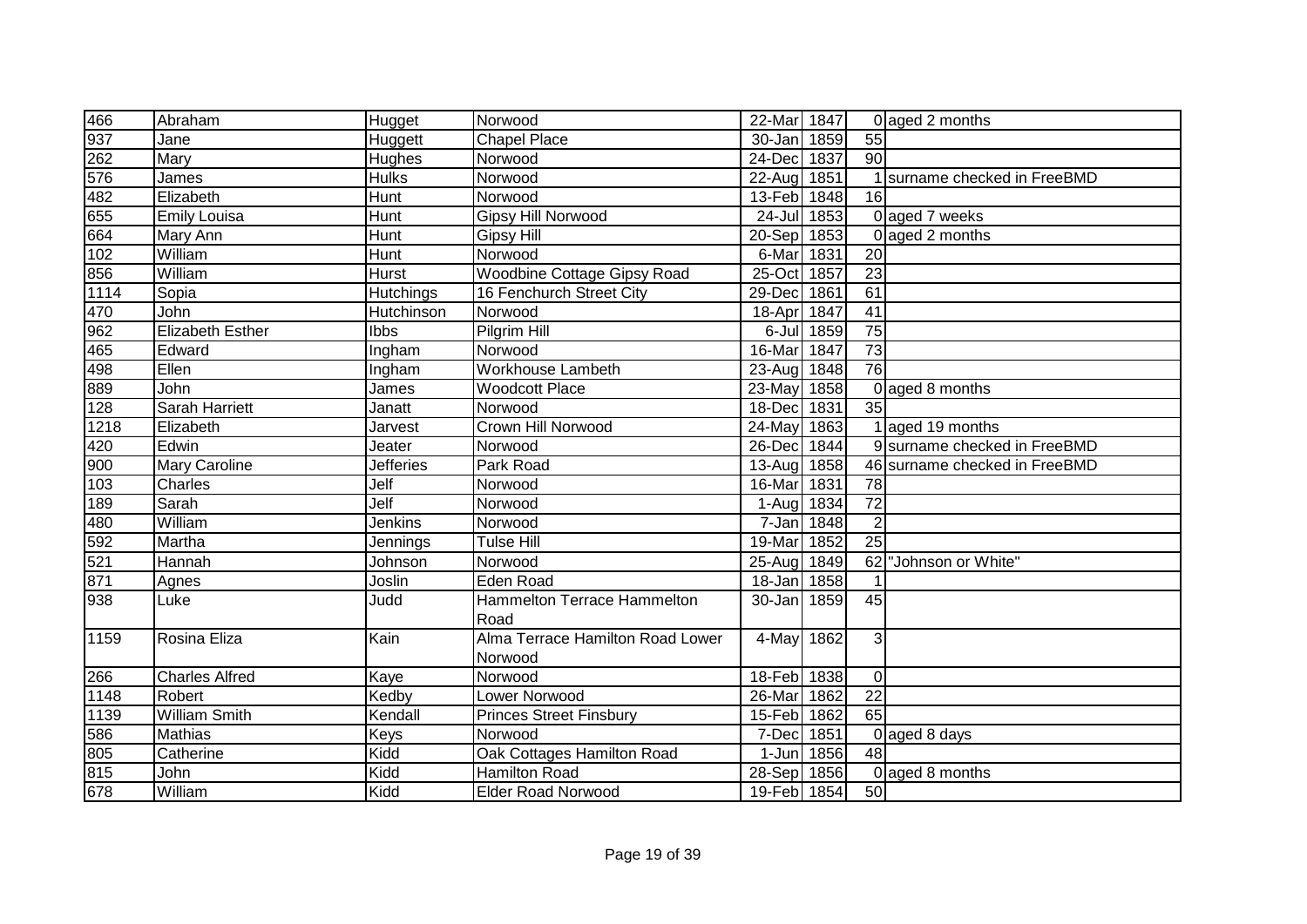| 1178              | William          | Kidd                     | Lower Norwood                      | 12-Aug 1862 |            |                 | 0 aged 3 months   |
|-------------------|------------------|--------------------------|------------------------------------|-------------|------------|-----------------|-------------------|
| 1346              | Emily            | Killsey                  | Lower Norwood                      | 30-Mar      | 1876       | $\overline{25}$ |                   |
| 822               | James            | Killsey                  | <b>Woodcot Place</b>               | 5-Dec       | 1856       | 41              |                   |
| 837               | Sarah            | Kindall                  | <b>Beaulieu Hill Norwood</b>       | 18-Apr 1857 |            | 59              |                   |
| 553               | Elizabeth        | $\overline{\text{King}}$ | Norwood                            | 1-Oct 1850  |            | 50              |                   |
| 1284              | George           | King                     | Streatham                          | 29-Sep 1870 |            | $\overline{39}$ |                   |
| 1311              | James            | King                     | Streatham                          | 27-Feb 1873 |            | $\overline{71}$ |                   |
| 1372              | James            | $\overline{King}$        | Lower Norwood                      | 23-Oct 1878 |            | 54              |                   |
| 818               | Louisa           | $\overline{King}$        | Albert Cottages Hamilton Road      | 26-Oct 1856 |            | $\overline{28}$ |                   |
| 812               | Sarah Jane       | $\overline{King}$        | <b>Hamilton Road</b>               | $10-Sep$    | 1856       | $\Omega$        | aged 3 months     |
| 1070              | William          | $\overline{King}$        | 9 South Island Place North Brixton | 14-Apr 1861 |            | 49              |                   |
| 1214              | William          | King                     | <b>Hamilton Road</b>               | 19-Apr 1863 |            | $\overline{30}$ |                   |
| 610               | _ydia            | Kitchener                | Gyp Hill House Norwood             | $11$ -Jul   | 1852       | $\overline{32}$ |                   |
| 1047              | Thomas           | Kneller                  | Gipsey Hill Norwood                | 14-Nov      | 1860       | 50              |                   |
| 533               | Catherine        | Knight                   | <b>Canterbury Grove Norwood</b>    | 7-Jan       | 1850       | 74              |                   |
| $\frac{1}{1310}$  | Elizabeth        | Knight                   | Lower Norwood                      | 26-Feb      | 1873       | 61              |                   |
| 965               | George Frederick | Knight                   | <b>Powell Cotages</b>              | 07-Aug 1859 |            |                 | 0 aged 5 months   |
| 1180              | Isabella         | Knight                   | <b>Curnicks Lane</b>               | 5-Sep 1862  |            | 19              |                   |
| 518               | Maria Elizabeth  | Knight                   | Norwood                            | 22-Jul 1849 |            | 14              |                   |
| $\overline{1302}$ | Thomas           | Knight                   | Lower Norwood                      | 26-Aug 1871 |            |                 | $0$ aged 6 months |
| 205               | William          | Knight                   | Norwood                            | 16-Jul 1835 |            | 75              |                   |
| 1073              | William          | Knott                    | Knight Hill Road                   | 21-Apr 1861 |            | 41              |                   |
| 1104              | George Henry     | Knowles                  | <b>Hamilton Road</b>               | 15-Dec 1861 |            |                 | 1 aged 15 months  |
| 379               | Elizabeth        | Lamb                     | Norwood                            | 20-Aug 1842 |            | 73              |                   |
| 220               | Friend           | Lamb                     | Norwood                            | 2-Jun 1836  |            | $\overline{73}$ |                   |
| 600               | Caroline Sarah   | Lanning                  | Knights Hill Road Norwood          | 29-Apr      | 1852       | 3               |                   |
| 783               | Maria            | Lanty                    | Sydenham Place                     | 10-Feb 1856 |            |                 | 0 aged 5 weeks    |
| 626               | William Chaplin  | Larter                   | Knights Hill Road Norwood          | 6-Dec       | 1852       | 51              |                   |
| 345               | Robert           | Latham                   | Norwood                            | 31-Jan      | 1841       | $\Omega$        |                   |
| 348               | Robert           | Latham                   | Norwood                            | 14-Mar      | 1841       | 33              |                   |
| 441               | Mary Ann Eliza   | Laven                    | Norwood                            | 25-Mar      | 1846       | $\overline{16}$ |                   |
| 1273              | Emma Jane        | Lawrence                 | <b>Chapel Road Lower Norwood</b>   | 12-Feb      | 1870       |                 | 0 aged 11 months  |
| 506               | Harriet          | Lawrence                 | Fareham Southampton                | 23-Dec      | 1848       | 71              |                   |
| 233               | Harriett         | Lawrence                 | <b>Balham Hill</b>                 | 7-Jan 1837  |            | 19              |                   |
| 571               | Isaac            | Lawrence                 | Mitcham                            |             | 4-Jul 1851 | 68              |                   |
| 166               | John             | Lawrence                 | Norwood                            |             | 6-Apr 1833 | 64              |                   |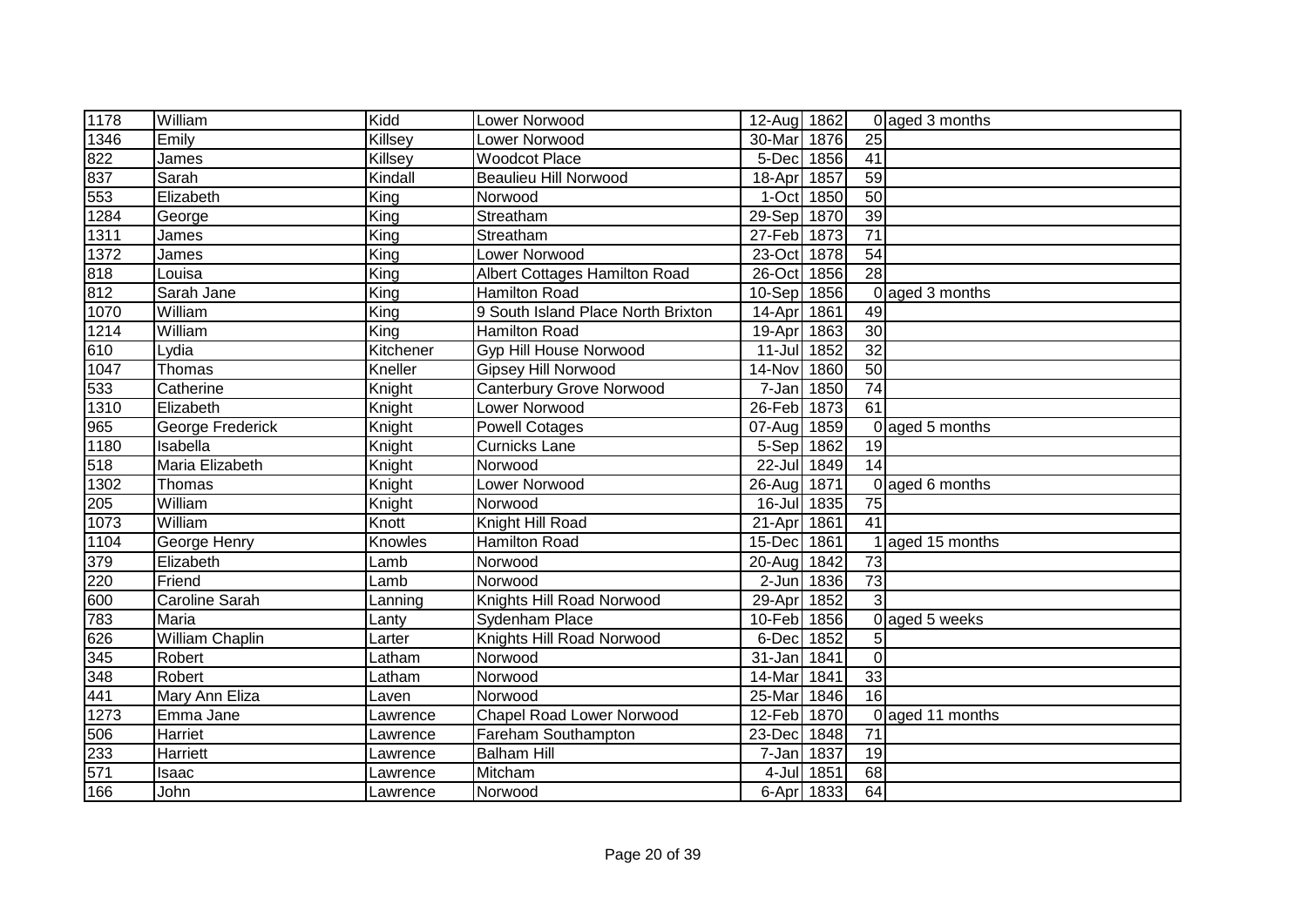| 388  | John                   | Lawrence    | Mitcham                               | 5-Apr 1843  |            | 23              |                           |
|------|------------------------|-------------|---------------------------------------|-------------|------------|-----------------|---------------------------|
| 1121 | Lydia                  | Lawrence    | Upper Norwood                         | 12-Jan      | 1862       | 85              |                           |
| 154  | Mary                   | Lawrence    | Norwood                               | 21-Oct      | 1832       | 64              |                           |
| 429  | Mary                   | Lawrence    | Mitcham                               |             | 7-Jul 1845 | $\overline{58}$ |                           |
| 1312 | Thomas                 | Lawrence    | <b>Lower Norwood</b>                  | $26$ -Apr   | 1873       | 52              |                           |
| 602  | Francis                | Leatherdale | Norwood                               | 16-May      | 1852       | $\overline{53}$ |                           |
| 514  | <b>Henry Augustus</b>  | Legge       | <b>Elder Road</b>                     | 4-Jun       | 1849       | $\overline{O}$  |                           |
| 1076 | Louis Ernest           | LeGriffon   | Knight Hill Road                      | $12-May$    | 1861       |                 | 0 aged 9 months           |
| 1200 | Jane                   | Leming      | <b>Woodcott Place</b>                 | 1-Feb       | 1863       | 78              |                           |
| 656  | Elizabeth              | Lentow [?]  | 32 Amwell Street Penton Villa         | 29-Jul      | 1853       |                 | 84 surname not clear      |
| 1174 | <b>Frances Alice</b>   | Lester      | Lower Norwood                         | $13 -$ Jul  | 1862       | 15              |                           |
| 945  | George                 | Leversuch   | Hamilton Road                         | 6-Mar       | 1859       |                 | 0 aged 1 month            |
| 1165 | Mary Jane              | Leversuch   | Hamilton Road Lower Norwood           | 18-May      | 1862       |                 | aged 18 months            |
| 492  | Elizabeth              | Lewis       | <b>Elder Road</b>                     | 30-Jul      | 1848       | 30              |                           |
| 412  | Hannah                 | Lewis       | <b>Upper Norwood</b>                  | $7 -$ Jul   | 1844       | 12              |                           |
| 545  | Mary Ann               | Lewis       | <b>Thornton Heath Croydon</b>         | 16-Jun      | 1850       | 27              |                           |
| 25   | Thomas                 | Libbiott    | Norwood                               | 3-Dec       | 1826       | 87              |                           |
| 358  | <b>Thomas Arthur</b>   | Lillywhite  | Norwood                               | 6-Jul       | 1841       | $\overline{2}$  |                           |
| 1102 | Emma Ellen             | Littlefield | Gipsey Raod                           | 15-Dec      | 1861       | 3               |                           |
| 286  | Frances                | Lloyd       | <b>Tulse Hill Norwood</b>             | 14-Nov      | 1838       | 70              |                           |
| 1137 | Eliza                  | Lock        | Lower Norwood                         | 9-Feb 1862  |            | 5               |                           |
| 1138 | Ellen                  | Lock        | Lower Norwood                         | 9-Feb 1862  |            |                 | 0 aged 11 months          |
| 1019 | Samuel                 | Lock        | <b>Hamilton Road</b>                  | 27-May      | 1860       | 5               |                           |
| 607  | Henry                  | Lockwood    | <b>Thomas Place Norwood</b>           | 30-Jun      | 1852       | 3               |                           |
| 1013 | George                 | Love        | <b>Woodcote Place</b>                 | 9-May       | 1860       | 80              |                           |
| 146  | Elizabeth              | Lovegrove   | Tulse Hill Norwood                    | 14-Jul 1832 |            |                 |                           |
| 973  | William                | Lovett      | 9 Covington Street May Fair           | 1-Sep 1859  |            | 60              |                           |
| 786  | Maryann                | Lowe        | Providence Place                      | 29-Feb      | 1856       | $\overline{25}$ |                           |
| 757  | William                | Lowe        | Providence Place                      | 19-Aug      | 1855       |                 | aged 1 and three quarters |
| 1049 | <b>Catherine Alice</b> | Lucas       | <b>Orchard Cottages Lower Norwood</b> | 22-Nov      | 1860       | 6               |                           |
| 1207 | Elizabeth              | Lucas       | Lower Norwood                         | 18-Mar      | 1863       | 44              |                           |
| 351  | John Fletcher          | Lyne        | Norwood                               | 18-Apr      | 1841       | $\overline{23}$ |                           |
| 469  | George                 | Lyon        | Norwood                               | 18-Apr      | 1847       | 56              |                           |
| 845  | Jane                   | Lyon        | <b>Gypsey Road</b>                    | 16-Jul      | 1857       | 65              |                           |
| 1056 | Mary                   | Lyon        | <b>Gipsey Road</b>                    | 16-Dec      | 1860       | 41              |                           |
| 1287 | Jean                   | Lyon        | Lower Norwood                         | 15-Dec 1870 |            | 48              |                           |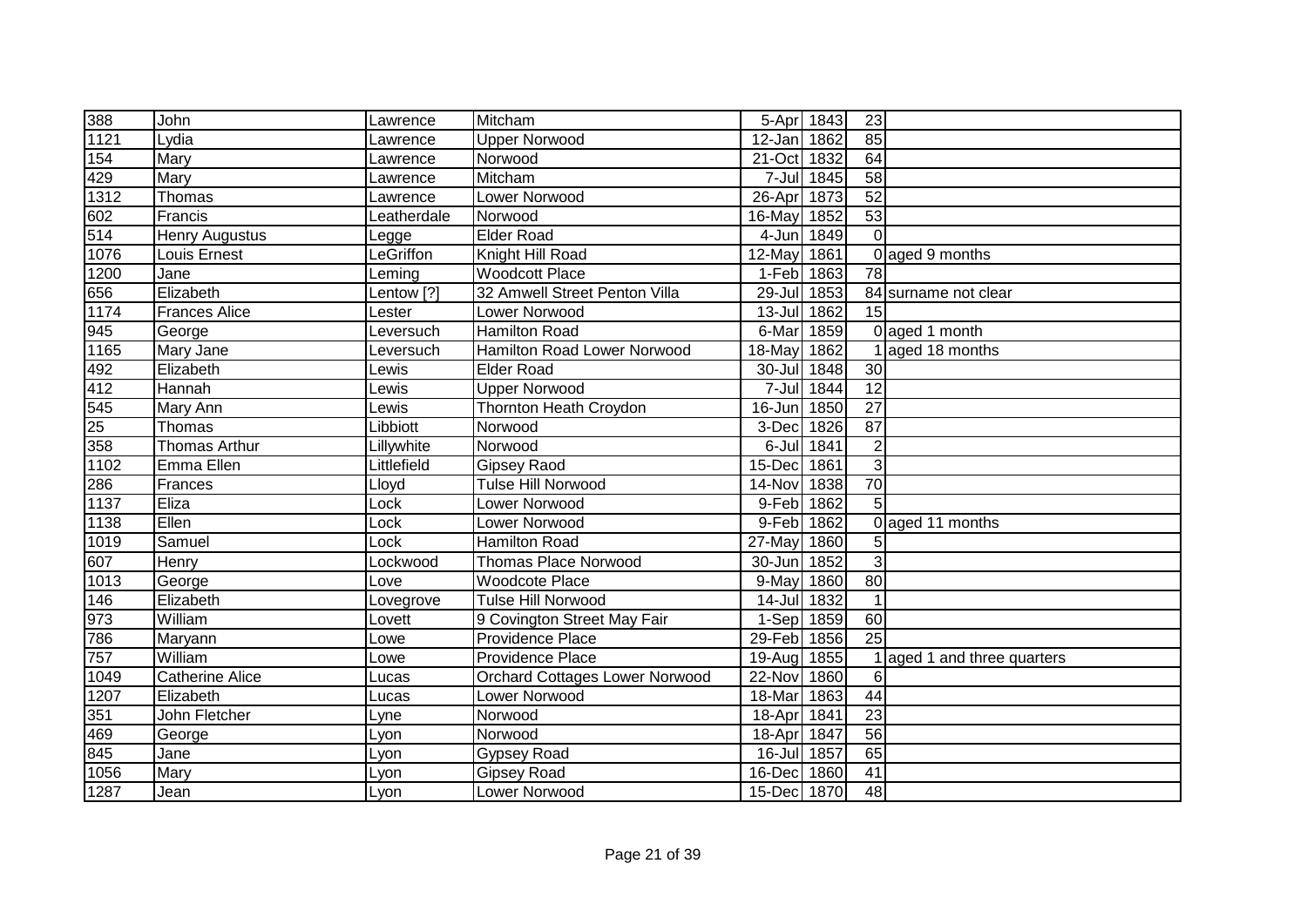| 1221              | Andrew           | Lyons         | Lower Norwood                      | 10-Jul 1863 |            | 42              |                 |
|-------------------|------------------|---------------|------------------------------------|-------------|------------|-----------------|-----------------|
| 171               | Philippina       | <b>Mais</b>   | Norwood                            | 27-May      | 1833       | $\overline{48}$ |                 |
| 897               | Mary Ann         | <b>Makins</b> | <b>High Street</b>                 | 1-Aug 1858  |            | 61              |                 |
| $\frac{542}{583}$ | Ann Treaver      | Mann          | Norwood                            | 31-Mar      | 1850       | 14              |                 |
|                   | Henry Jacob      | Mann          | Norwood                            | $28-Oct$    | 1851       | $\overline{19}$ |                 |
|                   | Peter            | Mann          | Norwood                            |             | 8-Jul 1849 | $\overline{50}$ |                 |
| 1156              | Thomas           | Mann          | <b>Gipsey Road</b>                 | 20-Apr      | 1862       | $\overline{23}$ |                 |
| 595               | Harriett         | Manser        | Crown Hill Norwood                 | 28-Mar      | 1852       |                 | 0 aged 6 months |
| 709               | William          | Manser        | Crown Hill Norwood                 | 1-Sep 1854  |            |                 | 0 aged 6 months |
| 478               | William          | Mansion       | Elder Road                         | 5-Dec 1847  |            |                 | 0 aged 7 months |
| 943               | James            | March         | <b>Gipsy Road</b>                  | 27-Feb 1859 |            | 5               |                 |
| 160               | Alfred           | Mares         | Norwood                            | 21-Dec 1832 |            |                 |                 |
| 1345              | David            | Markham       | Lower Norwood                      | 26-Feb 1876 |            | 64              |                 |
| 1111              | Elizabeth        | Marsh         | Lower Norwood                      | 25-Dec      | 1861       | 3               |                 |
| 863               | <b>Emily Ann</b> | Marsh         | 8 Park Villas                      | 21-Dec      | 1857       |                 | 0 aged 9 months |
| 340               | Elizabeth        | Marshall      | Norwood                            | 29-Jul 1840 |            | $\Omega$        |                 |
| 241               | John             | Marshall      | Norwood                            | 9-Apr       | 1837       | 82              |                 |
| 73                | Pelina           | Marshall      | Norwood                            | 16-Nov      | 1829       | $\overline{2}$  |                 |
| 371               | Sarah            | Marshall      | Norwood                            | 20-Jan      | 1842       | 75              |                 |
| 880               | Ann              | Martin        | Princes Terrace Malden Rd. Kentish | 17-Mar      | 1858       | 67              |                 |
|                   |                  |               | Town                               |             |            |                 |                 |
| 476               | Anna             | Martin        | Norwood Croydon                    | 29-Aug      | 1847       | 83              |                 |
| 375               | Elizabeth        | Martin        | Norwood Croydon                    | 20-Feb 1842 |            | 28              |                 |
| 682               | Elizabeth        | Martin        | <b>Elder Road Norwood</b>          | 9-Apr 1854  |            | 57              |                 |
| 413               | Ellen Caroline   | Martin        | Norwood                            | 26-Aug 1844 |            | $\mathbf 0$     |                 |
|                   | George           | Martin        | Norwood                            | 16-Aug 1835 |            | 34              |                 |
| $\frac{206}{649}$ | George           | Martin        | <b>Gypsy Road</b>                  | 8-May 1853  |            | $\overline{2}$  |                 |
| $\frac{926}{5}$   | George           | Martin        | <b>Eden Road Lower Norwood</b>     | 19-Dec      | 1858       | 31              |                 |
|                   | James            | Martin        | Norwood                            | 22-Jan 1826 |            | 59              |                 |
| 530               | James            | Martin        | Norwood                            | 12-Dec      | 1849       |                 |                 |
| 928               | James            | Martin        | <b>Berner Street Oxford Street</b> | 26-Dec 1858 |            | 5               |                 |
| 1192              | James            | Martin        | Hamilton Road Lower Norwood        | 30-Nov 1862 |            | 38              |                 |
| 303               | Jemima           | Martin        | Norwood                            | 18-Apr      | 1839       | $\overline{9}$  |                 |
| 914               | John             | Martin        | <b>Elder Road</b>                  | 24-Oct 1858 |            | $\overline{2}$  |                 |
| 941               | John             | Martin        | Lower Norwood                      | 13-Feb 1859 |            |                 | aged 12 months  |
| 1023              | John             | Martin        | <b>Brighton</b>                    |             | 9-Jun 1860 | 59              |                 |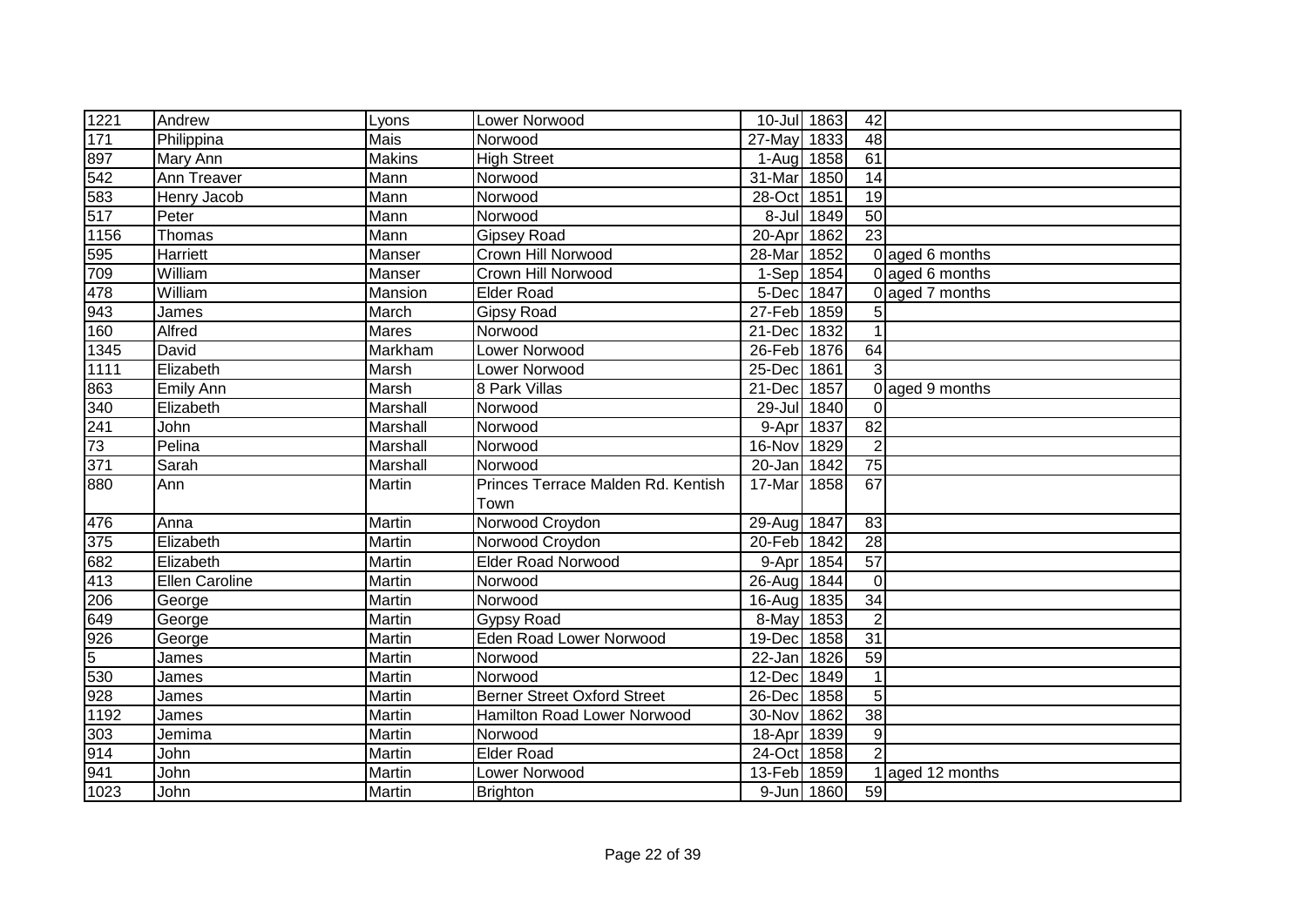| 378               | Nathaniel             | Martin         | Norwood                         | 19-Jun 1842 |      | 18              |                                        |
|-------------------|-----------------------|----------------|---------------------------------|-------------|------|-----------------|----------------------------------------|
| 799               | Rebecca Tabitha       | Martin         | Elder Road                      | 22-Apr      | 1856 | $\overline{32}$ |                                        |
| 304               | William               | Martin         | Norwood                         | 21-Apr      | 1839 | 5               |                                        |
| 590<br>540<br>778 | William               | Martin         | Norwood                         | 25-Jan 1852 |      |                 | 0 aged 6 days                          |
|                   | Mary                  | Masters        | <b>Upper Norwood Croydon</b>    | 19-Mar      | 1850 | $\overline{42}$ |                                        |
|                   | Robert                | Masters        | <b>Thomas Place</b>             | 20-Dec      | 1855 | $\overline{82}$ |                                        |
| 46                | Henry                 | <b>Mathews</b> | Wandsworth                      | 20-Apr      | 1828 | 39              |                                        |
| 169               | John                  | Mathews        | Norwood                         | 8-May 1833  |      | $\overline{81}$ |                                        |
| 318               | Frances               | Matthews       | Norwood                         | 15-Aug 1839 |      | 76              |                                        |
| 979               | Susannah              | Matthews       | Knights Hill Road               | 26-Sep      | 1859 | 55              |                                        |
| 658               | David                 | May            | Eden Road                       | 8-Aug 1853  |      | $\overline{27}$ |                                        |
| 872               | Susan                 | Maylott        | <b>Chapel Road</b>              | 27-Jan      | 1858 |                 | 0 aged 19 days                         |
| 706               | James Robert          | Mays           | Gipsy Hill Norwood              | 22-Aug      | 1854 |                 | 4 aged 4 years 6 months                |
| 823               | David                 | <b>McAdam</b>  | Norwood Terrace                 | $7-Dec$     | 1856 | 3               |                                        |
| 715               | Elizabeth             | McKenna        | 14 Dorset Street Clapham Road   | 28-Sep 1854 |      | 45              |                                        |
| 337               | Sophia                | Meads          | Norwood                         | 11-Jul 1840 |      | 14              |                                        |
| 1320              | Dinah                 | Meager         | 5 East Street Lower Norwood     | 25-Jul      | 1874 |                 | 103 said by some  not more than 95-97" |
| 636               | Frederick             | Meager         | East Street High Street Norwood | 13-Mar      | 1853 |                 | 0 aged 10 months                       |
| 633               | John                  | Meager         | <b>High Street Norwood</b>      | 27-Feb      | 1853 | 6               |                                        |
| 332               | Thomas                | Meager         | Norwood                         | 1-Mar       | 1840 | 12              |                                        |
| 515               | William               | Meager         | <b>Mount Pleasant</b>           | 17-Jun 1849 |      | $\overline{72}$ |                                        |
| 414               | Joseph                | Mee            | Norwood                         | 21-Sep 1844 |      | 0               |                                        |
| 231               | Sarah                 | Mee            | Norwood                         | 29-Dec      | 1836 | $\overline{5}$  |                                        |
| 990               | <b>Alice Esther</b>   | Mercer         | <b>Gipsey Hill</b>              | 20-Nov 1859 |      |                 | 2 aged 2 years 6 months                |
| $\frac{336}{112}$ | John                  | Merry          | Norwood                         | 29-Jun 1840 |      |                 |                                        |
|                   | <b>Richard George</b> | Messenger      | Norwood                         | 24-Jul 1831 |      | $\overline{2}$  |                                        |
| 1065              | <b>Charles Henry</b>  | <b>Miles</b>   | <b>Tulse Hill</b>               | 23-Feb 1861 |      |                 | 0 aged 2 months                        |
| 970               | Harriet               | <b>Miles</b>   | <b>Turnell Cottages</b>         | 23-Aug 1859 |      |                 | 0 aged 9 months                        |
| 956               | Zacheus               | Miller         | York Crescent                   | 25-May      | 1859 | 77              |                                        |
| 902               | Mary Ann              | <b>Mills</b>   | <b>Gypsy Road</b>               | 21-Aug 1858 |      | $\sqrt{5}$      |                                        |
| 328               | Charles               | Mitchell       | Norwood                         | 5-Feb 1840  |      | $\overline{2}$  |                                        |
| 854               | William               | Mitchell       | <b>Gipsy Road</b>               | 20-Sep 1857 |      |                 | 0 aged 1 week                          |
| 221               | Sarah                 | Moens          | Tulse Hill Norwood              | 4-Jun 1836  |      | 77              |                                        |
| 52                | John                  | Moffatt        | Norwood                         | 30-Oct 1828 |      | 48              |                                        |
| 1199              | <b>Thomas Edward</b>  | Moody          | <b>Gipsey Road</b>              | 1-Feb 1863  |      |                 | 0 aged 11 months                       |
| 1061              | John                  | Morgan         | <b>Chapel Road</b>              | 27-Jan 1861 |      | $\overline{2}$  |                                        |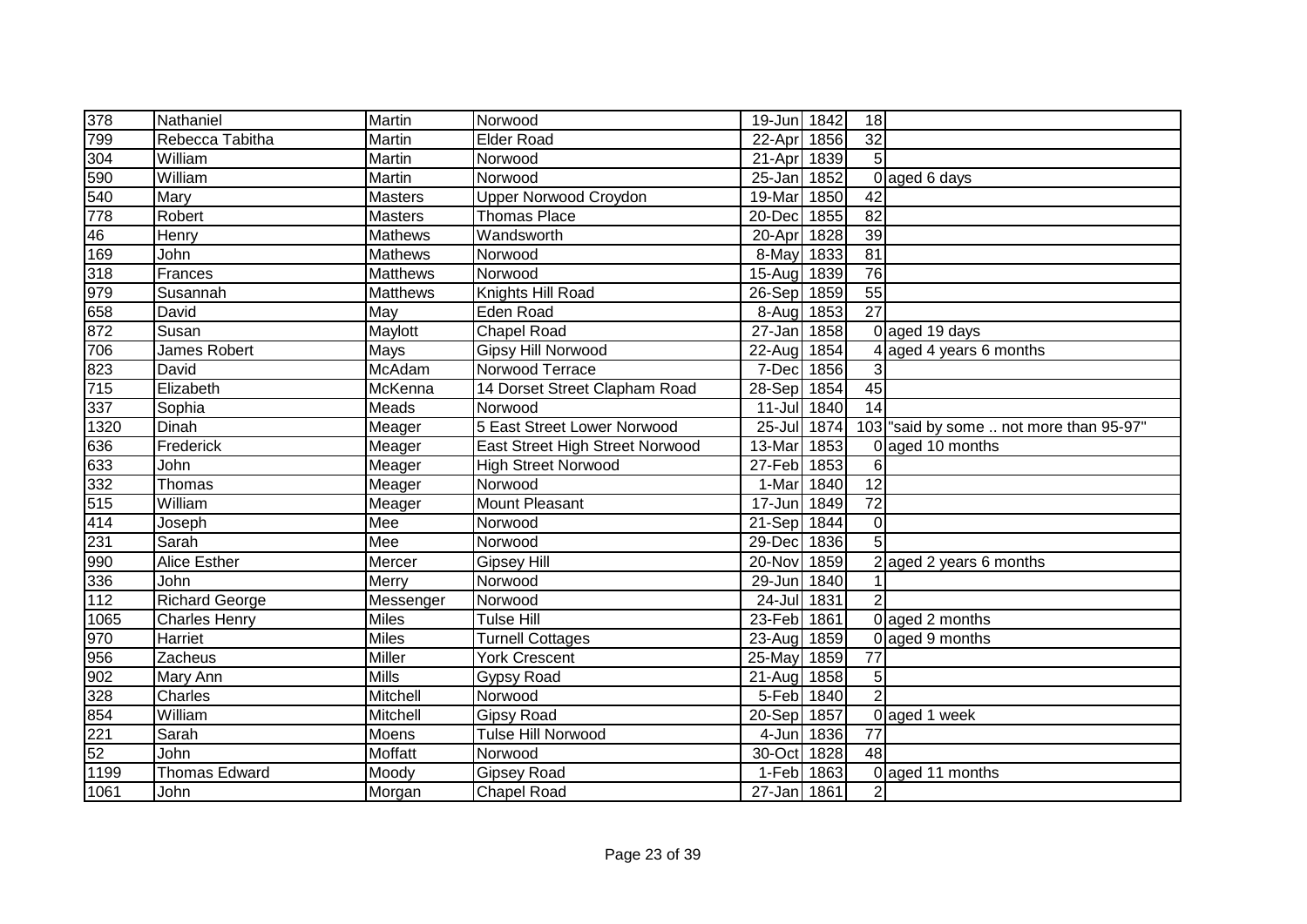| 1289               | Martha                  | Morgan         | <b>Chapel Road Lower Norwood</b>  | 17-Dec 1870 |            | 76              |                               |
|--------------------|-------------------------|----------------|-----------------------------------|-------------|------------|-----------------|-------------------------------|
| 860                | Kateirah                | Morrinson      | Knights Hill Road Norwood         | 6-Dec       | 1857       | 50              |                               |
| 165                | Edward                  | Morris         | Norwood                           | 24-Feb 1833 |            | 85              |                               |
| 1025               | Elizabeth               | Morris         | <b>Hamilton Road</b>              | $17 - Jun$  | 1860       |                 | $2$ aged 2 years 6 months     |
| $\frac{552}{1258}$ | Charles                 | Morrison       | Norwood                           | 6-Sep 1850  |            | $\overline{12}$ |                               |
|                    | Christopher             | Morrison       | Lower Norwood                     |             | 2-Jul 1869 | 64              |                               |
| 381                | <b>Charles Henry</b>    | Mosely         | Norwood                           | 8-Sep 1842  |            | $\Omega$        |                               |
| 816                | <b>Emily Elizabeth</b>  | Mountain       | Park Road                         | 5-Oct 1856  |            |                 | 0 aged 8 days                 |
| 654                | Jane                    | Muckill        | Norwood                           | 17-Jul 1853 |            | 49              |                               |
| 1050               | Margaret Ann            | Mundy          | Hamilton Road                     | 25-Nov      | 1860       |                 |                               |
| 589                | Amelia Mary             | Munt           | Norwood                           | 7-Jan 1852  |            | 4               |                               |
| 445                | Ellen                   | Munt           | Norwood                           | 25-Jun      | 1846       |                 |                               |
| 1368               | <b>Horatio Richard</b>  | Munt           | Leeds Yorkshire                   | 3-Apr       | 1878       | $\overline{72}$ |                               |
| 1281               | Mary                    | Munt           | Crown Hill Norwood                | 11-Jun      | 1870       | 65              |                               |
| 604                | <b>William George</b>   | Murdock        | Norwood                           | 16-Jun      | 1852       | $\overline{7}$  |                               |
| 1069               | Charlotte               | Murth          | <b>Tulse Hill</b>                 | 9-Apr       | 1861       | 66              |                               |
| 694                | Charles John            | Neave          | Norwood                           |             | 9-Jul 1854 |                 | 0 aged 6 weeks                |
| $\overline{1}$     | <b>Thomas Bourchier</b> | <b>Neil</b>    | Norwood                           | 3-Oct 1825  |            | 29              |                               |
| 217                | Alexander George        | Nell           | Norwood                           | 9-May 1836  |            | 30 <sup>1</sup> |                               |
| 719                | Alice                   | Nell           | <b>Eden Road Norwood</b>          | 22-Oct 1854 |            |                 | 85 surname checked in FreeBMD |
| 79                 | George                  | Nell           | Norwood                           | 4-Jan 1830  |            | 62              |                               |
| 1264               | Phebe                   | Newens         | <b>High Street Lower Norwood</b>  | 3-Nov 1869  |            | 67              |                               |
| 935                | John                    | Newman         | Chapel Road or Gipsey Road        | 13-Jan 1859 |            | $\overline{77}$ |                               |
| 761                | Agnes                   | Nightingale    | <b>Thomas Place</b>               | 13-Sep 1855 |            | 6               |                               |
| 762                | Emma                    | Nightingale    | <b>Thomas Place</b>               | 13-Sep 1855 |            |                 | $2$ aged 2 and a half         |
| 763                | Rosetta                 | Nightingale    | <b>Thomas Place</b>               | 23-Sep 1855 |            | 38              |                               |
| 579                | Mary Ann                | <b>Nobbs</b>   | Knights Hill Road                 | 16-Sep 1851 |            | 3               |                               |
| 836                | John Cooper             | Nolen          | <b>High Street</b>                | 12-Apr      | 1857       | 31              |                               |
| 198                | Ann                     | <b>Norriss</b> | Norwood                           | 25-Mar      | 1835       | $\overline{31}$ |                               |
| 1247               | James                   | Olyett         | Lower Norwood                     | 17-Nov      | 1868       |                 | 0 aged 9 months               |
| 182                | <b>Esther</b>           | Orpin          | Norwood                           | 6-Apr 1834  |            |                 |                               |
| 140                | Fanny                   | Orpin          | Norwood                           | 12-Apr      | 1832       | 29              |                               |
| 180                | George                  | Orpin          | Goodman's Fields London           | 28-Mar      | 1834       | $\overline{4}$  |                               |
| 982                | Jane                    | Orpin          | <b>Warterlo Street Camberwell</b> | 16-Oct 1859 |            | 87              |                               |
| 438                | John                    | Orpin          | <b>Eagle Row Camberwell</b>       | 8-Feb 1846  |            | 72              |                               |
| 92                 | Ellen                   | Osborn         | Norwood                           | 7-Aug 1830  |            | 20              |                               |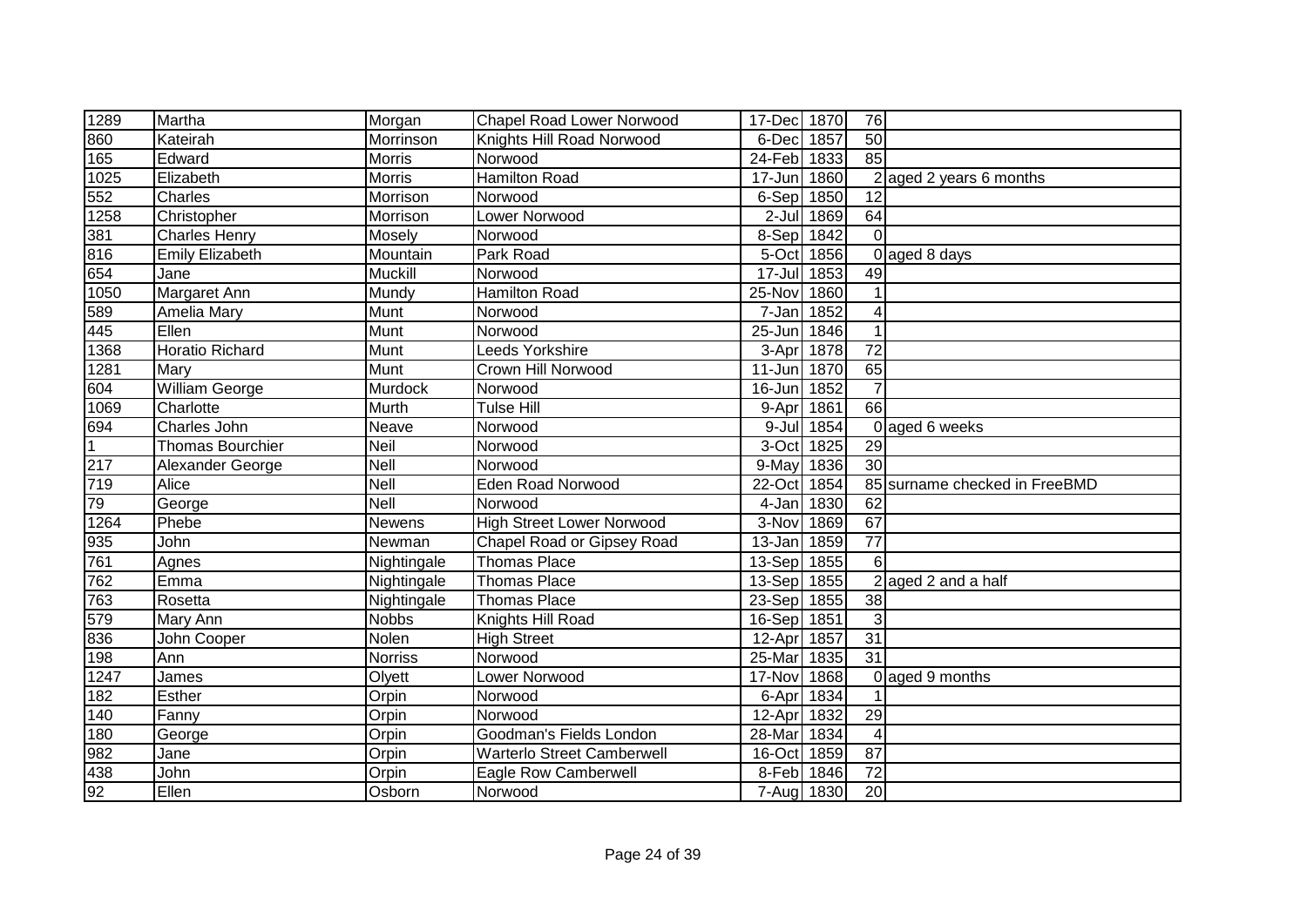| 170              | Henry                    | Osborn   | Norwood                             | 9-May 1833  |      | 3 <sup>l</sup>  |                              |
|------------------|--------------------------|----------|-------------------------------------|-------------|------|-----------------|------------------------------|
| 338              | Charles                  | Ottoway  | Norwood                             | 12-Jul 1840 |      |                 |                              |
| 312              | Charles                  | Overhill | Norwood                             | 26-May      | 1839 | 6 <sup>1</sup>  |                              |
| 238              | Henry                    | Overhill | Norwood                             | 12-Mar      | 1837 | $\Omega$        |                              |
| 114              | <b>Alfred George</b>     | Overton  | Norwood                             | 7-Aug       | 1831 | $\overline{9}$  |                              |
| 158              | Ann                      | Overton  | Norwood                             | 2-Dec       | 1832 | $\overline{3}$  |                              |
| 1266             | Harriet                  | Overton  | Lower Norwood                       | 20-Dec      | 1869 | 48              |                              |
| 319              | James                    | Overton  | Norwood                             | $25 - Aug$  | 1839 | $\overline{15}$ |                              |
| 963              | Mary Ann                 | Overton  | <b>Earnest Place</b>                | $14$ -Jul   | 1859 |                 | 5 aged 5 years 7 months      |
| 230              | Philadelphia             | Overton  | Norwood                             | 30-Oct 1836 |      | 45              |                              |
| 1354             | James                    | Oylett   | Lower Norwood                       | 22-Dec      | 1876 | 74              |                              |
| 989              | Thomas                   | Oylett   | Park Road                           | 20-Nov      | 1859 |                 | 3 aged 3 years 6 months      |
| 1224             | Harriett                 | Paddock  | Lower Norwood                       | 10-Oct      | 1863 | 76              |                              |
| 522              | James                    | Paddock  | Park Road Norwood                   | 30-Aug      | 1849 | 68              |                              |
| 1260             | Hery                     | Paget    | Lower Norwood                       | $23 -$ Jul  | 1869 | $\overline{82}$ |                              |
| 421              | Martha                   | Paget    | <b>High St Norwood</b>              | 5-Jan       | 1845 | 53              |                              |
| 430              | Henry                    | Palmer   | Norwood                             | 26-Oct      | 1845 | 44              |                              |
| 1044             | Marian                   | Palmer   | Dorse Street Lambeth                | 4-Nov       | 1860 | 44              |                              |
| $\overline{410}$ | Mary                     | Palmer   | Norwood                             | 5-Jun 1844  |      | $\overline{78}$ |                              |
| 1158             | Mary                     | Palmer   | Dorey Street Lambeth                | 24-Apr      | 1862 | 69              |                              |
| 742              | Sarah                    | Palmer   | <b>Elder Cottages</b>               | 6-May       | 1855 |                 | 0 aged 3 months              |
| 992              | William John             | Pamplin  | <b>Bordue Road</b>                  | 21-Nov      | 1859 | 53              |                              |
| 367              | Charles                  | Parker   | Norwood                             | 26-Dec      | 1841 | 19              |                              |
| 1054             | Eliza                    | Parker   | Lower Norwood                       | 9-Dec       | 1860 | 40              |                              |
| 850              | Elizabeth Emma           | Parker   | <b>Hamilton Road</b>                | 19-Aug      | 1857 |                 | 0 aged 6 weeks               |
| 1228             | Mary Ann                 | Parker   | <b>Hammilton Road Lower Norwood</b> | $1-Jan$     | 1868 | 74              |                              |
| 400              | Angelina                 | Parkes   | Park Place Norwood                  | 17-Sep      | 1843 |                 |                              |
| 1371             | <b>Edith Catherine</b>   | Parkes   | Lower Norwood                       | 19-Sep      | 1878 |                 | aged 1 year 8 months         |
| 313              | Mary Elizabeth           | Parkes   | Norwood                             | $16$ -Jun   | 1839 |                 |                              |
| 1211             | Mary                     | Parry    | <b>Upper Norwood</b>                | 1-Apr       | 1863 | 85              |                              |
| 808              | James                    | Peapell  | <b>Hamilton Road</b>                | $3 -$ Jul   | 1856 |                 | 3 surname checked in FreeBMD |
| $\boxed{147}$    | <b>William Frederick</b> | Pearse   | Norwood                             | $15 -$ Jul  | 1832 |                 |                              |
| 1060             | Isaac John               | Peck     | Lower Norwood                       | 27-Jan 1861 |      | 65              |                              |
| 33               | Jane                     | Peck     | Norwood                             | 14-Jun 1827 |      |                 | 3 surname may be "Peek"      |
| 54               | Jeremiah                 | Peek     | Norwood                             | 9-Nov       | 1828 | 28              |                              |
| 1318             | Frederick                | Pegler   | <b>Chapel Road Lower Norwood</b>    | 24-Mar 1874 |      | 55              |                              |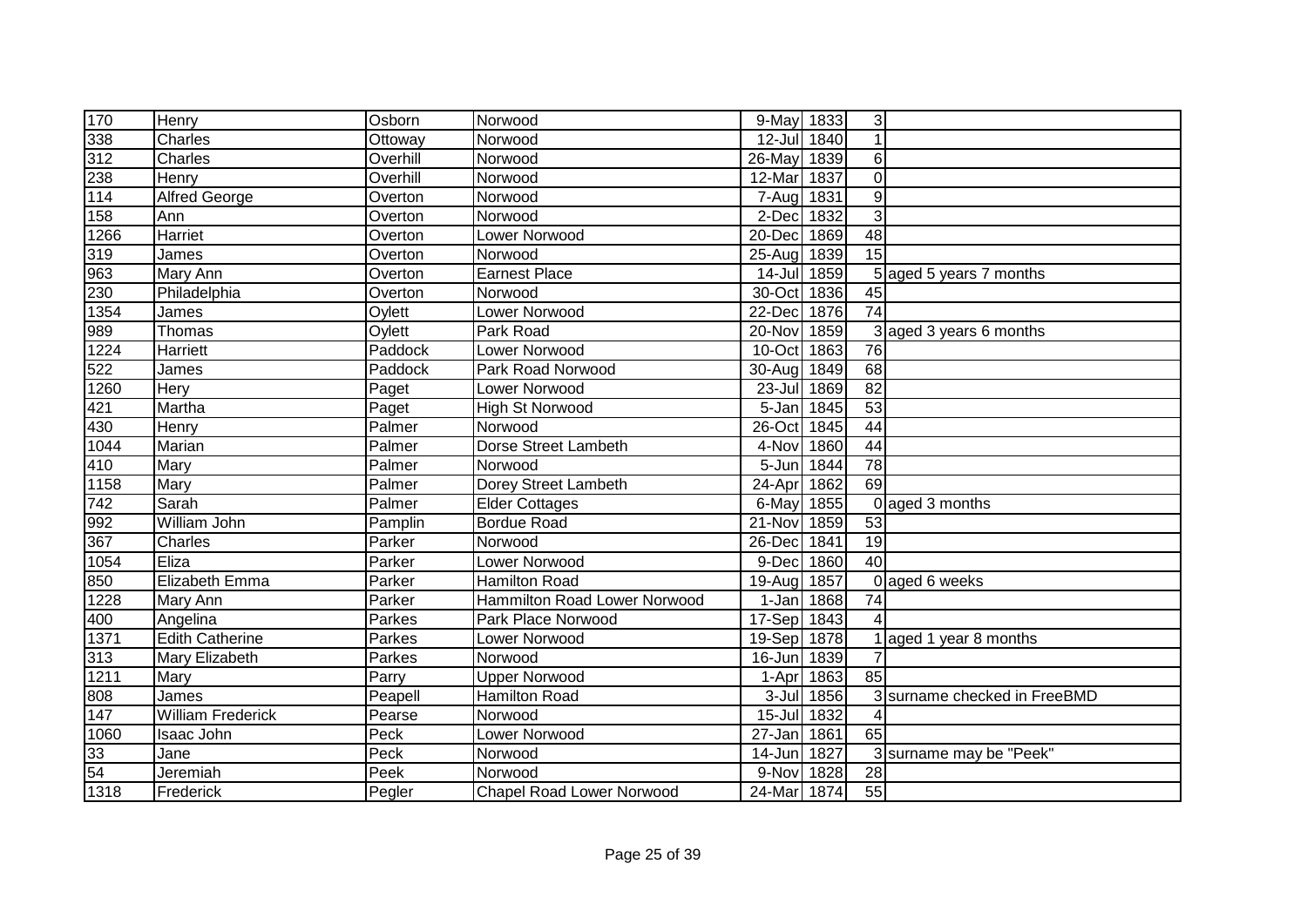| 209                                  | Anna Elizabetha Wheatley | Pengree      | Norwood                          | 26-Dec 1835 |            | 67              |                               |
|--------------------------------------|--------------------------|--------------|----------------------------------|-------------|------------|-----------------|-------------------------------|
| 908                                  | Joseph Percival          | Pennington   | <b>Church Street Hackney</b>     | 29-Sep 1858 |            |                 | 34 surname checked in FreeBMD |
| 737                                  | Percival                 | Pennington   | Norwood                          | 19-Mar      | 1855       | 68              |                               |
| 1100                                 | John Joseph              | Perceal      | <b>Hamilton Road</b>             | 12-Dec 1861 |            |                 | 1 aged 15 months              |
|                                      | Allen                    | Pering       | <b>York Road Norwood</b>         | 12-Sep 1846 |            | 70              |                               |
|                                      | Hannah                   | Pering       | Norwood                          | 27-Oct 1836 |            | 83              |                               |
| $\frac{449}{229}$ $\frac{229}{1072}$ | <b>Albert Edward</b>     | Perkin       | <b>Chapel Road</b>               | 20-Apr      | 1861       |                 | 0 aged 8 months               |
| 909                                  | Alice                    | Perren       | <b>Woodland Road</b>             | 8-Oct 1858  |            |                 | 0 aged 10 months              |
| 974                                  | Eliza Jane               | Perren       | <b>Woodland Road</b>             | 4-Sep 1859  |            |                 | 0 aged 9 months               |
| 1109                                 | <b>Henry Harrold</b>     | Perren       | Hamilton Road                    | 22-Dec 1861 |            | 4               |                               |
| 987                                  | John                     | Perren       | <b>Woodland Road</b>             | 13-Nov 1859 |            | 33              |                               |
| 1094                                 | Sarah Ann                | Perren       | <b>Gipsy Hill</b>                | 24-Nov 1861 |            | $\overline{12}$ |                               |
| 663                                  | Edward                   | Perrin       | <b>Chapel Road</b>               | 11-Sep 1853 |            |                 | 0 aged 7 months               |
| 1048                                 | <b>Robert Edward</b>     | Perry        | Hamilton Road                    | 18-Nov      | 1860       | 3               |                               |
| 888                                  | George                   | Petts        | Knights Hill Road                | 16-May      | 1858       |                 | 2 aged 2 years 11 months      |
| 857                                  | Emilia                   | Petty        | Sydenham Place                   | 8-Nov 1857  |            |                 | $0$ aged 1 day                |
| 1170                                 | Joseph                   | Petty        | Knights Hill Road Lower Norwood  | 22-Jun      | 1862       | 70              |                               |
| 1209                                 | Lucy Maria               | Petty        | Lower Norwood                    | $22-Mar$    | 1863       |                 | 0 aged 7 months               |
| 483                                  | Sarah                    | Petty        | Norwood                          | 8-Mar       | 1848       | 60              |                               |
| 624                                  | Thomas William           | <b>Petty</b> | Knights Hill Road Norwood        | 13-Oct 1852 |            |                 | 0 aged 10 months              |
| 1162                                 | Jane Elizabeth           | Phillips     | Lower Norwood                    | 11-May 1862 |            |                 | 0 aged 8 months               |
| 1204                                 | Reuben                   | Phillips     | Lower Norwood                    | 1-Mar       | 1863       | $\mathbf{3}$    |                               |
|                                      | Elizabeth                | Pickard      | Woodside (Croydon)               | 27-Aug 1829 |            | 85              |                               |
| $\frac{61}{813}$                     | Amey                     | Pickett      | Knights Hill Road                | 10-Sep 1856 |            | $\overline{52}$ |                               |
| 1068                                 | <b>Emily Ann</b>         | Pickett      | Providence Place Norwood         | 18-Mar      | 1861       |                 | 1 aged 1 year 7 months        |
|                                      | George                   | Pickett      | <b>Caroline Cottages Norwood</b> | 16-Jul 1848 |            | 18              |                               |
|                                      | George                   | Pickett      | Norwood                          | 11-May 1851 |            | $\Omega$        |                               |
| 490<br>566<br>359                    | John                     | Pickett      | Norwood                          |             | 8-Jul 1841 | $\mathbf 0$     |                               |
| 433                                  | Elizabeth                | Pierce       | <b>Upper Tulse Hill</b>          | 12-Dec      | 1845       | 62              |                               |
| 411                                  | <b>Charles Edwin</b>     | Pike         | Norwood                          |             | 7-Jul 1844 | $\mathfrak{3}$  |                               |
| 302                                  | Eliza Matilda            | Pike         | Norwood                          | 14-Apr      | 1839       | $\overline{25}$ |                               |
| 1222                                 | Julia                    | Pike         | Lower Norwood                    | 20-Jul 1863 |            | 17              |                               |
| 1307                                 | William Zephaniah        | Pike         | Lower Norwood                    | 13-Mar      | 1872       |                 | aged 2 years 6 months         |
| 416                                  | Martha Jane              | Pinchin      | Norwood                          | 26-Sep 1844 |            | 22              |                               |
| 374                                  | John                     | Plaskett     | Sydenham Grove Norwood           | 10-Feb 1842 |            | $\overline{57}$ |                               |
| 417                                  | Mary                     | Polley       | Norwood                          | 9-Oct 1844  |            | 33              |                               |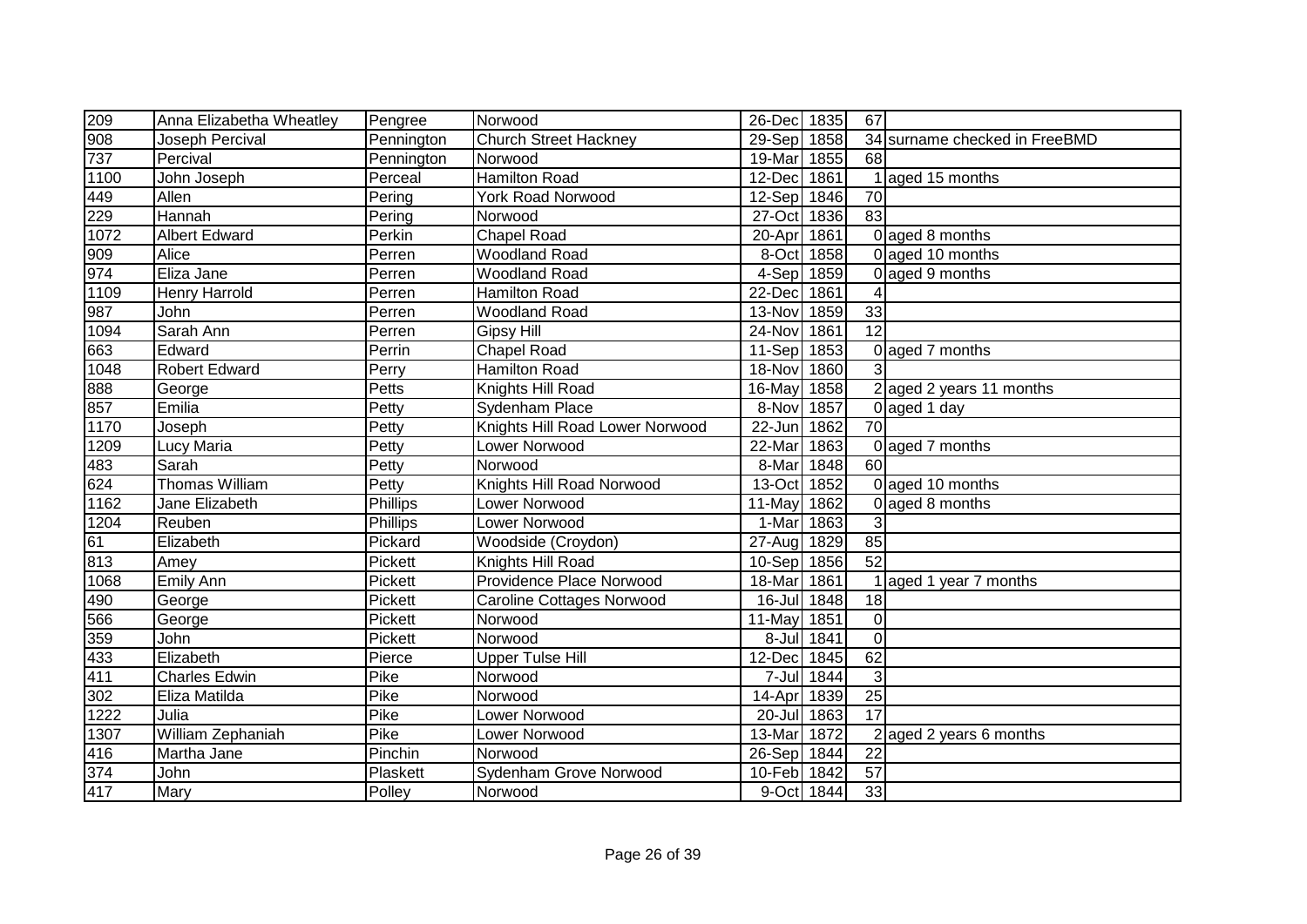| 972                                                  | Emma                  | Polly     | <b>Canterbury Grove</b>           | 1-Sep 1859  |            |                 | 18 "Polley" in FreeBMD                  |
|------------------------------------------------------|-----------------------|-----------|-----------------------------------|-------------|------------|-----------------|-----------------------------------------|
| 495                                                  | Ann                   | Ponting   | Norwood                           | 15-Aug 1848 |            |                 | 0 aged 5 weeks                          |
| 280                                                  | Ann Rachel            | Popler    | Norwood                           | 14-Oct      | 1838       | 13              |                                         |
| 129                                                  | Edith                 | Powell    | Norwood                           | $2-Jan$     | 1832       | 64              |                                         |
| $\overline{3}$                                       | Mary                  | Powell    | Norwood                           | 2-Dec       | 1825       | 76              |                                         |
| 194                                                  | Thomas                | Powell    | Norwood                           | 16-Nov      | 1834       | 89              |                                         |
| 1217                                                 | <b>Alfred Robert</b>  | Prangnell | <b>Mercirs Terrace Shadwell</b>   | 20-May      | 1863       | $\overline{22}$ |                                         |
| 1046                                                 | Benjaman              | Prangnell | <b>Bailzepon Street Barmonsey</b> | 8-Nov       | 1860       | 60              |                                         |
| 1194                                                 | Louisa Mary Jane      | Pratt     | <b>Gipsey Hill</b>                | 29-Dec      | 1862       |                 | 0 aged 10 months                        |
| 728                                                  | Sarah                 | Pratt     | <b>Gipsy House Road Norwood</b>   | 7-Jan       | 1855       | 32              |                                         |
| 723                                                  | John Joseph           | Price     | <b>Eden Road Norwood</b>          | 3-Dec       | 1854       | $\overline{24}$ |                                         |
| 789                                                  | Samuel                | Price     | Eden Road                         | 3-Mar       | 1856       |                 | 0 aged 7 months                         |
| 1075                                                 | James                 | Priest    | <b>Change Alley</b>               | 12-May      | 1861       | 89              |                                         |
| $\frac{85}{173}$                                     | Edmund                | Pritchard | Norwood                           | 25-Mar      | 1830       | $\mathbf{1}$    |                                         |
|                                                      | Rebecca               | Pulley    | Norwood                           | 19-Aug      | 1833       | 68              |                                         |
| 618                                                  | Harriet               | Putley    | <b>Elder Road Norwood</b>         | 19-Sep      | 1852       |                 | 0 aged 3 months                         |
| 611                                                  | James                 | Putley    | Norwood                           | $15$ -Jul   | 1852       |                 | 56 smudged age - aged 54 in 1851 census |
| 788                                                  | Jane Mary             | Putnam    | <b>Curnicks Row</b>               | 2-Mar       | 1856       | 7               |                                         |
| 947                                                  | Clara Margaret        | Pyke      | <b>Earnest Place</b>              | 1-Apr       | 1859       |                 | 3 aged 3 and a half                     |
| 1026                                                 | <b>William Henry</b>  | Pym       | <b>Gipsy Hill</b>                 | $24$ -Jun   | 1860       |                 | 1 aged 1 year 5 months                  |
| 484                                                  | <b>William Henry</b>  | Quintan   | Dulwich                           | 12-Mar      | 1848       |                 | 3 "Quittan or Quintin"                  |
| 484                                                  | <b>William Henry</b>  | Quintin   | Dulwich                           | 12-Mar      | 1848       | 3               | "Quittan or Quintin"                    |
| 613                                                  | <b>Charles Thomas</b> | Quy       | Norwood                           | $21 -$ Jul  | 1852       | 5               |                                         |
| 548                                                  | Hannah Sarah          | Quy       | Norwood                           | 21-Jul 1850 |            | $\mathbf{1}$    |                                         |
|                                                      | James Jones           | Quy       | Norwood                           | $14$ -Dec   | 1845       | $6\phantom{1}$  |                                         |
| $\frac{434}{569}$ $\frac{569}{612}$ $\frac{55}{734}$ | John                  | Quy       | Norwood                           | 29-Jun      | 1851       | 46              |                                         |
|                                                      | Samuel                | Quy       | Norwood                           | $21 -$ Jul  | 1852       | $\overline{7}$  |                                         |
|                                                      | Charles               | Ramsden   | Norwood                           | 22-Mar      | 1829       | $\mathbf{1}$    |                                         |
|                                                      | Henry                 | Randall   | <b>Emma's Cottages</b>            | 4-Mar       | 1855       | $\overline{35}$ |                                         |
| 16                                                   | John                  | Raper     | Norwood                           | 27-Aug      | 1826       | $\overline{27}$ |                                         |
| 106                                                  | Sarah                 | Raper     | Norwood                           | 17-Apr      | 1831       | 54              |                                         |
| $\overline{327}$                                     | <b>Edward Thomas</b>  | Ray       | Norwood                           | $21 - Jan$  | 1840       | $\Omega$        |                                         |
| $\overline{1263}$                                    | <b>Alice Emily</b>    | Read      | Lower Norwood                     | 25-Oct      | 1869       |                 | 1 aged 1 year 11 months                 |
| 43                                                   | Richard               | Redman    | Norwood                           | 30-Dec      | 1827       | $\overline{59}$ |                                         |
| 1241                                                 | <b>Elizabeth Mary</b> | Reed      | Lower Norwood                     |             | 5-Oct 1868 |                 | $2$ aged 2 years 9 months               |
| 1120                                                 | Ellen Georgina        | Reeve     | <b>Thurlow Villas</b>             | 10-Jan 1862 |            |                 | 0 aged 8 days                           |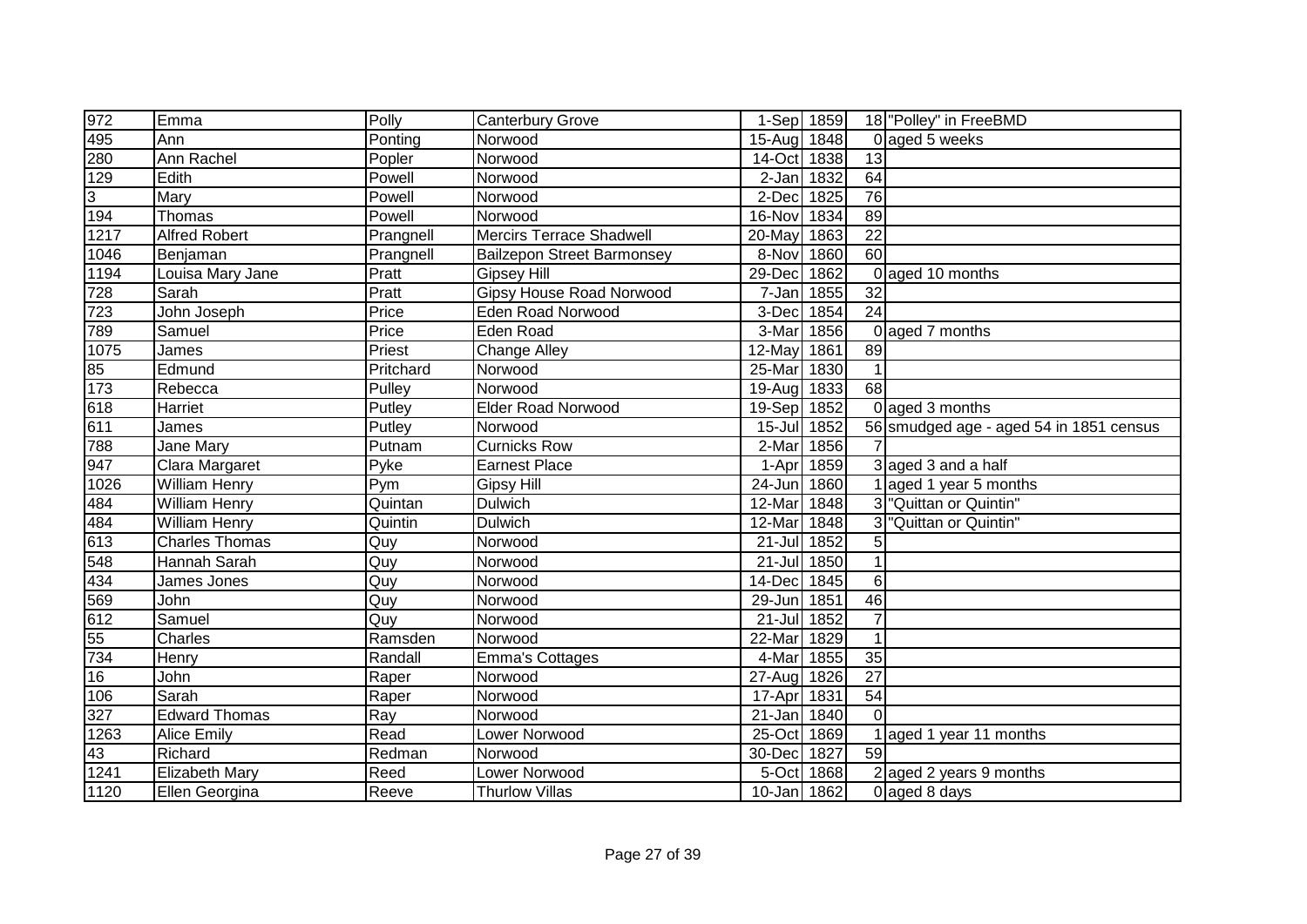| 1351                                | Christiana               | Relph      | <b>Lower Norwood</b>            | 12-Oct 1876 |            | 13              |                              |
|-------------------------------------|--------------------------|------------|---------------------------------|-------------|------------|-----------------|------------------------------|
| 1110                                | <b>Frederick William</b> | Relph      | Lower Norwood                   | 23-Dec      | 1861       |                 | 0 aged 3 months              |
| 652                                 | Martha                   | Reynolds   | <b>Gypsy House Road Norwood</b> | 27-May      | 1853       | 53              |                              |
| 584                                 | Robert                   | Reynolds   | Norwood                         | 19-Nov      | 1851       | 51              |                              |
| 353                                 | Jennet                   | Richards   | Norwood                         | 23-May      | 1841       | 46              |                              |
| 361                                 | Elizabeth                | Richardson | Norwood                         | $29$ -Aug   | 1841       | $\overline{83}$ |                              |
| $\frac{674}{628}$ $\frac{628}{271}$ | Mary Ann                 | Richardson | <b>High Street</b>              | $26$ -Jan   | 1854       |                 | 1 aged 1 year 4 months       |
|                                     | Charles                  | Rickman    | Norwood                         | 30-Jan 1853 |            | 46              |                              |
|                                     | Elizabeth                | Rickman    | <b>Ernest Place</b>             | 3-Nov 1859  |            | 59              |                              |
|                                     | James                    | Rickman    | Norwood                         | 27-May      | 1838       | 85              |                              |
| 1365                                | James                    | Rickman    | Lower Norwood                   | 11-Feb 1878 |            | 37              |                              |
| 1382                                | James Arthur             | Rickman    | Lower Norwood                   | 23-Oct      | 1879       |                 | 0 aged 10 months             |
| $\overline{202}$                    | William                  | Rickman    | Norwood                         | $3 - Jun$   | 1835       |                 |                              |
| 47                                  | Phoebe                   | Riland     | Norwood                         | 20-Apr      | 1828       | 70              |                              |
| 323                                 | Sarah                    | Riley      | Norwood                         | 25-Nov      | 1839       | $\mathbf{1}$    |                              |
| 279                                 | Emma                     | Rivers     | Norwood                         | 7-Oct       | 1838       | $\mathcal{P}$   |                              |
| 839                                 | Mary                     | Robbins    | Hamilton Road                   | 3-May       | 1857       |                 | 1 aged 14 months             |
| 680                                 | Elizabeth Matilda        | Roberts    | <b>Elder Road</b>               | 10-Mar 1854 |            |                 |                              |
| 505                                 | George                   | Roberts    | <b>Westow Hill Norwood</b>      | 23-Nov 1848 |            | 19              |                              |
| 32                                  | Lewis Thomas             | Roberts    | Norwood                         | 27-May      | 1827       | 31              |                              |
| 276                                 | Lewis Thomas             | Roberts    | Norwood                         | 1-Aug 1838  |            | 16              |                              |
| 485<br>223                          | Maria                    | Roberts    | Norwood                         | 21-Apr 1848 |            | 22              |                              |
|                                     | Maria                    | Roberts    | Norwood                         | 12-Jun 1836 |            | 44              |                              |
| 1223                                | Richard                  | Roberts    | Lower Norwood                   | 17-Oct 1863 |            | 40              |                              |
| 440                                 | William                  | Roberts    | Norwood                         | 26-Feb 1846 |            | $\overline{30}$ |                              |
| 1082                                | Alfred                   | Robinson   | Crown Hill Norwood              | $4 - Aug$   | 1861       |                 | 0 aged 5 months              |
| 1182                                | Joseph                   | Robinson   | Lower Norwood                   | 25-Sep      | 1862       | 42              |                              |
| 1083                                | William                  | Robinson   | Crown Hill Norwood              | $9-Auq$     | 1861       | $\overline{2}$  |                              |
| 796                                 | <b>William Henry</b>     | Robinson   | <b>Woodcote Place</b>           | 10-Apr      | 1856       |                 |                              |
| 554                                 | <b>Mary Maria</b>        | Roe        | Norwood                         | 25-Nov      | 1850       |                 | 0 aged 6 weeks               |
| 162                                 | Emma                     | Roff       | Norwood                         | 20-Jan      | 1833       |                 |                              |
| 672                                 | Edward                   | Roffey     | Crown Hill                      | 25-Dec      | 1853       |                 |                              |
| 397                                 | William George           | Roffey     | Norwood                         | 18-Aug      | 1843       |                 | 5 surname checked in FreeBMD |
| 275                                 | Emma                     | Rogers     | Norwood                         |             | 8-Jul 1838 | $\Omega$        |                              |
| 349                                 | James                    | Rogers     | Norwood                         | 21-Mar      | 1841       | 65              |                              |
| 425                                 | John                     | Rogers     | Norwood                         | 20-Apr 1845 |            | 22              |                              |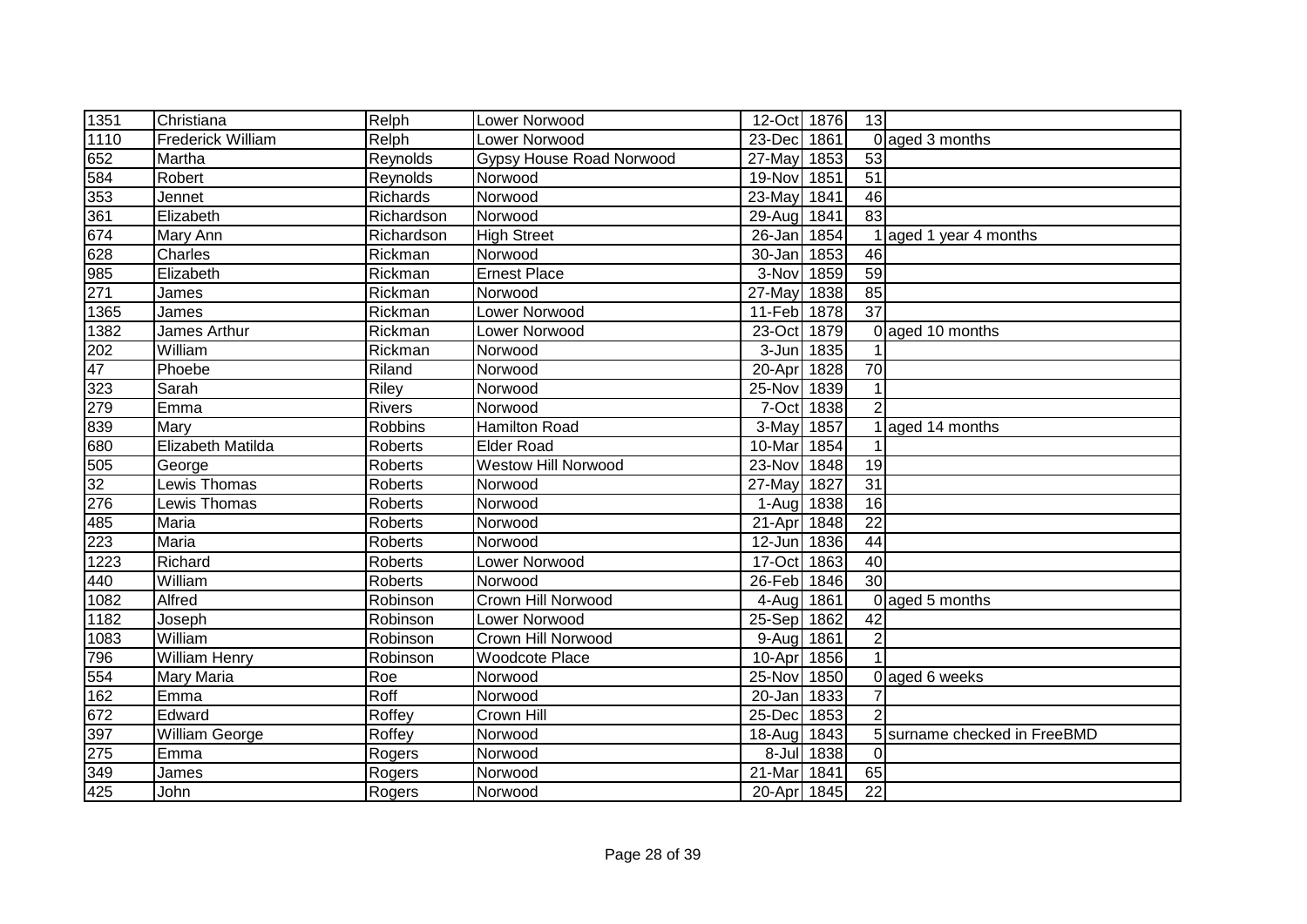| 646              | John                 | Rogers       | <b>Elder Road Norwood</b>           | 17-Apr 1853               |            | $\mathbf{3}$          |                               |
|------------------|----------------------|--------------|-------------------------------------|---------------------------|------------|-----------------------|-------------------------------|
| 679              | Thomas               | Rogers       | <b>Elder Road</b>                   | $\overline{26}$ -Feb 1854 |            | $\overline{27}$       |                               |
| 1283             | Thomas George        | Rogers       | <b>Woodcote Place Lower Norwood</b> | 1-Aug 1870                |            |                       | 0 aged 7 months               |
| 64               | Charlotta            | Roles        | Norwood                             | 17-Sep 1829               |            |                       |                               |
| 272              | Richard              | Roles        | Norwood                             | 27-May                    | 1838       | 46                    |                               |
| 450              | Sellister            | Roles        | <b>Westow Hill Norwood</b>          | 13-Sep 1846               |            | $\overline{48}$       |                               |
| 846              | Thomas               | Roles        | <b>Hamilton Road</b>                | $2-Auq$                   | 1857       |                       | 38 surname checked in FreeBMD |
| 156              | William              | Roles        | Norwood                             | 4-Nov                     | 1832       |                       |                               |
| 1151             | Emily                | <b>Rolls</b> | <b>High Street Lower Norwood</b>    | 6-Apr                     | 1862       |                       | 1 aged 14 months              |
| 1319             | Emily                | <b>Rolls</b> | Elm Grove Lower Norwood             | 1-Jun                     | 1874       |                       | 0 aged 4 months               |
| 66               | Gilbert Robinson     | Roper        | <b>Westow Hill</b>                  | 1-Oct 1829                |            | 13                    |                               |
| $\overline{520}$ | John                 | Roper        | <b>Westow Hill Norwood</b>          | 7-Aug                     | 1849       | $\overline{75}$       |                               |
| 1255             | Ada Lucy             | Rose         | <b>Brixton</b>                      | 24-Apr                    | 1869       |                       | 0 aged 8 months               |
| 1216             | Elizabeth            | Rose         | <b>Crown Hill</b>                   | 19-Apr                    | 1863       | 44                    |                               |
| 21               | Henry                | Rose         | Croydon                             | 10-Oct                    | 1826       | 22                    |                               |
| 1361             | Lucy Georgiana       | Rose         | Chelsea                             | 4-Apr                     | 1877       |                       | aged 15 months                |
| 851              | Sarah Ann            | Rose         | Crown Hill                          | 19-Aug                    | 1857       | $\overline{2}$        |                               |
| 596              | Sarah Lester         | Rose         | Crown Hill Norwood                  | 31-Mar                    | 1852       | $\boldsymbol{\Delta}$ |                               |
| 594              | Susan Jane           | Rose         | Crown Hill Norwood                  | 21-Mar                    | 1852       |                       | 1 aged 1 year 6 months        |
| 1066             | <b>Emily Letitia</b> | Rowe         | Hamilton Road                       | 7-Mar                     | 1861       |                       | 1 aged 1 year 7 months        |
| $\overline{744}$ | John                 | Rowe         | Knights Hill Road                   | 13-May 1855               |            | 69                    |                               |
| 751              | Mary Ann             | Rowe         | Knights Hill Road                   |                           | 8-Jul 1855 | $\overline{55}$       |                               |
| 330              | Charles              | Rudd         | Norwood                             | 19-Feb 1840               |            | $\overline{0}$        |                               |
| 852              | John                 | Rummings     | <b>High Street</b>                  | 28-Aug                    | 1857       |                       | 0 aged 6 months               |
| 736              | Clara                | Russell      | Norwood                             | 18-Mar                    | 1855       | 6                     |                               |
| 137              | Eliza Louisa         | Russell      | Norwood                             | 26-Feb 1832               |            |                       |                               |
| 1349             | Elizabeth Ann        | Russell      | Lower Norwood                       | 18-Aug 1876               |            |                       | 0 aged 10 months              |
| 489              | Harriett             | Russell      | <b>Gypsy House Road Norwood</b>     | 11-Jun                    | 1848       | 23                    |                               |
| 10               | James                | Russell      | Norwood                             | 14-May                    | 1826       | $\frac{1}{8}$         |                               |
| 994              | James John           | Russell      | <b>High Street Norwood</b>          | 15-Dec                    | 1859       | $\overline{2}$        |                               |
| 1132             | Lelia                | Russell      | <b>Gipsey Hill</b>                  | 2-Feb 1862                |            |                       | $2$ aged 2 years 9 months     |
| 95               | Mary                 | Salfeld      | Norwood                             | 19-Nov                    | 1830       | 21                    |                               |
| 50               | Mary                 | Salkeld      | Norwood                             | $26$ -Jul                 | 1828       |                       |                               |
| 1163             | Martha Elizabeth     | Salter       | <b>Bishop Place Brixton Hill</b>    | 11-May                    | 1862       | 15                    |                               |
| 1197             | Mary                 | Samson       | <b>Hamilton Road</b>                | 18-Jan                    | 1863       | 82                    |                               |
| 456              | Elizabeth            | Sandalls     | Norwood                             | 30-Dec                    | 1846       | 3                     |                               |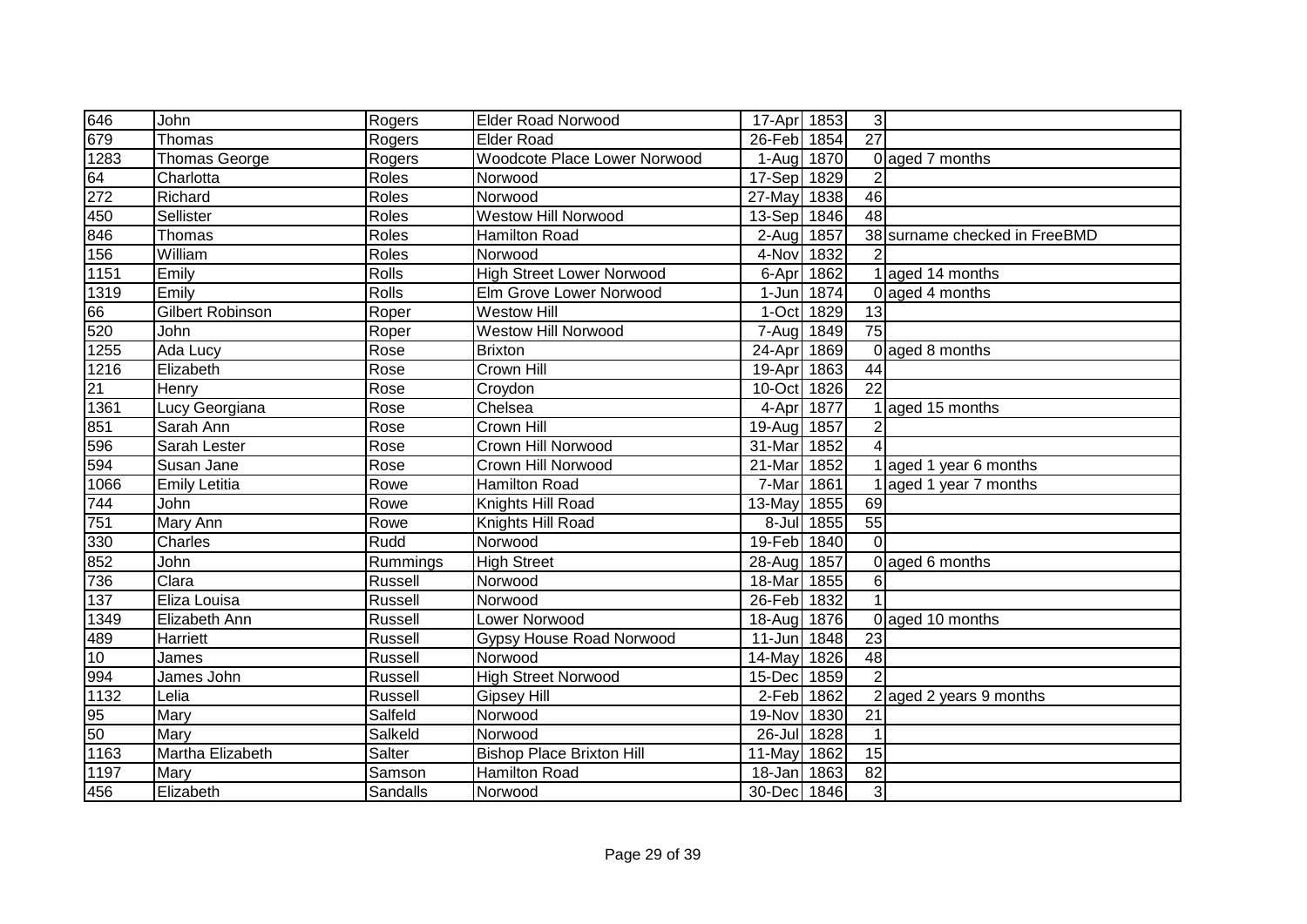| 457            | Mary                  | Sandalls     | Norwood                         | 30-Dec 1846           |            | $\overline{2}$   |                                         |
|----------------|-----------------------|--------------|---------------------------------|-----------------------|------------|------------------|-----------------------------------------|
| 980            | Jane                  | Sanders      | <b>High Street Norwood</b>      | 2-Oct                 | 1859       |                  | $2$ aged 2 years 3 months               |
| 643            | William               | Sandys       | <b>Gypsy Hill</b>               | 3-Apr                 | 1853       | $\Omega$         |                                         |
| 1270           | Ann                   | Sansom       | <b>Lower Norwood</b>            | 8-Jan 1870            |            |                  | aged 1 year 8 months                    |
| 1057           | Thomas                | Sansom       | Knight Hill Road                | 23-Dec                | 1860       |                  |                                         |
| 1250           | Mary                  | Sard         | Lower Norwood                   | $24 - \overline{F}eb$ | 1869       | 83               |                                         |
| 393            | Mary Emma             | Sard         | Knights Hill Road Norwood       | 9-Jun                 | 1843       | $\overline{23}$  |                                         |
| 193            | Elizabeth             | Saunders     | Norwood                         | 7-Sep 1834            |            | 30               |                                         |
| 366            | Emma                  | Saunders     | <b>Beaulieu Hill Norwood</b>    | 19-Dec                | 1841       | $\overline{17}$  |                                         |
| 804            | Isaac                 | Saunders     | <b>Westow Street Croydon</b>    | 25-May                | 1856       | $\overline{70}$  |                                         |
| 226            | Jane                  | Saunders     | <b>Stangate Street</b>          | 4-Sep 1836            |            | $\overline{2}$   |                                         |
| 519            | Jemima                | Saunders     | <b>Westow Street Norwood</b>    | 1-Aug 1849            |            | 19               |                                         |
| 507            | Sarah                 | Saunders     | <b>Westow St Norwood</b>        | 24-Dec                | 1848       | 59               |                                         |
| 565            | Martha                | Sawyer       | <b>Elder Road</b>               | 4-May                 | 1851       | 67               |                                         |
| 640            | Thomas                | Scantling    | <b>Beaulieu Road</b>            | 27-Mar                | 1853       | $\Omega$         | only first 3 letters of surname certain |
| 775            | Lavinia               | Scarvill     | Knights Hill Road               | 11-Nov                | 1855       | 56               |                                         |
| 373            | <b>Edward William</b> | <b>Scott</b> | Norwood                         | 6-Feb 1842            |            | $\Omega$         |                                         |
| 1175           | Rebecca               | Shackell     | <b>Gipsey Hill</b>              | $24 -$ Jul            | 1862       |                  | 0 aged 11 days                          |
| 1213           | <b>Alfred George</b>  | Sharman      | <b>Gipsey Hill</b>              | 18-Apr                | 1863       | $\overline{2}$   |                                         |
| 186            | Julia Ann             | Sharp        | Norwood                         | 25-May 1834           |            | 63               |                                         |
| 285            | William               | Sharpe       | Norwood                         | 8-Nov 1838            |            | $\overline{2}$   |                                         |
| 1314           | Caroline              | Shaw         | <b>Gipsy Hill Lower Norwood</b> | 15-Aug 1873           |            | 53               |                                         |
| 516            | James                 | Shaw         | Norwood                         |                       | 5-Jul 1849 | 39               |                                         |
| 1294           | James                 | Shaw         | <b>Elder Road</b>               | 5-Mar                 | 1871       | 30               |                                         |
| 1327           | John                  | Shaw         | Romany Road Hamilton Road       | 9-Jan                 | 1875       | 49               |                                         |
| 1096           | Thomas                | Shaw         | Lower Norwood                   | 1-Dec                 | 1861       | $\overline{30}$  |                                         |
| $\overline{2}$ | Elizabeth             | Sheldrick    | Norwood                         | 1-Nov 1825            |            | 32               |                                         |
| 988            | Emma Sophia           | Sheldrick    | Knights Hill Road               | 13-Nov                | 1859       | $\boldsymbol{9}$ |                                         |
| 326            | George                | Sheldrick    | Norwood                         | 19-Jan                | 1840       | $\overline{2}$   |                                         |
| 122            | James                 | Sheldrick    | Norwood                         | 23-Oct                | 1831       |                  |                                         |
| 136            | Jane                  | Sheldrick    | Norwood                         | 21-Feb 1832           |            |                  |                                         |
| $\overline{9}$ | John                  | Sherlock     | Norwood                         | 15-Mar                | 1826       | 47               |                                         |
| $\sqrt{720}$   | Martha                | Sherrington  | <b>High Street Norwood</b>      | 22-Oct                | 1854       |                  | 0 aged 6 months                         |
| 317            | Alfred                | Shew         | Norwood                         | 6-Aug                 | 1839       | 5                |                                         |
| 370            | John                  | Shotteral    | Norwood                         | 12-Jan                | 1842       | 69               |                                         |
| 143            | Amy                   | Shrimpton    | Norwood                         | 3-Jun 1832            |            | 74               |                                         |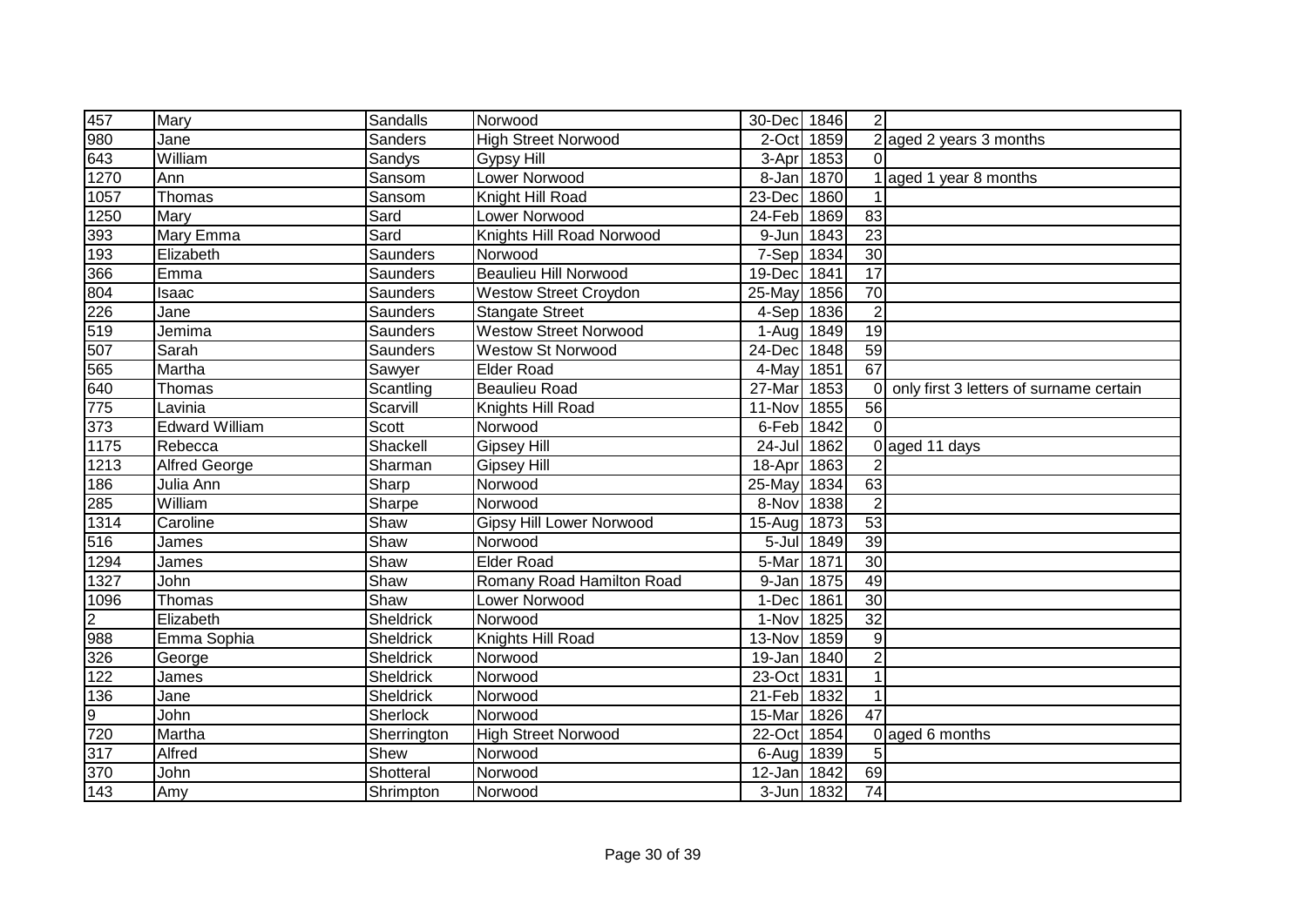| 699                      | Eliza                | Shroud                   | Park Road Norwood                | 31-Jul 1854 |      | 16              |                                    |
|--------------------------|----------------------|--------------------------|----------------------------------|-------------|------|-----------------|------------------------------------|
| 1256                     | Elizabeth            | Shrub                    | Lower Norwood                    | 2-Jun       | 1869 | $\overline{47}$ |                                    |
| 1257                     | Rhoda Elizabeth      | Shrubb                   | Norwood                          | 14-Jun      | 1869 |                 | 0 aged 6 months                    |
|                          | Ann                  | Silvester                | Norwood                          | 29-Apr      | 1849 |                 |                                    |
| $\frac{512}{1136}$       | <b>Jane Harland</b>  | Simmond                  | Hamilton Road Lower Norwood      | 9-Feb 1862  |      | $\overline{24}$ |                                    |
| 567                      | Samuel               | <b>Simms</b>             | Norwood                          | 25-May      | 1851 | $\overline{53}$ |                                    |
| 1015                     | Anna Maria           | Simpson                  | Norwood                          | 15-May      | 1860 | 67              |                                    |
| 1244                     | Benjamin March       | Simpson                  | Hamilton Road Lower Norwood      | 17-Oct      | 1868 | $\overline{42}$ |                                    |
| 1338                     | <b>Clara Harriet</b> | Simpson                  | Lower Norwood                    | 31-Jan 1876 |      |                 | 3 age from FreeBMD as PR illegible |
| 475                      | Elizabeth            | Simpson                  | <b>High Street Norwood</b>       | 22-Aug 1847 |      | 40              |                                    |
| 178                      | Emily                | Simpson                  | Norwood                          | 1-Mar       | 1834 |                 |                                    |
| 1240                     | Frances              | Simpson                  | Lower Norwood                    | 24-Sep 1868 |      | 62              |                                    |
| 1323                     | Hannah               | Simpson                  | <b>Hamilton Road</b>             | 16-Nov      | 1874 | $\overline{20}$ |                                    |
| 41                       | Mary                 | Simpson                  | Norwood                          | 16-Dec      | 1827 | $\overline{36}$ |                                    |
| $\overline{1187}$        | Mary Ann             | Simpson                  | Hamilton Road Lower Norwood      | 18-Nov      | 1862 | 12              |                                    |
| 1285                     | Mary Ann             | Simpson                  | <b>High Street Lower Norwood</b> | 31-Oct      | 1870 | 25              |                                    |
| 87                       | Richard              | Simpson                  | Norwood                          | 28-Apr      | 1830 |                 |                                    |
| 925                      | Richard              | Simpson                  | Lower Norwood                    | 14-Dec      | 1858 | 68              |                                    |
| 260                      | Robert               | Simpson                  | Norwood                          | 12-Dec      | 1837 | $\mathbf 0$     |                                    |
| $\sqrt{1317}$            | Robert               | Simpson                  | <b>High Street Lower Norwood</b> | 7-Mar       | 1874 | 67              |                                    |
| 1288                     | <b>Robert George</b> | Simpson                  | Lower Norwood                    | 17-Dec      | 1870 | 6               |                                    |
| 1126                     | Alfred               | Sims                     | Crown Hill                       | 19-Jan 1862 |      | $\overline{2}$  |                                    |
| 1123                     | Edward               | Sims                     | Crown Hill Norwood               | 15-Jan      | 1862 | 5               |                                    |
| 1143                     | Emma                 | Sims                     | Crown Hill Lower Norwood         | 2-Mar       | 1862 | 4               |                                    |
|                          | Hannah               | Sims                     | <b>East Street Lower Norwood</b> | 2-Jan       | 1860 | $\overline{2}$  |                                    |
|                          | Joseph               | Sims                     | Norwood                          | 18-May      | 1828 | 60              |                                    |
| 996<br>48<br>574<br>81.1 | William              | $\overline{\text{Sims}}$ | Wandsworth Asylum                | 10-Aug      | 1851 | $\overline{28}$ |                                    |
|                          | Lucinda              | Sissons                  | Norwood                          | 2-Feb 1830  |      | 42              |                                    |
| 535                      | Eleanor Webster      | Skinner                  | Norwood                          | 27-Jan      | 1850 | $\mathbf 0$     |                                    |
| 126                      | Ann                  | <b>Skitteral</b>         | Norwood                          | 4-Dec       | 1831 | 64              |                                    |
| 240                      | John                 | <b>Skitteral</b>         | Norwood                          | 19-Mar      | 1837 | 40              |                                    |
| 814                      | Walter               | Slaughter                | Thomas' Place                    | 21-Sep 1856 |      | $\mathfrak{3}$  |                                    |
| 234                      | Elizabeth            | Smallbone                | Norwood                          | 15-Jan      | 1837 | 59              |                                    |
| 933                      | Caroline Clara       | Smith                    | <b>High Street</b>               | 9-Jan       | 1859 | $\overline{7}$  |                                    |
| 782                      | Charles              | Smith                    | Eastbourne Lodge                 | 23-Jan      | 1856 | 48              |                                    |
| 887                      | Christiana           | Smith                    | Cricklewood                      | 12-May 1858 |      | 8               |                                    |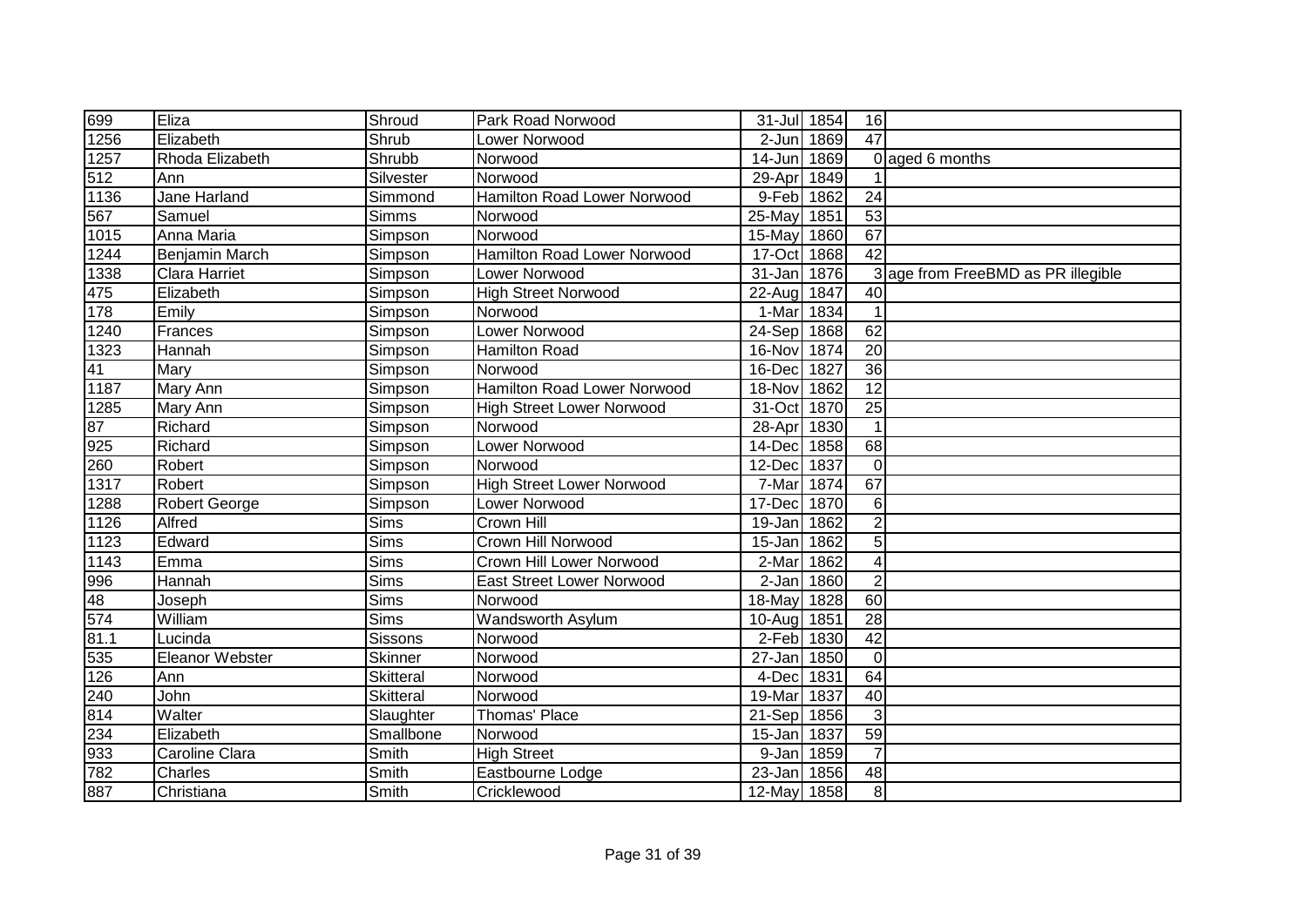| 792                | Clare                      | Smith                        | Knights Hill Road                | 15-Mar      | 1856       | 10 <sup>1</sup> |                                            |
|--------------------|----------------------------|------------------------------|----------------------------------|-------------|------------|-----------------|--------------------------------------------|
| 969                | Eliza                      | Smith                        | <b>Change Alley</b>              | 21-Aug 1859 |            |                 | 0 aged 2 months                            |
| 568                | Elizabeth                  | Smith                        | Norwood                          | 8-Jun       | 1851       | 75              |                                            |
| 1141               | Elizabeth Ann              | Smith                        | <b>Hamilton Road</b>             | 16-Feb 1862 |            |                 | 1 aged 18 months                           |
| 471<br>1117        | Ellen                      | $\overline{\mathsf{Sm}}$ ith | <b>Bentons Lane Norwood</b>      | $2$ -May    | 1847       | $\overline{22}$ |                                            |
|                    | Ellen                      | Smith                        | Lower Norwood                    | 5-Jan       | 1862       | 4               |                                            |
| 384                | Emily                      | Smith                        | Norwood                          | 31-Oct      | 1842       | $\overline{25}$ |                                            |
| 1267               | <b>Emily Elizabeth</b>     | Smith                        | <b>Chapel Road Norwood</b>       | 24-Dec      | 1869       |                 | 0 aged 9 months                            |
| 261                | Fanny                      | Smith                        | <b>Tulse Hill</b>                | 23-Dec      | 1837       | 0               |                                            |
| 585                | George Goodman             | Smith                        | Norwood                          | 27-Nov      | 1851       |                 | 0 aged 7 weeks                             |
| 216                | Henrietta                  | Smith                        | Norwood                          | 3-May       | 1836       | $\Omega$        |                                            |
| 608                | James                      | Smith                        | Norwood                          | 4-Jul       | 1852       |                 | 5 the age may just end with a "5"          |
| 377                | James Hall                 | Smith                        | Norwood                          | 26-May      | 1842       | $\overline{20}$ |                                            |
| 951                | James Matthew              | Smith                        | <b>Hamilton Road</b>             | 24-Apr      | 1859       |                 | aged 13 months                             |
| $\frac{1097}{x}$   | Jesse Daniel Pegg          | Smith                        | Hamilton Road Lower Norwood      | 1-Dec       | 1861       | 21              |                                            |
| 369                | Julia Arabella             | Smith                        | Norwood                          | 10-Jan      | 1842       | 15              |                                            |
| 365                | Olive                      | Smith                        | <b>York Crescent</b>             | 11-Dec      | 1841       | 3               |                                            |
| 740                | Samuel                     | Smith                        | <b>Hall Place Dulwich</b>        | 3-May       | 1855       |                 | 59 also of Princes Street St James         |
|                    |                            |                              |                                  |             |            |                 | Westminster                                |
| 382                | Jane Emma                  | Smyth                        | <b>Chapel Place Norwood</b>      | 12-Oct 1842 |            | 27              |                                            |
| 892                | Lucinda Charlotte          | Smyth                        | <b>Chapel Road</b>               | 24-Jun 1858 |            | 78              |                                            |
| 1271               | Elizabeth                  | Snelling                     | Lower Norwood                    | 17-Jan 1870 |            | $\overline{87}$ |                                            |
| 1195               | John                       | Snelling                     | Lower Norwood                    | 7-Jan       | 1863       | $\overline{73}$ |                                            |
| 1347               | <b>Walter Edward</b>       | Snelling                     | Lower Norwood                    | 6-Apr       | 1876       | $\overline{2}$  |                                            |
| $\frac{224}{1225}$ | James                      | Snitch                       | Norwood                          |             | 5-Jul 1836 | 66              |                                            |
|                    | Joseph                     | Spark                        | <b>Chapel Road Lower Norwood</b> | 28-Oct      | 1863       | $\overline{72}$ |                                            |
| 472                | <b>Christopher Charles</b> | <b>Sparkes</b>               | <b>High Street Lower Norwood</b> | 16-May      | 1847       | $\overline{17}$ |                                            |
| 452                | Elizabeth                  | Sparkes                      | <b>Elder Road Norwood</b>        | 11-Oct      | 1846       | $\overline{22}$ |                                            |
| 265                | Rachel                     | Sparkes                      | Norwood                          | 11-Feb      | 1838       | $\Omega$        |                                            |
| 1328               | Charlotte                  | <b>Sparks</b>                | <b>Chapel Road</b>               | 9-Jan 1875  |            |                 | 74 age checked in FreeBMD                  |
| 770                | Joseph                     | <b>Sparks</b>                | Thurlow Cottages                 | 14-Oct      | 1855       |                 | 50 age unclear but definitely ends with"0" |
| 1385               | Thomas                     | <b>Sparks</b>                | <b>High Street Norwood</b>       | 1-Feb 1887  |            | 44              |                                            |
| 245                | Elizabeth                  | Spendell                     | Westow Hill Norwood              | 17-May      | 1837       | $\,6$           |                                            |
| 939                | Ann                        | Spilsbury                    | <b>Canterbury Grove</b>          | 4-Feb 1859  |            | $\overline{57}$ |                                            |
| 418                | George                     | Spilsbury                    | Norwood                          | 11-Oct      | 1844       | 36              |                                            |
| 693                | George William             | <b>Spittles</b>              | <b>Gipsy House Road Norwood</b>  |             | 9-Jul 1854 |                 | 1 aged 1 year 10 months                    |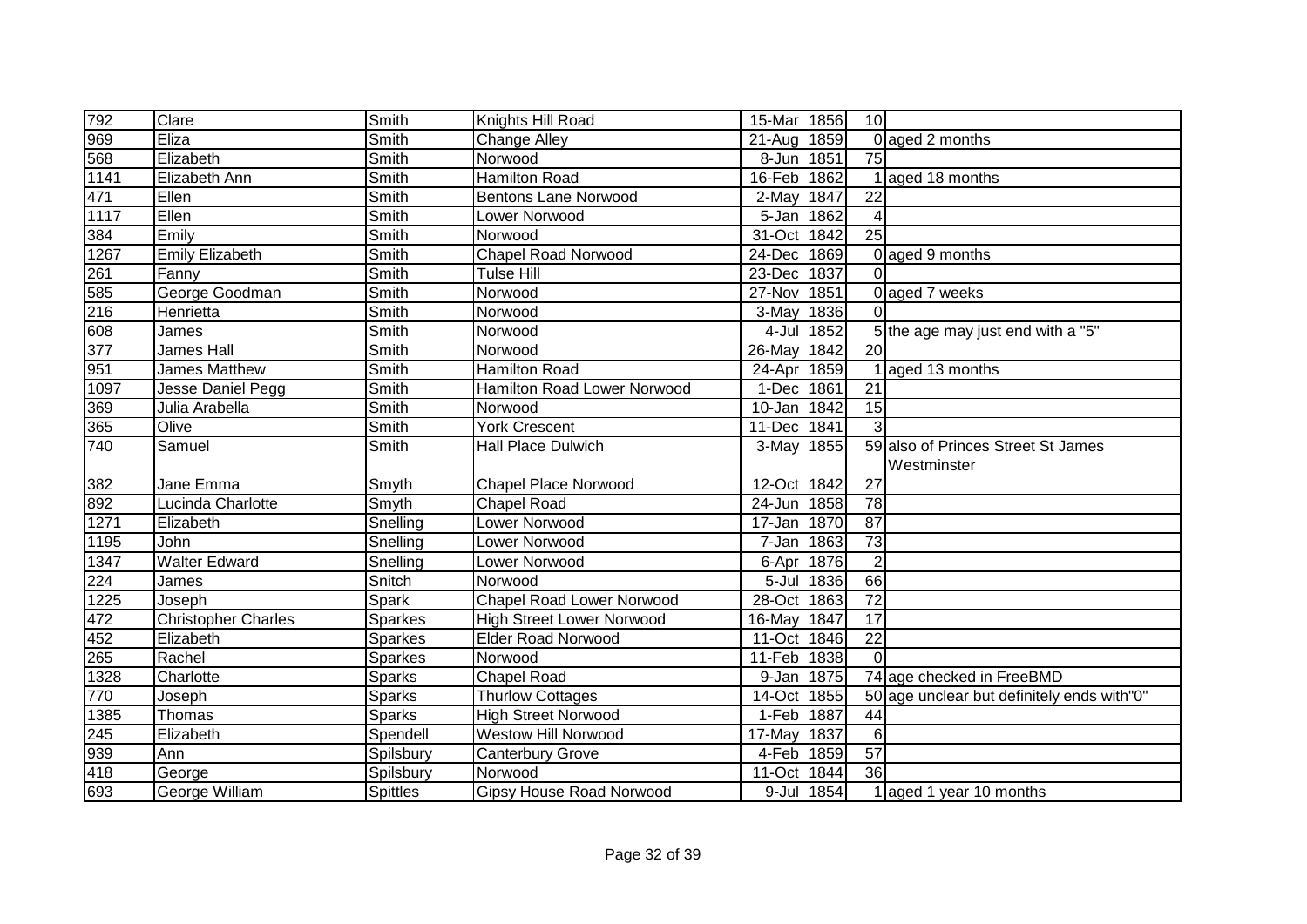| 593                 | George                     | Spooner         | George Street Norwood            | 21-Mar 1852 |      |                 | 0 aged 6 months                |
|---------------------|----------------------------|-----------------|----------------------------------|-------------|------|-----------------|--------------------------------|
| 347                 | Benjamin                   | <b>Stables</b>  | Norwood                          | 28-Feb 1841 |      | 36              |                                |
| 334                 | Martin                     | <b>Stables</b>  | Norwood                          | 29-Mar      | 1840 |                 |                                |
| 1144                | <b>William Francis</b>     | <b>Stacey</b>   | <b>Hamilton Road</b>             | 6-Mar       | 1862 |                 | 0 aged 7 months                |
| $\frac{31}{141}$    | Edward                     | Staines         | <b>Brixton</b>                   | $26$ -Apr   | 1827 | 50              |                                |
|                     | Thomas                     | Staines         | <b>Brixton</b>                   | 20-May      | 1832 | $\overline{23}$ |                                |
| $rac{1}{51}$<br>738 | William                    | <b>Staines</b>  | <b>Brixton</b>                   | 10-Aug      | 1828 | 30              |                                |
|                     | George                     | Stanfield       | <b>Eden Road</b>                 | 8-Apr       | 1855 |                 | 0 aged 10 weeks                |
| 183                 | Jane                       | Stanford        | Norwood                          | 29-Apr      | 1834 |                 |                                |
| 250                 | Richard                    | Stanford        | Norwood                          | 13-Aug 1837 |      | 60              |                                |
| 364                 | Frederick                  | Stanway         | Norwood                          | 5-Dec 1841  |      | 34              |                                |
| 765                 | James                      | Steadley        | <b>Gipsy Hill</b>                | 25-Sep 1855 |      | 29              |                                |
| 1185                | Charlotte                  | <b>Steare</b>   | Lower Norwood                    | 2-Nov       | 1862 |                 | 66 spelling of surname unclear |
| 13                  | Frances Isabella           | <b>Steer</b>    | Norwood                          | 13-Aug      | 1826 |                 | 3 aged 3 and a half            |
| 172                 | John                       | <b>Steer</b>    | Norwood                          | 19-Jul      | 1833 |                 |                                |
| 703                 | <b>John</b>                | <b>Steer</b>    | <b>Curnick's Row Norwood</b>     | 13-Aug      | 1854 | 79              |                                |
| 1014                | <b>Catherine Elizabeth</b> | <b>Stephens</b> | Norwood New Town Croydon         | 13-May      | 1860 |                 | 0 aged 10 months               |
| 561                 | Clara                      | <b>Stevens</b>  | Norwood                          | 30-Mar      | 1851 |                 |                                |
| 662                 | Edward                     | Stevens         | Park Road                        | 11-Sep 1853 |      | 14              |                                |
| 760                 | Elizabeth                  | Stevens         | Sydenham Grove                   | 10-Sep 1855 |      |                 | 45 surname checked in FreeBMD  |
| 532                 | Elizabeth Caroline         | Stevens         | Park Road Norwood                | 30-Dec 1849 |      | 25              |                                |
| 712                 | Mary Sophia                | Stevens         | Crown Hill Norwood               | 8-Sep 1854  |      |                 | 0 aged 6 months                |
| 528                 | Robert                     | Stevens         | Norwood                          | 9-Dec 1849  |      | 52              |                                |
| 563                 | Sophia Ann                 | <b>Stevens</b>  | <b>Chapel Place Norwood</b>      | 18-Apr      | 1851 | 58              |                                |
| $\frac{614}{1118}$  | <b>William Henry</b>       | <b>Stevens</b>  | <b>Gipsy Hill Norwood</b>        | 1-Aug 1852  |      |                 |                                |
|                     | Ellen                      | Steward         | <b>Change Alley</b>              | 5-Jan 1862  |      | $\overline{2}$  |                                |
| 1021                | Felix                      | Steward         | Eden Road                        | 6-Jun 1860  |      | 28              |                                |
| 1237                | <b>Henry William</b>       | Steward         | Lower Norwood                    | 22-Aug      | 1868 |                 | 0 aged 9 months                |
| 1038                | <b>Charles James</b>       | Stewart         | <b>Gipsey House Road Norwood</b> | 7-Oct       | 1860 | 38              |                                |
| 1063                | Hannah                     | <b>Stiles</b>   | <b>Gipsey Road</b>               | 10-Feb      | 1861 | 63              |                                |
| 1198                | Olive Maria                | Stone           | <b>Eden Road</b>                 | 1-Feb 1863  |      |                 |                                |
| 1177                | Jane                       | <b>Stotter</b>  | Norwood Lane Streatham parish    | 10-Aug 1862 |      |                 | 0 aged 2 months                |
| 225                 | Elizabeth                  | Strachan        | Norwood                          | $21 -$ Jul  | 1836 | 61              |                                |
| 955                 | Benjamin                   | Stratford       | <b>Change Alley</b>              | 22-May      | 1859 |                 | aged 1 year 1 month            |
| 832                 | Sophia                     | <b>Studley</b>  | 2 Eden Road                      | 1-Mar       | 1857 | 52              |                                |
| 1183                | Francis                    | <b>Sturges</b>  | Lower Norwood                    | 7-Oct 1862  |      | 72              |                                |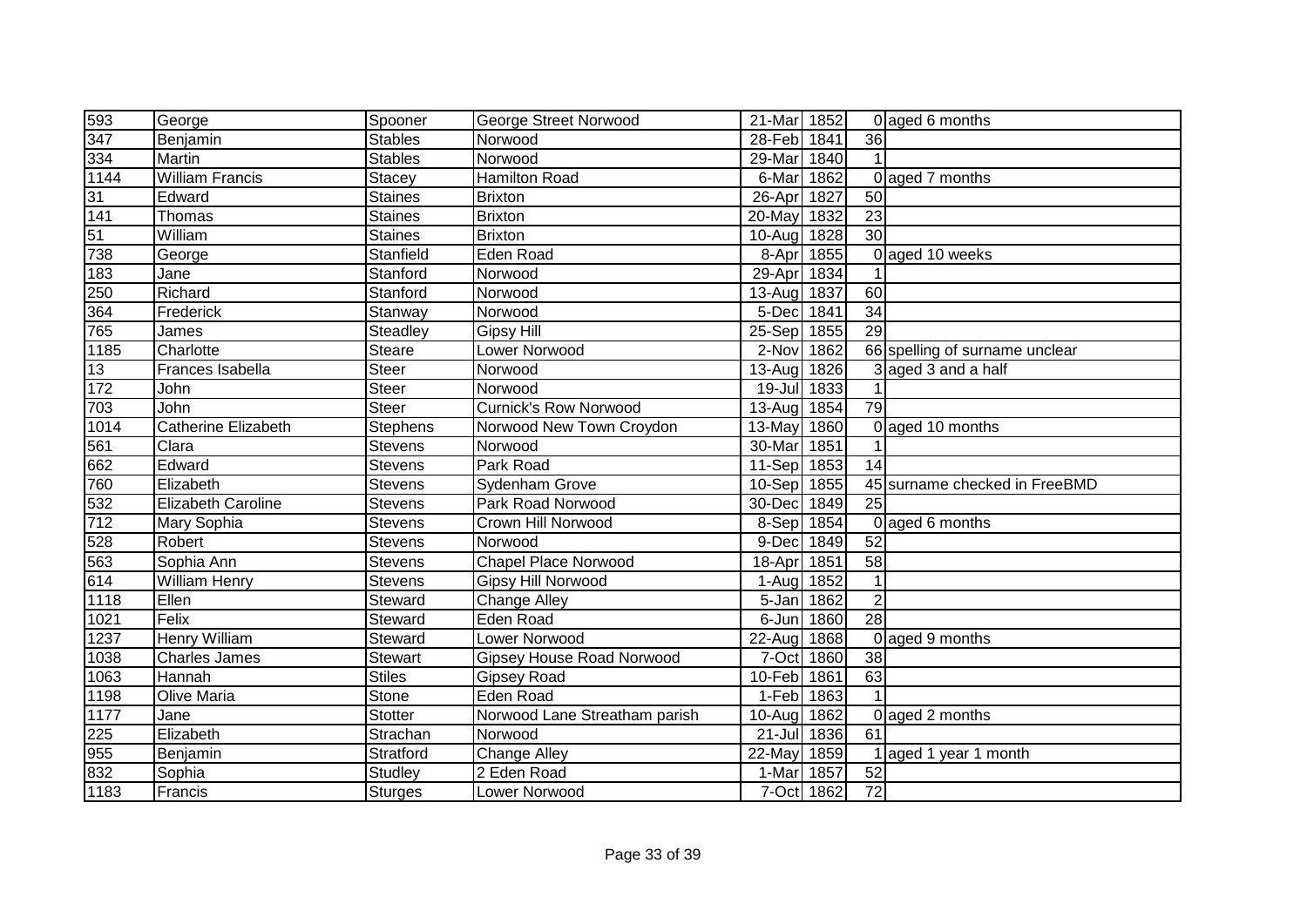| 389                       | Ann                       | <b>Sturgis</b>  | Norwood                            | 23-Apr 1843 |            | 47              |                                    |
|---------------------------|---------------------------|-----------------|------------------------------------|-------------|------------|-----------------|------------------------------------|
| 49                        | George Lee                | Sumerset        | Norwood                            | 18-Jun 1828 |            | 6               |                                    |
| 977                       | Frederick                 | Sutton          | <b>Gypsey Road</b>                 | 7-Sep 1859  |            |                 | 0 aged 9 days                      |
|                           | Elizabeth                 | Syred           | <b>Ernest Place</b>                | 1-May       | 1859       | 5               |                                    |
|                           | Alfred                    | Tant            | <b>Chapel Place Norwood</b>        | 13-Feb 1853 |            |                 | 0 aged 1 month                     |
| $\frac{952}{630}$<br>1022 | <b>Annie Mary</b>         | Tapling         | <b>Mount Pleasant</b>              | 7-Jun       | 1860       |                 | aged 16 months                     |
| $\frac{83}{149}$          | Ann                       | Taylor          | Norwood                            | 7-Mar       | 1830       | 42              |                                    |
|                           | <b>Arthur Saunders</b>    | Taylor          | Norwood                            | 26-Jul 1832 |            |                 | 58 Captain Arthur Saunders Taylor" |
| 1238                      | George Frederick          | Taylor          | 18 Upper Charles St. Northampton   | 31-Aug 1868 |            |                 |                                    |
|                           |                           |                 | Sq. London EC                      |             |            |                 |                                    |
| 1210                      | <b>Harriett Elizabeth</b> | Taylor          | Goswell Street London              |             | 1-Apr 1863 |                 | 1 aged 18 months                   |
| 255                       | Mary Ann                  | Taylor          | Norwood                            | 15-Sep 1837 |            | $\overline{25}$ |                                    |
| 341                       | Sophia Augusta            | Taylor          | Norwood                            | 16-Aug      | 1840       |                 |                                    |
| 132                       | William                   | Taylor          | Norwood                            | 1-Feb 1832  |            | $\mathbf 1$     |                                    |
| 536                       | William                   | Taylor          | Norwood                            | 28-Jan      | 1850       | 80              |                                    |
| 1306                      | Nancy                     | Teer            | <b>High Street Lambeth</b>         | 1-Mar       | 1872       | 76              |                                    |
| 665                       | Caroline                  | Terrey          | George Street Gipsey Hill          | 27-Sep      | 1853       | $\overline{2}$  |                                    |
| 870                       | Alice Ann                 | Terry           | <b>Chapel Road</b>                 | 17-Jan      | 1858       |                 | 0 aged 3 months                    |
| 297                       | Ann                       | <b>Thewless</b> | Norwood                            | 17-Mar      | 1839       |                 |                                    |
| 1243                      | Ann                       | <b>Thewless</b> | Lower Norwood                      | 17-Oct 1868 |            | 63              |                                    |
| 105                       | Eliza                     | <b>Thewless</b> | Norwood                            | 3-Apr       | 1831       | $\overline{22}$ |                                    |
| 256                       | Emma Matilda              | <b>Thewless</b> | Norwood                            | 17-Sep 1837 |            | $\mathbf 0$     |                                    |
| 322                       | Henry                     | <b>Thewless</b> | Norwood                            | 18-Nov 1839 |            | $\mathbf 0$     |                                    |
| 669                       | Mary Ann                  | <b>Thewless</b> | Mill Street Dock Head              | 1-Dec 1853  |            | 59              |                                    |
| 622<br>427                | Rebecca                   | <b>Thewless</b> | Knights Hill Road Norwood          | 10-Oct 1852 |            | 84              |                                    |
|                           | Mary Ann                  | Thirgood        | Norwood                            | 22-Jun 1845 |            | 14              |                                    |
|                           | <b>Luke Charles</b>       | Thomas          | <b>Woodland Road Beaulieu Hill</b> | 5-Sep 1858  |            | 5               |                                    |
| $\frac{1}{905}$<br>254    | Mary                      | Thomas          | Norwood                            | 8-Sep 1837  |            | 27              |                                    |
| 1233                      | Sarah                     | Thomas          | <b>Hamilton Road</b>               | 16-May      | 1868       | 60              |                                    |
| 442                       | <b>Thomas Henry</b>       | Thomas          | Norwood                            | 3-Apr       | 1846       | $\overline{0}$  |                                    |
| 907                       | William Benjamin John     | Thomas          | Hamilton Road                      | 20-Sep 1858 |            | 64              |                                    |
| 731                       | Henry                     | Thompson        | Dulwich Wood                       | 16-Jan 1855 |            | $\mathfrak{S}$  |                                    |
| 730                       | John                      | Thompson        | <b>Gipsey House Hill</b>           | 11-Jan 1855 |            | $\sqrt{2}$      |                                    |
| $\overline{729}$          | Selina $\overline{[?]}$   | Thompson        | Gipsy House Hill                   | 7-Jan       | 1855       | 5               |                                    |
| 390                       | Rhoda                     | Thorn           | Norwood                            | 11-May      | 1843       | 12              |                                    |
| 1322                      | Rhode                     | Thorn           | <b>High Street Norwood</b>         | 4-Nov 1874  |            | 80              |                                    |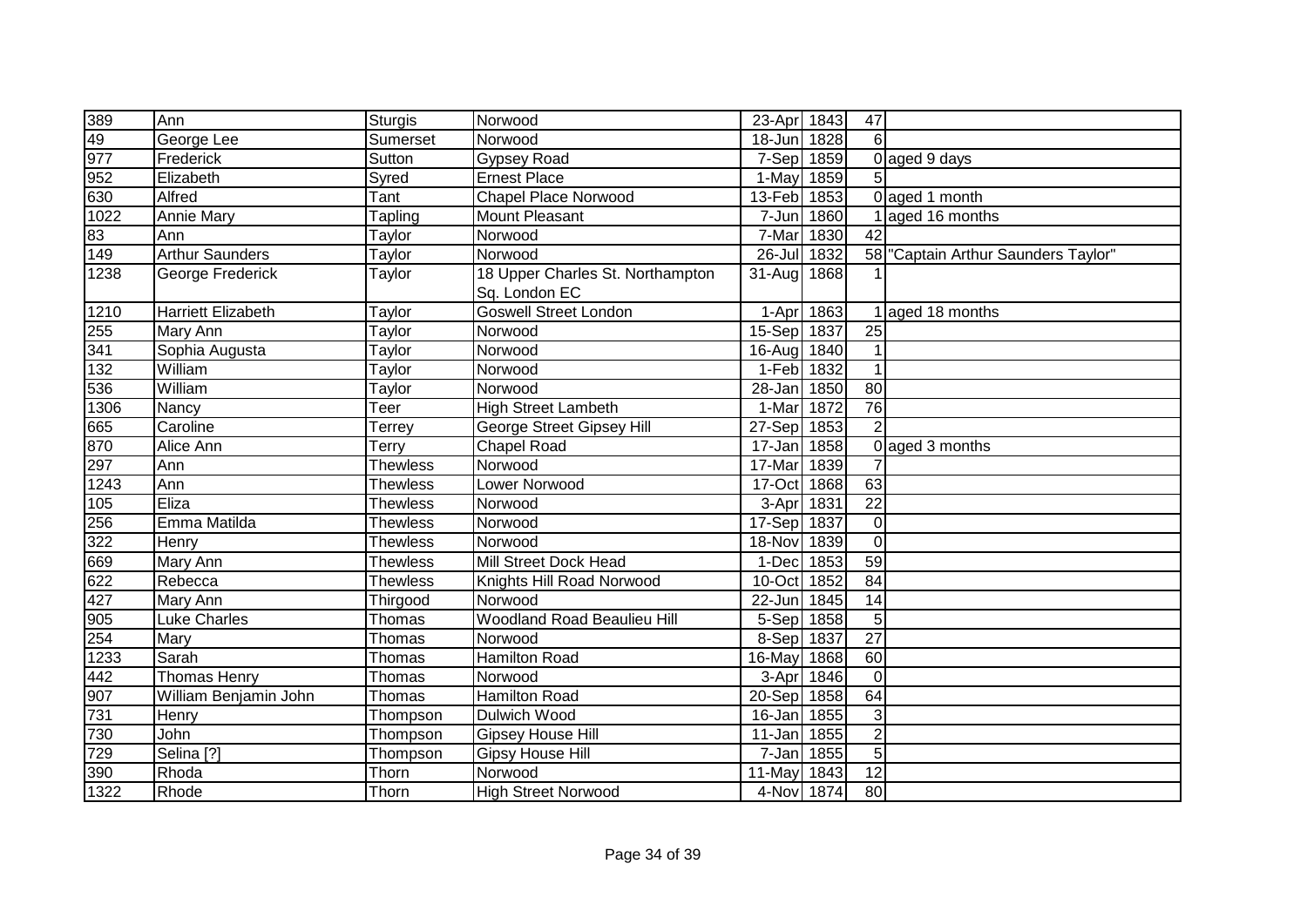| $\overline{174}$ | Ann                     | Thorn          | Norwood                         | 21-Aug 1833 |            | 20              |                                |
|------------------|-------------------------|----------------|---------------------------------|-------------|------------|-----------------|--------------------------------|
| 1316             | John                    | Thorn          | Knights Hill Lower Norwood      | 22-Dec      | 1873       | $\overline{77}$ |                                |
| 204              | Mary                    | Thornback      | Norwood                         | 14-Jun      | 1835       | 93              |                                |
| $\overline{4}$   | William                 | Thornback      | Norwood                         | 8-Jan       | 1826       | 67              |                                |
| 1160             | <b>Thomas Barkworth</b> | <b>Thornes</b> | <b>Gipsy Hill</b>               | 4-May       | 1862       | $\overline{24}$ |                                |
| 352              | William                 | Thorpe         | Norwood                         | 16-May      | 1841       | 49              |                                |
| 1036             | James                   | Timewell       | Knight Hill Road                | 16-Sep 1860 |            | 50              |                                |
| 881              | Owen George             | Toll           | Park Road Norwood               | 18-Apr      | 1858       | $\overline{28}$ |                                |
| 866              | Owen John               | Toll           | Rosendale Road                  | 27-Dec      | 1857       |                 | aged 15 months                 |
| $115$            | Edward                  | <b>Tomkins</b> | Norwood                         | 11-Aug 1831 |            | 61              |                                |
| 130              | Eleanor                 | Tomkins        | Norwood                         |             | 6-Jan 1832 | $\overline{28}$ |                                |
| 543              | Thomas                  | Towler         | Norwood                         | 31-Mar      | 1850       | $\Omega$        |                                |
| 758              | <b>Samuel Pearse</b>    | Trenamand      | <b>Upper Tulse Hill</b>         | 22-Aug      | 1855       |                 | 0 Trenaman in FreeBMD          |
| 787              | William                 | Trevanant      | 4 Sydenham Grove                | 29-Feb      | 1856       |                 | 55 spelling of surname unclear |
| 104              | James                   | <b>Tribe</b>   | Norwood                         | 20-Mar      | 1831       | 44              |                                |
| 34               | Sarah                   | Tripp          | Norwood                         |             | 3-Jul 1827 | 23              |                                |
| 648              | Sarah                   | Trusson        | <b>Curnicks Row</b>             | 8-May       | 1853       | 8               |                                |
| 1041             | Emma Ellen              | Tubby          | <b>Canterbury Grove Norwood</b> | 21-Oct      | 1860       | $\overline{1}$  |                                |
| 865              | Thomas                  | Tubby          | Pilgrim Hill                    | 27-Dec      | 1857       |                 | 1 aged 1 year 10 months        |
| 923              | Emily                   | Tuckwood       | Pilgrim Hill                    | 6-Dec       | 1858       |                 | 0 aged 10 months               |
| 953              | Allice                  | Tullett        | <b>Westow Hill</b>              | 12-May 1859 |            |                 | 0 aged 11 days                 |
| 557              | Eliza                   | <b>Tullett</b> | Norwood                         | 26-Dec      | 1850       | $6\overline{6}$ |                                |
| 874              | Charles                 | <b>Turner</b>  | Lower Norwood                   | 13-Feb 1858 |            | 64              | "clerk MA Pupetual Curate"     |
| 308              | <b>Charles Knapp</b>    | Turner         | Norwood                         | 14-May      | 1839       | $\Omega$        |                                |
| 961              | Jack                    | <b>Turner</b>  | Lower Norwood                   | 29-Jun      | 1859       |                 | 0 aged 8 days                  |
| 28               | Samuel                  | Turner         | Norwood                         | 28-Jan 1827 |            | 88              |                                |
| 546              | Samuel                  | Turner         | Norwood                         | 14-Jul 1850 |            | $\overline{13}$ |                                |
| 210              | Elizabeth               | Turquand       | Norwood                         | 28-Jan      | 1836       | 20              |                                |
| 78               | Ellen                   | Turquand       | Norwood                         | 4-Jan       | 1830       | 15              |                                |
| 38               | Lucy                    | Turquand       | Norwood                         | 18-Aug      | 1827       | 10              |                                |
| 135              | Marian                  | Turquand       | Norwood                         | 12-Feb 1832 |            | 10              |                                |
| 527              | William                 | Turquand       | Norwood                         | 5-Dec       | 1849       | 68              |                                |
| 1053             | Edward                  | Tutt           | <b>Chapel Road</b>              | 5-Dec       | 1860       | $\,6$           |                                |
| 329              | James                   | Underwood      | Norwood                         | 11-Feb      | 1840       | $\Omega$        |                                |
| 864              | Fanny                   | Varrall        | <b>Windsor Street</b>           | 24-Dec      | 1857       |                 | 1 aged 16 months               |
| 774              | Sarah Ann               | Varrell        | <b>Elder Road</b>               | 28-Oct 1855 |            |                 | 0 aged 10 months               |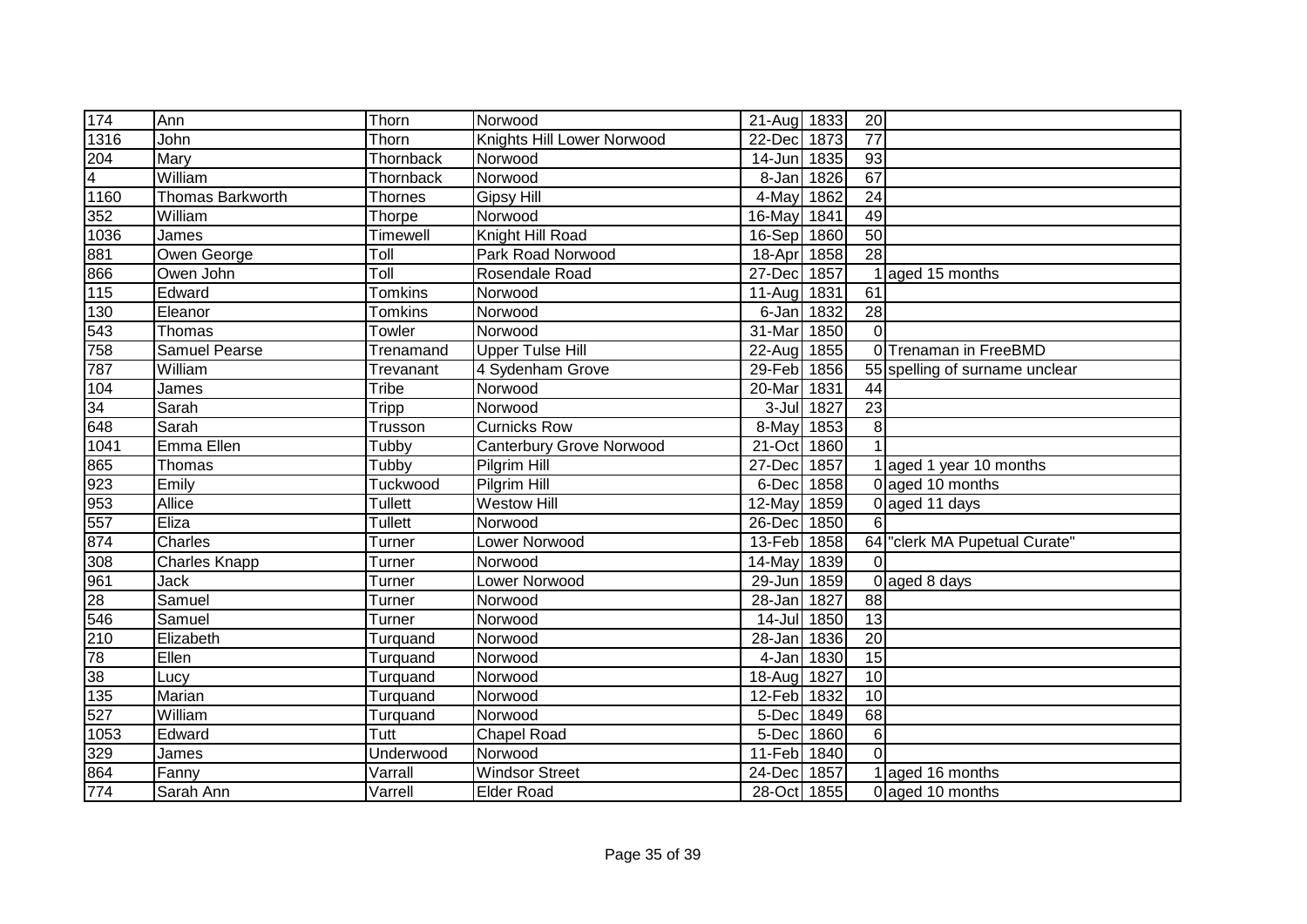| 360              | Matilda Julia     | Vernon  | Norwood                      | 14-Aug 1841 |      | 22              |                                  |
|------------------|-------------------|---------|------------------------------|-------------|------|-----------------|----------------------------------|
| 1086             | John              | Vertue  | Crown Hill                   | 15-Sep 1861 |      | $\overline{35}$ |                                  |
| 88               | Louis Owen        | Vince   | Norwood                      | $30-Apr$    | 1830 |                 | 78 second forename unclear       |
| 344              | Elizabeth         | Vincent | Norwood                      | 29-Nov 1840 |      |                 | 12 age from bishop's transcripts |
| 300              | Susannah          | Vincent | Norwood                      | 31-Mar      | 1839 | $\overline{44}$ |                                  |
| 1326             | Ann               | Wagland | <b>Woodcote Place</b>        | 8-Jan 1875  |      | $\overline{75}$ |                                  |
| 29               | James             | Wagland | Norwood                      | 11-Feb      | 1827 | 4               |                                  |
| $\overline{37}$  | Mary Ann          | Wagland | Norwood                      | $29 -$ Jul  | 1827 | 3               |                                  |
| 246              | Thomas            | Wagland | Norwood                      | 18-Jun      | 1837 | $\mathbf 1$     |                                  |
| 968              | William           | Wagland | Knights Hill Road            | $16$ -Aug   | 1859 | 62              |                                  |
| 701              | Zachariah         | Waight  | Gipsy House Road             | 10-Aug      | 1854 | $\overline{25}$ |                                  |
| 1332             | Joseph            | Wakeman | Hamilton Road Lower Norwood  | 22-Mar      | 1875 | 65              |                                  |
| 407              | Nathaniel         | Wakeman | Norwood                      | 31-Mar      | 1844 | $\mathbf 1$     |                                  |
| 392              | Susanna           | Wakeman | Norwood                      | 21-May      | 1843 | 64              |                                  |
| 333              | Susannah          | Wakeman | Norwood                      | 22-Mar      | 1840 | 20              |                                  |
| 609              | William           | Wakeman | Norwood                      | 7-Jul       | 1852 | 77              |                                  |
| 1064             | Harriett          | Walcott | <b>Thurlow Place Norwood</b> | 12-Feb      | 1861 | 66              |                                  |
| 1079             | Mary              | Walker  | Eden Road                    | 30-Jun      | 1861 | 49              |                                  |
| 1040             | Anna Laura        | Wallis  | <b>Chapel Road Norwood</b>   | 14-Oct      | 1860 | $\overline{2}$  |                                  |
| 598              | Benjamin          | Wallis  | <b>Cross Roads Norwood</b>   | 21-Apr      | 1852 |                 | 1 aged 1 year 1 month            |
| 784              | George Middlemore | Walsh   | Sydenham Place               | 16-Feb 1856 |      |                 | 0 aged 3 days                    |
| 591              | Eliza             | Ward    | Norwood                      | ?-Feb 1852  |      | 29              |                                  |
| 289              | Emmanuel          | Ware    | Norwood                      | 23-Dec      | 1838 | $\overline{5}$  |                                  |
| 776              | Henry             | Ware    | <b>Elder Road</b>            | 9-Dec       | 1855 | 32              |                                  |
| 431              | John              | Ware    | Norwood                      | 2-Nov 1845  |      |                 |                                  |
| 1313             | Mary Ann          | Ware    | Lower Norwood                | 12-Jul 1873 |      |                 | 63 aged 64 in FreeBMD            |
| 531              | Susan             | Ware    | Norwood                      | 16-Dec      | 1849 | $\overline{58}$ |                                  |
| 287              | Susanna or Susan  | Ware    | Norwood                      | 14-Nov 1838 |      |                 | 16 alternatives in register      |
| $\overline{62}1$ | William           | Ware    | <b>Gypsy Road</b>            | 3-Oct 1852  |      | 67              |                                  |
| 235              | Frances           | Waring  | Dulwich                      | 20-Jan 1837 |      | 85              |                                  |
| 176              | Francis Thomas    | Waring  | Norwood                      | 12-Dec 1833 |      | $\overline{20}$ |                                  |
| 139              | Samuel            | Waring  | Norwood                      | 5-Apr       | 1832 | 93              |                                  |
| 1239             | Alfred            | Warner  | Lower Norwood                | 21-Sep 1868 |      |                 | 0 aged 9 months                  |
| 1298             | Ann Calwell       | Warner  | Lower Norwood                | 28-Jun      | 1871 |                 | 37 aged 39 in FreeBMD            |
| 1262             | Aurthur           | Warner  | Lower Norwood                | 8-Sep 1869  |      |                 | 0 aged 2 months                  |
| 1309             | Eliza             | Warner  | Lower Norwood                | 22-Nov 1872 |      |                 | 0 aged 4 months                  |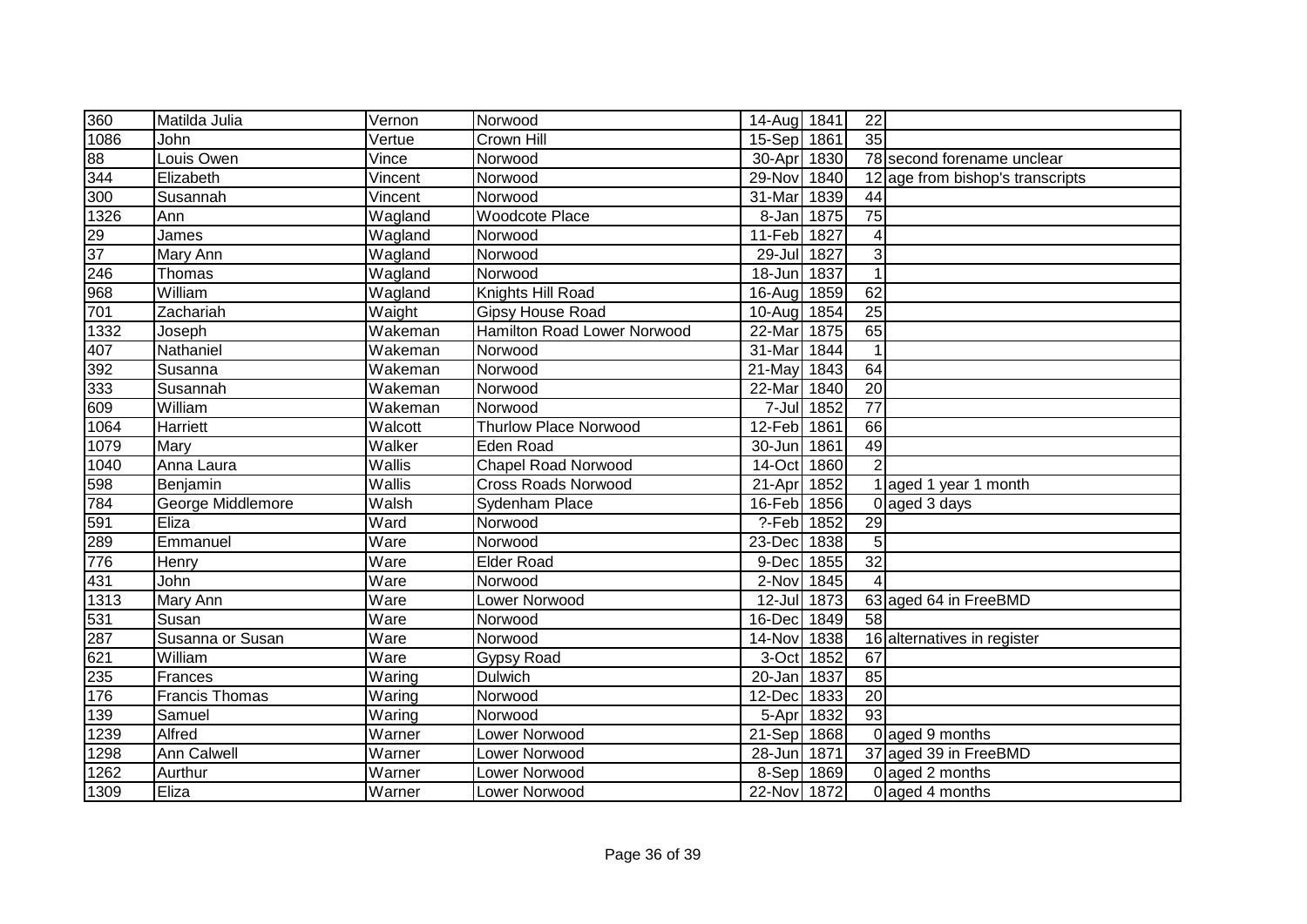| 268              | Frederick           | Warner     | Norwood                          | 8-Apr 1838  |      | $\overline{2}$          |                         |
|------------------|---------------------|------------|----------------------------------|-------------|------|-------------------------|-------------------------|
| 1296             | George              | Warner     | Lower Norwood                    | 15-Apr      | 1871 | $\overline{7}$          |                         |
| $\frac{1}{1272}$ | Herbert             | Warner     | Lower Norwood                    | 27-Jan 1870 |      | $\Omega$                | aged 11 months          |
| 1166             | James               | Warner     | Lower Norwood                    | 18-May      | 1862 | 52                      |                         |
| 181              | Mary                | Warner     | Norwood                          | 6-Apr       | 1834 | 66                      |                         |
| 577              | Sarah               | Warner     | Norwood                          | 4-Sep 1851  |      | 46                      |                         |
| 993              | Agnes               | Warren     | <b>Gypsey House Road Norwood</b> | 14-Dec 1859 |      | $\Omega$                | aged 7 months           |
| 89               | James               | Warren     | Norwood                          | 13-Jul 1830 |      | $\overline{2}$          |                         |
| 1335             | Samuel              | Watkins    | Lower Norwood                    | 10-Jul 1875 |      | 80                      |                         |
| 1245             | Sarah               | Watkins    | Lower Norwood                    | 17-Oct 1868 |      | $\overline{74}$         |                         |
| 695              | Elizabeth           | Watson     | Pilgrim Hill Norwood             | $16$ -Jul   | 1854 |                         | Olinfant                |
| 324              | Fanny               | Watson     | Norwood                          | 3-Dec 1839  |      |                         | aged 14 months          |
| $\overline{40}4$ | George              | Watts      | Norwood                          | 7-Mar       | 1844 | 66                      |                         |
| 219              | Mary                | Watts      | Norwood                          | 28-May      | 1836 | 62                      |                         |
| 97               | Ann Maria           | Webb       | Norwood                          | 5-Dec       | 1830 | 5                       |                         |
| 1092             | Henry               | Webb       | <b>Thomas Place</b>              | 17-Nov      | 1861 | 83                      |                         |
| 859              | Mary                | Webb       | Knights Hill Road Norwood        | 6-Dec       | 1857 | $\overline{72}$         |                         |
| 1028             | <b>Walter James</b> | Weeks      | <b>High Street</b>               | 4-Jul       | 1860 | $\overline{\mathbf{A}}$ |                         |
| 1161             | Walter Johndon      | Welloughby | Lower Norwood                    | 9-May       | 1862 |                         | 0 aged 4 months         |
| 1149             | Thomas              | Wells      | <b>Crown Hill Lower Norwood</b>  | 6-Apr       | 1862 | 57                      |                         |
| 716              | William             | Wells      | <b>Gipsey Hill</b>               | 1-Oct 1854  |      |                         | 0 infant                |
| 903              | William             | Wells      | <b>Woodcott Place</b>            | 29-Aug 1858 |      | 33                      |                         |
| 98               | Henry               | Wentworth  | Norwood                          | 8-Dec       | 1830 |                         |                         |
| 830              | Eliza               | West       | <b>Thurlow Place</b>             | 7-Feb 1857  |      | 3                       |                         |
| 501              | James               | West       | Norwood                          | 7-Sep 1848  |      | $\overline{2}$          |                         |
| 1297             | Ann                 | Wheeler    | <b>High Street Lower Norwood</b> | 8-May       | 1871 | $\overline{47}$         |                         |
| 1324             | Elizabeth           | Wheeler    | <b>Curnicks Lane</b>             | 22-Dec 1874 |      | 50                      |                         |
| 1107             | Emma                | Wheeler    | <b>Gipsy Road</b>                | 22-Dec 1861 |      |                         | 8 aged 8 years 8 months |
| 239              | Hannah              | Wheeler    | <b>Elder Road Norwood</b>        | 19-Mar      | 1837 | 46                      |                         |
| 1219             | Harry William       | Wheeler    | <b>Hamilton Road</b>             | 24-May      | 1863 |                         | aged 12 months          |
| 426              | Helen               | Wheeler    | Norwood                          | 27-Apr 1845 |      | 3                       |                         |
| 1108             | Henry Isaac         | Wheeler    | Gipsy Road                       | 22-Dec 1861 |      |                         | aged 15 months          |
| 1321             | Henry Thomas        | Wheeler    | <b>High Street Norwood</b>       | 5-Oct       | 1874 | 51                      |                         |
| 930              | James               | Wheeler    | 6 Rose Cottages                  | $2-Jan$     | 1859 | $\Omega$                | aged 4 months           |
| 1235             | Jessie Esther       | Wheeler    | Lower Norwood                    | 12-Jun      | 1868 |                         | aged 1 year 7 months    |
| 834              | William             | Wheeler    | Eden Road                        | 1-Apr 1857  |      | 61                      |                         |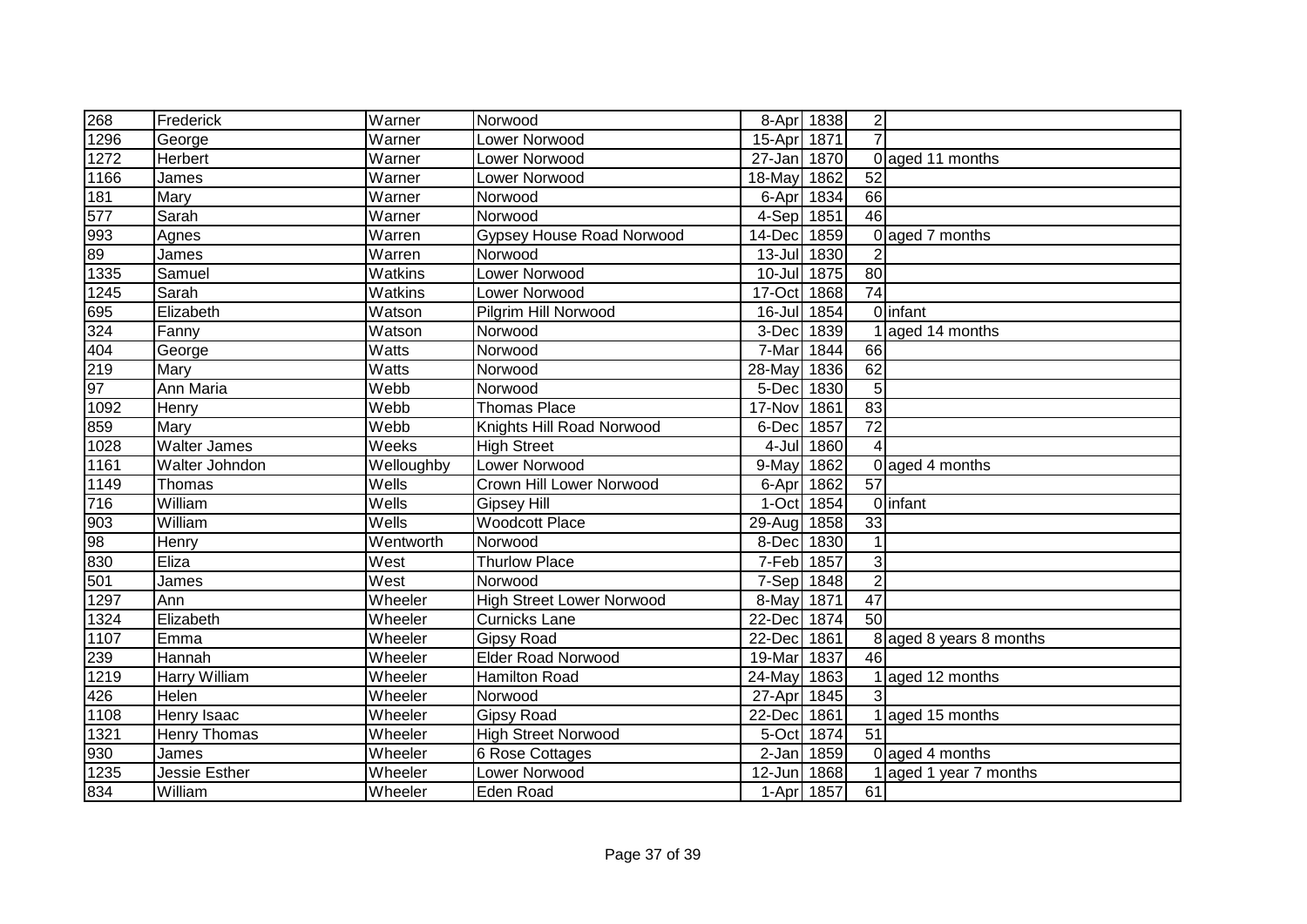| 1027             | Ellen                 | White          | <b>Hamilton Road</b>                 |             | 1-Jul 1860 | 38              |                        |
|------------------|-----------------------|----------------|--------------------------------------|-------------|------------|-----------------|------------------------|
| 521              | Hannah                | White          | Norwood                              | 25-Aug 1849 |            | 62              | "Johnson or White"     |
| 1188             | James                 | White          | Lower Norwood                        | 22-Nov      | 1862       | 49              |                        |
| 19               | William               | White          | Norwood                              | 17-Sep 1826 |            | $\overline{47}$ |                        |
| 1045             | George                | Whitehead      | <b>Elder Road Norwood</b>            | 4-Nov 1860  |            | $\overline{70}$ |                        |
| 242              | Louisa                | Wiggins        | Norwood                              | 23-Apr      | 1837       | 60              |                        |
| 768              | Horace                | Wilcox         | <b>Woodcote Place</b>                | 7-Oct 1855  |            | $\overline{10}$ |                        |
| 931              | Sarah                 | Wiles          | Knights Hill Road                    | $2-Jan$     | 1859       | 3               |                        |
| $\overline{22}$  | Martha                | <b>Wilkins</b> | Norwood                              | 13-Oct      | 1826       | 73              |                        |
| $\overline{177}$ | Susan Eliza           | Wilkinson      | Norwood                              | 14-Dec      | 1833       | $\overline{35}$ |                        |
| 666              | George                | Willcox        | Crown Hill                           | 13-Oct 1853 |            |                 | aged 19 months         |
| 310              | Sarah                 | Willcox        | Norwood                              | 19-May      | 1839       | 77              |                        |
| 1242             | Mary                  | Williams       | Lower Norwood                        | 10-Oct      | 1868       | 45              |                        |
| 296              | Thomas                | Williams       | Norwood                              | 14-Mar      | 1839       | 64              |                        |
| 1231             | <b>William George</b> | Williams       | Lower Norwood                        | 22-Mar      | 1868       | 42              |                        |
| 559              | Jessy                 | Willoughby     | Norwood                              | 6-Mar       | 1851       | $\mathbf 0$     |                        |
| 65               | Mary                  | Wilmot         | Norwood                              | 27-Sep 1829 |            | 52              |                        |
| 1268             | Anne                  | Wilson         | Hamilton Road Lower Norwood          | $01 - Jan$  | 1870       |                 | 1 aged 1 year 3 months |
| 1339             | <b>Edith Cowley</b>   | Wilson         | Lower Norwood                        | 24-Feb 1876 |            |                 | 0 aged 10 months       |
| 502              | Eliza                 | Wilson         | <b>Woodcote Place</b>                | 26-Sep 1848 |            | 31              |                        |
| 1091             | Floria                | Wilson         | Park Road                            | 13-Oct 1861 |            |                 | 0 aged 2 months        |
| 1206             | Henrietta             | Wilson         | <b>Hamilton Road</b>                 | 11-Mar      | 1863       |                 | 0 aged 5 weeks         |
| 721              | James Benson          | Wilson         | Woodcote Place Norwood               | 27-Oct      | 1854       | 76              |                        |
| $133$            | Jane                  | Wilson         | Norwood                              | 1-Feb 1832  |            |                 |                        |
| 924              | Thomas                | Wilson         | <b>High Street</b>                   | 7-Dec       | 1858       |                 | 0 aged 5 weeks         |
| 1203             | George Samuel         | Winterbottom   | <b>Hamilton Road</b>                 | 8-Feb 1863  |            | 12              |                        |
| 750              | Samuel                | Winterbottom   | <b>Gipsy Road</b>                    |             | 3-Jul 1855 | $\overline{47}$ |                        |
| 461              | Sophia Ann            | Winterbottom   | <b>Elder Row Norwood</b>             | 17-Jan      | 1847       |                 | 0 aged 10 months       |
| 868              | Clara                 | Wise           | <b>High Street</b>                   | 15-Jan      | 1858       |                 | 0 aged 3 months        |
| 1003             | Mary                  | Wise           | Dulwich                              | 1-Mar       | 1860       | 36              |                        |
| 157              | Cornelius             | Witteroom      | Norwood                              | 17-Nov      | 1832       | 53              |                        |
| 927              | Ann                   | Wood           | <b>High Street Lower Norwood</b>     | 26-Dec      | 1858       | 78              |                        |
| 107              | Charles               | Wood           | Norwood                              | 19-Apr      | 1831       | $\mathbf{3}$    |                        |
| 1208             | <b>Charles Arthur</b> | Wood           | <b>Trinity Grove Brockheath Hill</b> | 22-Mar      | 1863       | 18              |                        |
| 252              | Daniel                | Wood           | Norwood                              | 6-Sep 1837  |            | $\mathbf 0$     |                        |
| 59               | Emma                  | Wood           | Norwood                              | 16-Aug 1829 |            | 14              |                        |